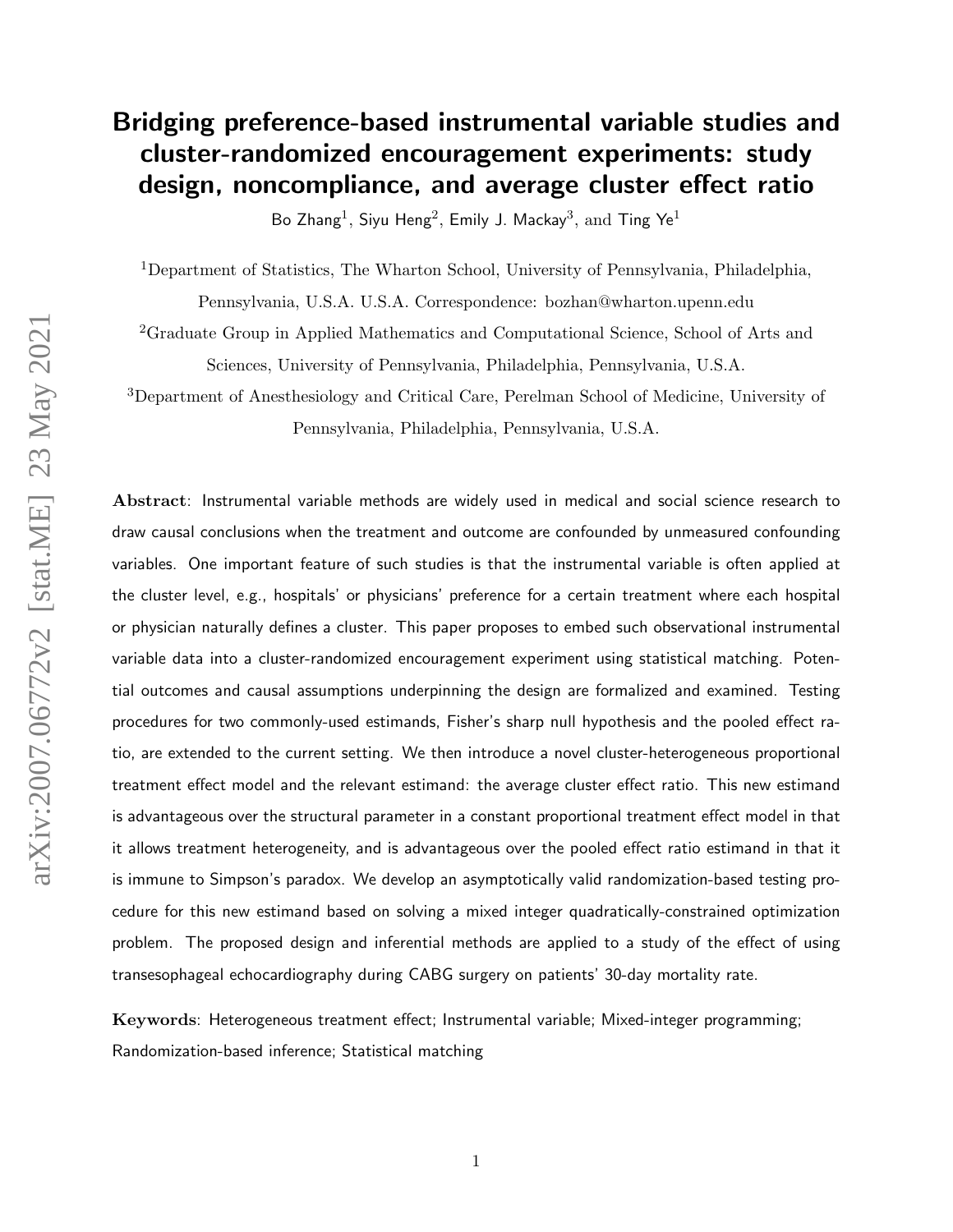## 1 Introduction

#### 1.1 Instrumental variable, encouragement, and cluster-randomized encouragement design

One central goal in social science and medical research is to evaluate a program or treatment assignment. When a randomized controlled trial is not an option due to ethical or practical considerations, instrumental variable analysis provides an attractive alternative. An instrumental variable can be best thought of as a haphazard encouragement to take a treatment. In many practical situations, although treatment assignment cannot be randomized, encouragement can be, and this motivates the so-called randomized encouragement design [\(Holland, 1988\)](#page-22-0). An important feature of the randomized encouragement design is that the encouragement is often applied at the cluster level (e.g., villages, hospitals, or physicians). A cluster-randomized encouragement design refers to a research design where entire clusters are randomly assigned to an encouragement to take a particular treatment, but individuals within each cluster are allowed to choose individually whether to receive the treatment or not. A cluster-randomized trial with individual noncompliance can be thought of as an ideal prototype of a cluster-randomized encouragement design. Cluster-randomized encouragement designs are widely applicable in practice [\(Sommer and Zeger, 1991;](#page-25-0) [Frangakis et al.,](#page-22-1) [2002;](#page-22-1) [Imai et al., 2009\)](#page-23-0). For instance, [Sommer and Zeger](#page-25-0) [\(1991\)](#page-25-0) reported a study where villages in Indonesia were randomized to receive vitamin A supplements for newborns, but not all infants who were assigned vitamin A supplements actually received them.

Many existing cluster-level instrumental variables are not randomized as in an experiment. For example, one of the most popular instrumental variables in empirical studies is physicians' preference for a particular treatment [\(Garabedian et al., 2014\)](#page-22-2). Physicians' preference as an instrument naturally falls into the framework of a cluster-level instrumental variable, because each physician defines a natural cluster of patients (i.e., those treated by the physician), and patientlevel noncompliance is commonplace. Unlike cluster-randomized trials with noncompliance, where experimenters can manipulate and fully randomize the encouragement, physicians' preference may be associated with the outcome because there are "IV-outcome" confounders [\(Garabedian et al.,](#page-22-2) [2014\)](#page-22-2). For example, physicians' preference may be associated with patient volume and institute policies, both of which are likely to be associated with clinical outcomes and thus invalidate a naive instrumental variable analysis that assumes the preference-based instrument is valid without conditional on relevant covariates.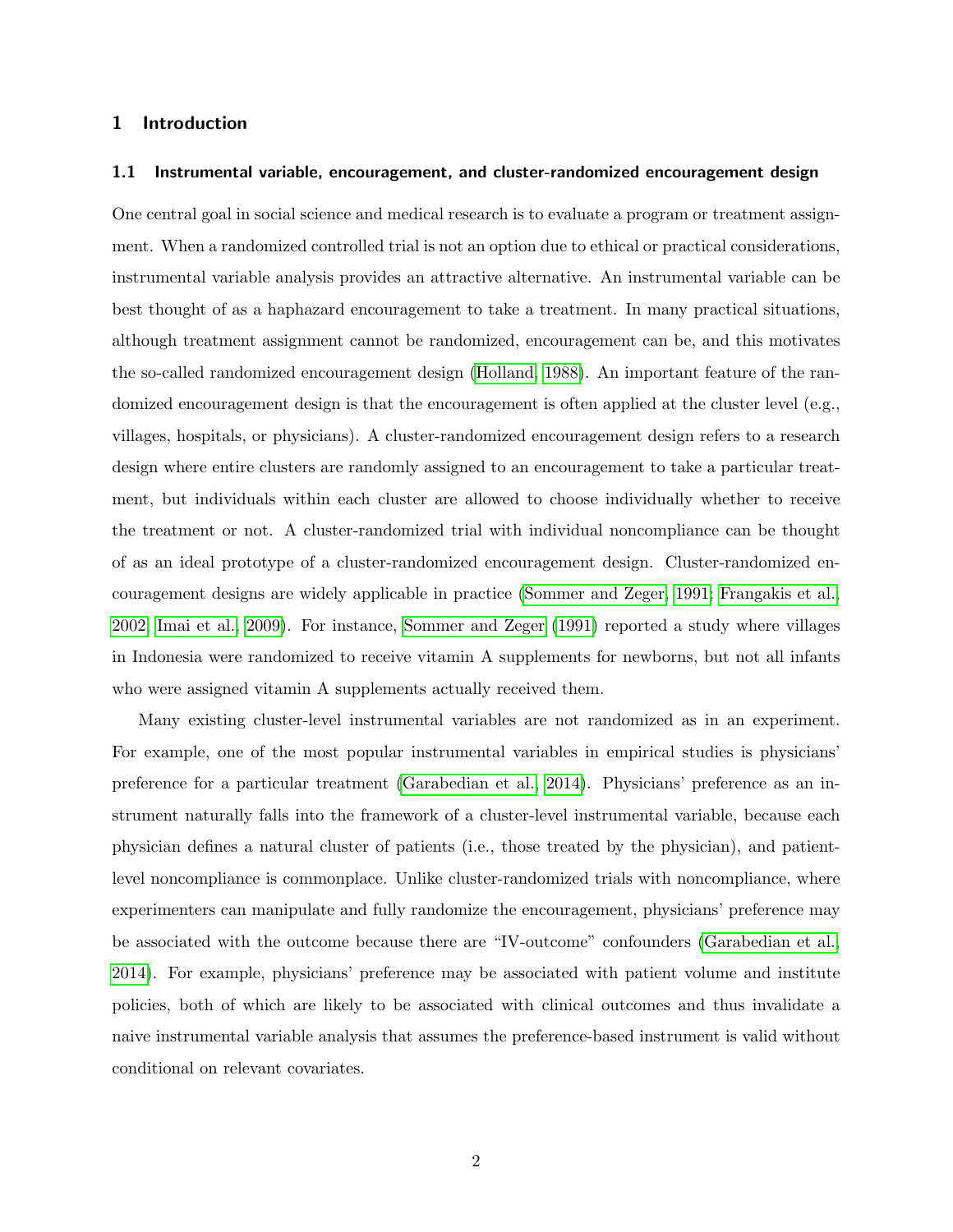## 1.2 Our contribution

Authors from different disciplines have proposed methods to study cluster-randomized encouragement designs under different causal frameworks. See Supplementary Material A for a detailed literature review. To the best of our knowledge, this article proposes the first matching-based study design approach that embeds observational instrumental variable data with cluster-level continuous instruments into a cluster-randomized encouragement experiment. We adapt optimal nonbipartite matching techniques [\(Lu et al., 2001;](#page-24-0) [Baiocchi et al., 2010;](#page-20-0) [Lu et al., 2011\)](#page-23-1) to pairing similar clusters with markedly different cluster-level continuous instruments (e.g., physicians who had treated similar patients but with different preference for the treatment) without first dichotomizing the continuous instrument, and consider statistical inference under individual noncompliance. We have three objectives. In Section [2,](#page-3-0) we examine and clarify the potential outcomes and causal assumptions underpinning our study design, and discuss in detail motivations and practical advantages of embedding observational instrumental variable data, when appropriate, into a cluster-randomized encouragement experiment as opposed to a non-clustered, individual-level, encouragement experiment. In Section [3,](#page-9-0) we review and generalize inferential procedures testing Fisher's sharp null hypothesis and the effect ratio, an estimand that allows for treatment heterogeneity [\(Imai et al.,](#page-23-0) [2009,](#page-23-0) [Baiocchi et al., 2010;](#page-20-0) [Kang et al., 2016;](#page-23-2) [Kang and Keele, 2018\)](#page-23-3), to the current setting. The generalized effect ratio estimand is referred to as the pooled effect ratio (PER). In Section [4,](#page-13-0) we propose to largely relax the previously studied constant proportional treatment effect model [\(Small and](#page-25-1) [Rosenbaum, 2008;](#page-25-1) [Small et al., 2008\)](#page-25-2) by considering a version that allows cluster-heterogeneous proportional treatment effect. The relevant estimand, known as the average cluster effect ratio (ACER), has an advantage over the pooled effect ratio that it is immune to Simpson's paradox. We develop an asymptotically valid randomization-based testing procedure for this new estimand based on solving a mixed integer quadratically-constrained optimization problem. We apply the proposed design and testing procedures to studying the effect of transesophageal echocardiography (TEE) monitoring during coronary artery bypass graft (CABG) surgery on patients' 30-day mortality rate using the U.S Medicare and Medicaid claims data in Section [5.](#page-18-0) We implement the proposed method in the R package ivdesign.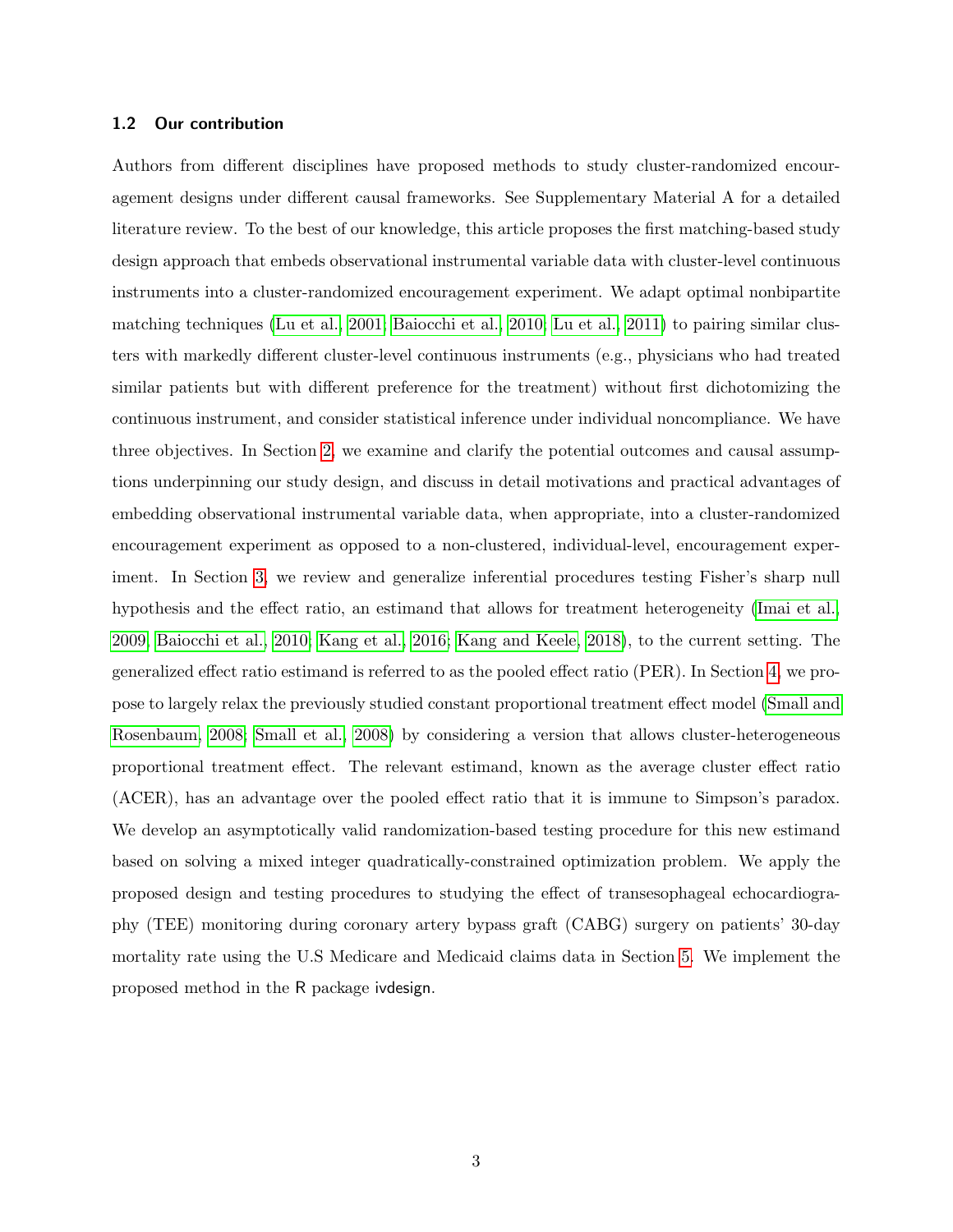## <span id="page-3-1"></span>1.3 Application: effect of TEE monitoring during CABG surgery on 30-day mortality rate

Coronary artery bypass graft (henceforth CABG) surgery is the most widely performed adult cardiac surgery, accounting for over half of the 300, 000 cardiac surgeries performed in the U.S. each year [\(The Society of Thoracic Surgeons, 2016\)](#page-25-3). Transesophageal echocardiography (henceforth TEE) is an ultrasound-based, cardiac imaging modality, frequently used in cardiac surgery for hemodynamic monitoring and management of complications [\(MacKay et al., 2020\)](#page-24-1).

Table [1](#page-4-0) presented the covariate balance of 204 pairs of 2 surgeons from the United States who had performed at least 30 isolated CABG surgeries from 2013 to 2015. Similar surgeons with markedly different preference for using TEE were paired together in an optimal way using nonbipartite matching, a flexible statistical matching technique that handles continuous exposure without first dichotomizing it [\(Lu et al., 2001;](#page-24-0) [Baiocchi et al., 2010;](#page-20-0) [Lu et al., 2011\)](#page-23-1). These  $204 \times 2 = 408$  surgeons had treated a total of 18,748 Medicare patients. We defined a surgeon's preference for TEE as the fraction of CABG surgeries performed with TEE monitoring. Two surgeons were judged similar if they treated similar patient population and practiced in similar hospitals. We are interested in answering the following clinical question with the data: Does TEE monitoring help reduce 30-day mortality rate for patients undergoing isolated CABG surgery, and if it does, then by how much? Further details on the application can be found in Supplementary Material F.

## <span id="page-3-0"></span>2 Notation and setup

#### 2.1 General setup and IV assumptions

Suppose there are K matched pairs of two clusters,  $k = 1, ..., K$ ,  $j = 1, 2$ , so that index kj uniquely identifies one cluster. Each cluster  $kj$  is associated with a continuous cluster-level instrumental variable  $Z_{kj}$ , or an encouragement dose, and a vector of cluster-level covariates  $\tilde{\mathbf{x}}_{kj}$ . In the ap-plication described in Section [1.3,](#page-3-1)  $K = 204$ , kj indexes surgeon j in matched pair k,  $\widetilde{Z}_{kj} \in [0, 1]$ measures surgeon kj's preference for TEE, and  $\tilde{\mathbf{x}}_{kj}$  includes surgeon kj's total cardiac surgical volume and characteristics of the hospital she worked at, e.g., total number of hospital beds. Each cluster kj contains  $n_{kj} \ge 1$  individuals, indexed by  $i = 1, ..., n_{kj}$ , so that index kji uniquely identifies individual i in cluster kj. Each individual kji is associated with a treatment indicator  $D_{kji}$ , outcome of interest  $R_{kji}$ , and individual-level covariates  $\mathbf{x}_{kji}$ . In our application,  $n_{kj}$  is the number of patients treated by surgeon  $kj$ ,  $kji$  indexes the *i*th patient treated by surgeon  $kj$ ,  $D_{kji}$  is whether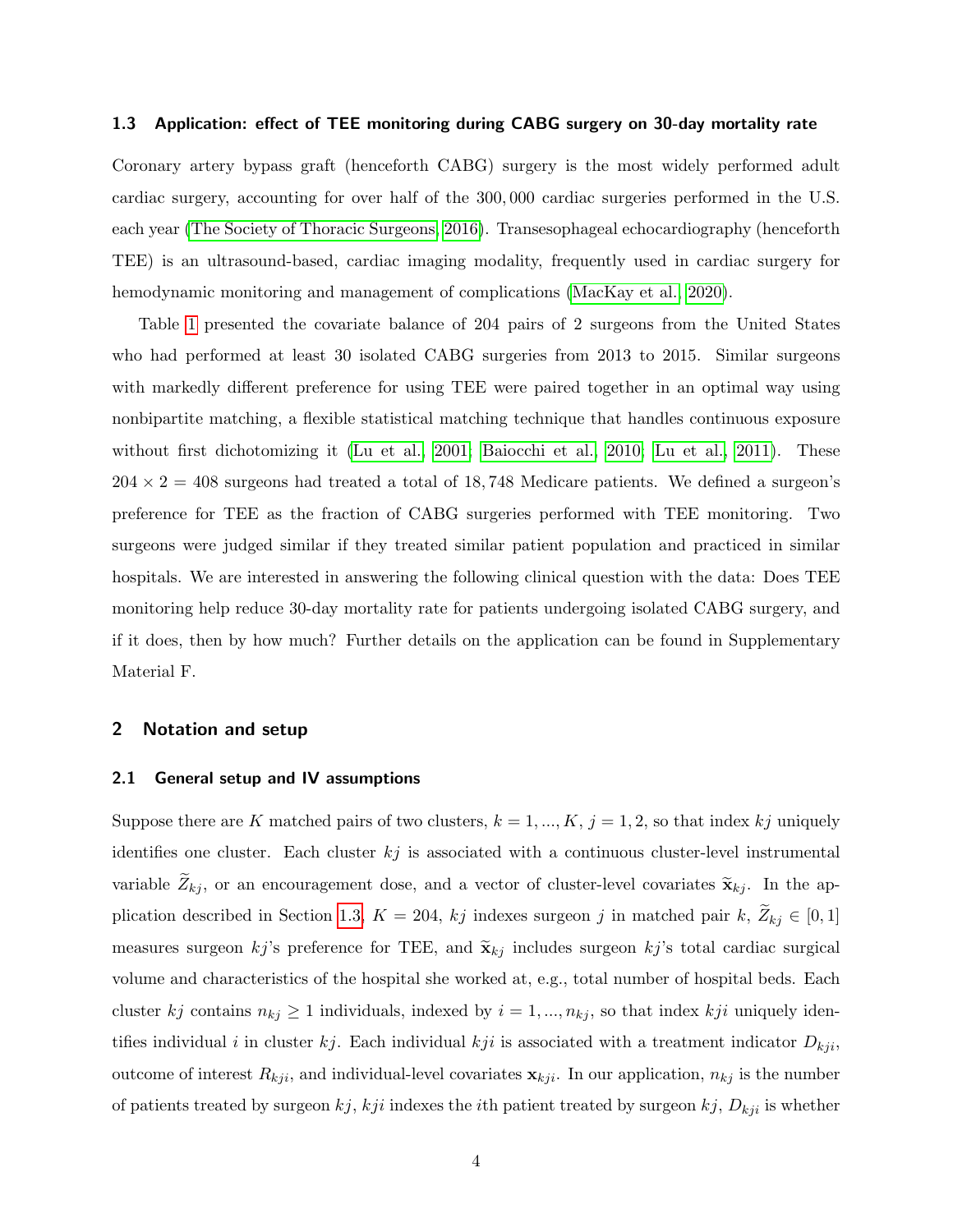<span id="page-4-0"></span>Table 1: Covariate balance after matching. We formed 204 pairs of 2 surgeons from the United States. After matching, absolute standardized differences (absolute value of difference in means divided by the pooled standard deviation of two groups) of all covariates are less than 0.2, and pvalues obtained from two-sample t-tests are all greater than 0.1, suggesting no systematic difference between two matched groups. Low-TEE-preference surgeons are referred to as control surgeons and high-TEE-preference encouraged surgeons.

| Control<br>Surgeons<br>$(n = 204)$ | Encouraged<br>Surgeons<br>$(n = 204)$ | Standardized<br>Difference | P-Value |
|------------------------------------|---------------------------------------|----------------------------|---------|
| 0.29                               | 0.84                                  | 3.13                       |         |
|                                    |                                       |                            |         |
| 46.41                              | 45.49                                 | $-0.08$                    | 0.43    |
|                                    |                                       |                            |         |
| 75.35                              | 75.46                                 | 0.09                       | 0.36    |
| 67.38                              | 67.94                                 | 0.09                       | 0.37    |
| 91.35                              | 91.73                                 | 0.06                       | 0.52    |
| 49.51                              | 49.18                                 | $-0.02$                    | 0.81    |
| 13.57                              | 13.34                                 | $-0.04$                    | 0.69    |
| 7.25                               | 7.29                                  | 0.01                       | 0.91    |
| 10.41                              | 9.99                                  | $-0.08$                    | 0.41    |
| 8.92                               | 8.88                                  | $-0.01$                    | 0.93    |
| 25.38                              | 25.02                                 | $-0.04$                    | 0.66    |
| 4.95                               | 4.76                                  | $-0.05$                    | 0.59    |
| 1.35                               | 1.38                                  | 0.01                       | 0.91    |
|                                    |                                       |                            |         |
| 111.74                             | 119.58                                | 0.15                       | 0.13    |
| 0.09                               | 0.08                                  | $-0.02$                    | 0.51    |
| 374.64                             | 387.00                                | 0.07                       | 0.47    |
| 597.50                             | 619.98                                | 0.06                       | 0.54    |
| 0.84                               | 0.82                                  | $-0.07$                    | 0.51    |
|                                    |                                       |                            |         |

or not patient kji receives TEE monitoring during her CABG surgery,  $R_{kji}$  is patient kji's 30-day mortality status, and  $\mathbf{x}_{kji}$  includes patient  $kji$ 's age, gender, race, nature of the surgery (elective or not), and important comorbid conditions.

Write  $\widetilde{\mathbf{z}} = (\widetilde{z}_{11},...,\widetilde{z}_{K2}), \mathbf{Z} = (Z_{11},...,Z_{K2}), \mathbf{d} = (d_{111},...,d_{K2n_{K2}}), \mathbf{D} = (D_{111},...,D_{K2n_{K2}}),$  $\mathbf{R} = (R_{111}, ..., R_{K2n_{K2}})$ . We consider the potential outcome framework to formalize an instrumental variable [\(Neyman, 1923;](#page-24-2) [Rubin, 1974;](#page-25-4) [Angrist et al., 1996\)](#page-20-1). Let  $D_{kji}(\tilde{\mathbf{Z}} = \tilde{\mathbf{z}})$  denote whether individual kji would receive treatment when the encouragement dose assignment is set to  $\tilde{z}$ , and  $R_{kji}(\widetilde{\mathbf{Z}} = \widetilde{\mathbf{z}}, \mathbf{D} = \mathbf{d})$  the potential outcome individual  $kji$  would exhibit under  $\widetilde{\mathbf{Z}} = \widetilde{\mathbf{z}}$  and  $\mathbf{D} = \mathbf{d}$ . We consider the following identification assumptions:

A1 Stable Unit Treatment Value Assumption (SUTVA): We assume that whether or not individual  $kji$  would receive treatment depends only on the encouragement dose assignment of her own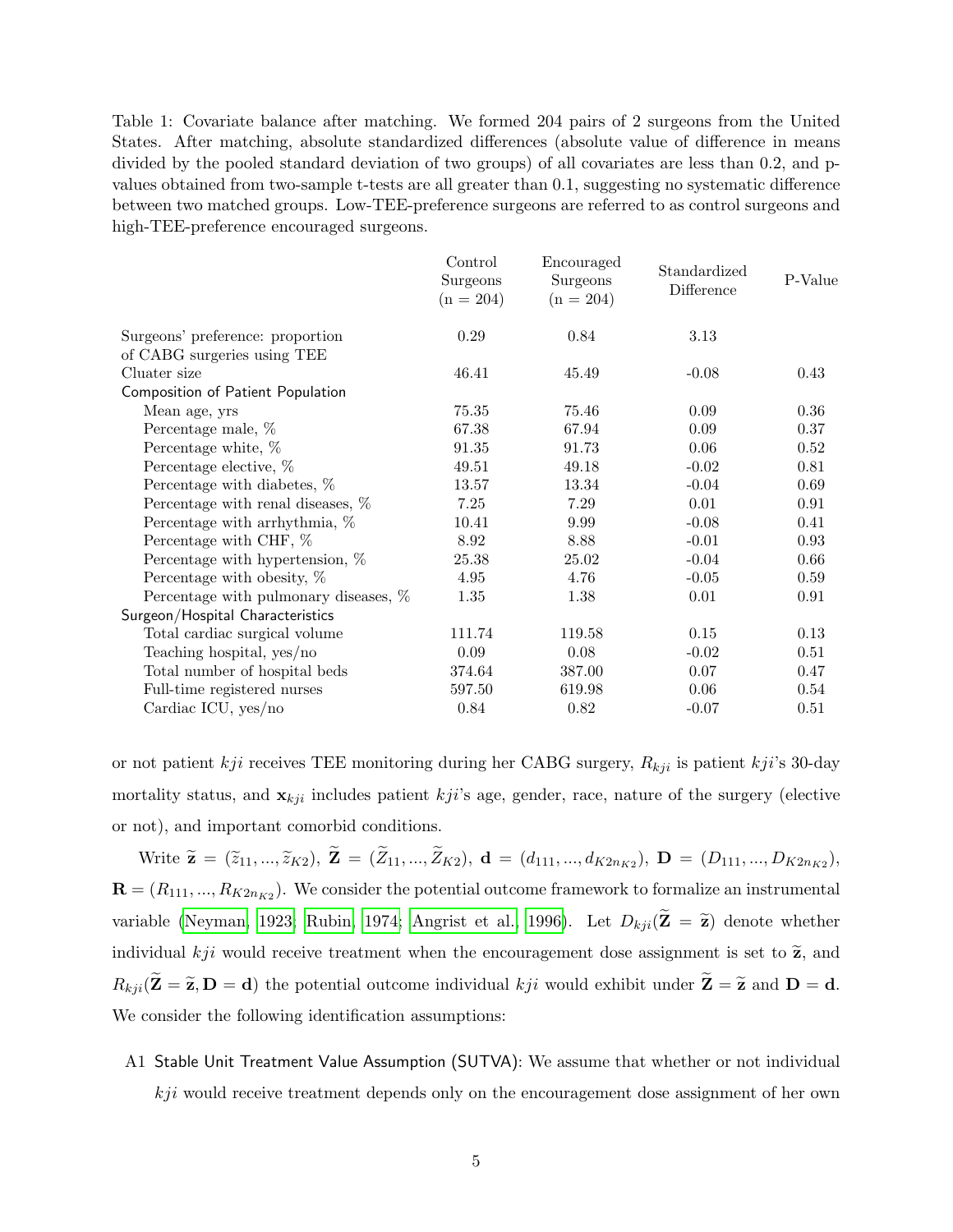cluster, but not other clusters', so that  $\tilde{z}_{kj} = \tilde{z}'_{kj}$  implies  $D_{kji}(\tilde{z}) = D_{kji}(\tilde{z}')$ , and  $D_{kji}(\tilde{z})$ can be simplified and written as  $D_{kji}(\widetilde{Z}_{kj})$ . Similarly, we assume that the potential outcome individual kji would exhibit depends on  $\widetilde{\mathbf{Z}}$  only through  $\widetilde{Z}_{kj}$  and treatment assignments in her own cluster. Under this assumption,  $R_{kji}(\mathbf{Z}, \mathbf{D})$  can be simplified and written as  $R_{kji}(\tilde{Z}_{kj}, \mathbf{D}_{kj}(\tilde{Z}_{kj}))$ , where  $\mathbf{D}_{kj}(\tilde{Z}_{kj})$  is a shorthand for  $(D_{kj1}(\tilde{Z}_{kj}), \cdots, D_{kjn_{kj}}(\tilde{Z}_{kj}))$ . Both assumptions are likely to hold in preference-based instrumental variable studies, because physicians' preference typically affects only patients she treated, and the health-related outcome exhibited by a patient is unlikely to depend on the treatment received of patients in other clusters.

- A2 Exclusion Restriction: We assume that the encouragement affects the outcome only via treatment assignment, so that  $R_{kji}(\bar{Z}_{kj}, \mathbf{D}_{kj}(\bar{Z}_{kj}))$  can be further simplified to  $R_{kji}(\mathbf{D}_{kj}(\bar{Z}_{kj}))$ .
- A3 IV Relevance: Let  $\overline{D}_{kj} = n_{kj}^{-1} \cdot \sum_{i=1}^{n_{kj}} D_{kji}$ . We assume that for all k and  $j, \overline{D}_{kj}(\widetilde{z}_{kj}) \ge \overline{D}_{kj}(\widetilde{z}'_{kj})$ for all  $\tilde{z}_{kj} > \tilde{z}'_{kj}$ , and there exist  $\tilde{z}_{kj}, \tilde{z}'_{kj}$  such that the strict inequality holds. In words, a higher encouragement dose does not decrease average cluster-level treatment received, and  $\overline{D}_{kj}$  is not a constant function in  $\widetilde{Z}_{kj}$ .
- A4 IV Unconfoundedness: We assume that the encouragement dose assignment probability is independent of potential outcomes conditional on relevant observed covariates. Specifically, we consider the following two conditions.

**Condition 1** (A4-I). Suppose that  $\tilde{\mathbf{x}}_{kj}$  contains all relevant cluster-level covariates for cluster kj and  $\mathbf{x}_{kji}$  contains all relevant individual-level covariates for subject kji. Let  $\mathbf{X}_{kj}$  be a  $n_{kj} \times p$ matrix whose ith row is  $\mathbf{x}_{kji}$ , such that  $\mathbf{X}_{kj}$  contains all individual-level information of cluster  $kj$ . We say that A4-I holds if

$$
\{R_{kji}(\mathbf{d}), \mathbf{D}_{kj}(\widetilde{z}), \mathbf{d} \in \mathcal{D}, \widetilde{z} \in \widetilde{\mathcal{Z}}, i = 1, \cdots, n_{kj}\} \perp \perp \widetilde{\mathcal{Z}}_{kj} \mid \widetilde{\mathbf{x}}_{kj}, \mathbf{X}_{kj}, \text{ for all } k, j,
$$

where  $\mathcal D$  and  $\widetilde{\mathcal Z}$  denote the set of values **d** and  $\widetilde{z}$  can take, respectively.

Assumption (A4-I) states that the assignment probability of the cluster-level instrumental variable depends on cluster-level covariates and all individual-level covariates within the cluster. In our application, this would be the case if a surgeon's preference for using TEE monitoring during CABG surgery depends on her annual surgical volume, hospital characteristics,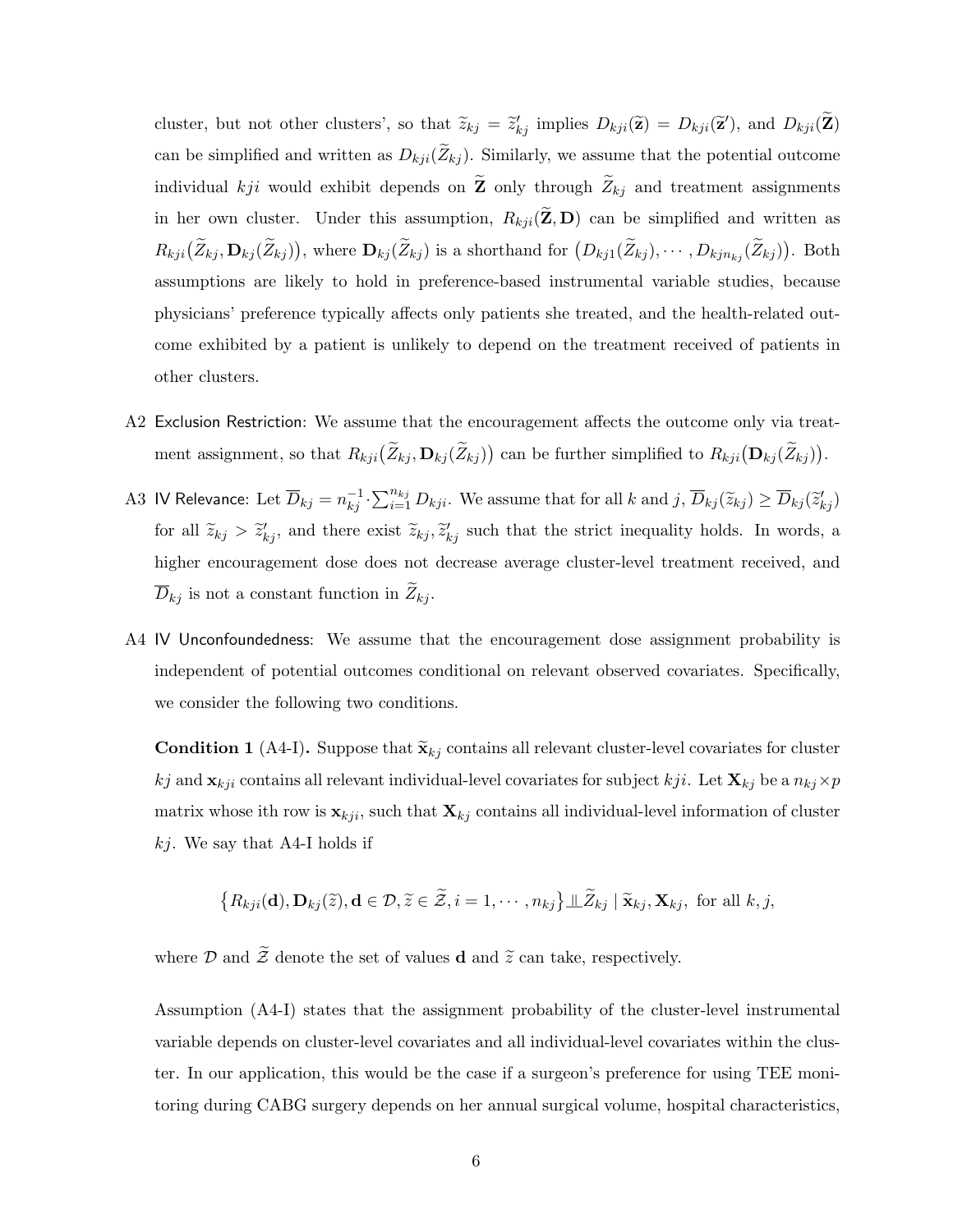and the entire distribution of her patients' age, gender, comorbidities, etc. In some circumstances, one may believe that the cluster-level encouragement dose assignment mechanism depends on individual-level covariates  $\mathbf{X}_{kj}$  only via some cluster-level aggregate measures [\(VanderWeele, 2008\)](#page-25-5). This motivates the following relaxed condition.

**Condition 2** (A4-II). Let  $h(\cdot): \mathbb{R}^{n_{kj}\times p} \mapsto \mathbb{R}^q$  be a vector-valued function that maps  $\mathbf{X}_{kj}$  to a q-dimensional vector of aggregate measures that summarizes the covariate information of  $n_{kj}$  individuals in cluster kj. We say that A4-II holds if

$$
\{R_{kji}(\mathbf{d}), \mathbf{D}_{kj}(\widetilde{z}), \mathbf{d} \in \mathcal{D}, \widetilde{z} \in \widetilde{\mathcal{Z}}, i = 1, \cdots, n_{kj}\} \perp \perp \widetilde{Z}_{kj} \mid \widetilde{\mathbf{x}}_{kj}, h(\mathbf{X}_{kj}), \text{ for all } k, j.
$$

Some commonly-used  $h(\cdot)$  functions include the mean and quantile functions.

## 2.2 Embedding observational instrumental variable data into a cluster-randomized encouragement experiment

Our approach to analyzing data after matching is to conduct randomization-based inference, where potential outcomes are held fixed and the only probability distribution that enters statistical inference is the law governing the encouragement assignment mechanism in each matched pair of two clusters. Recall that two clusters with similar observed covariates but distinct continuous encouragement doses are paired together. Let  $\widetilde{\mathbf{Z}}_V = (\widetilde{Z}_{11} \vee \widetilde{Z}_{12}, \widetilde{Z}_{21} \vee \widetilde{Z}_{22}, \ldots, \widetilde{Z}_{K1} \vee \widetilde{Z}_{K2})$  and  $\widetilde{\mathbf{Z}}_{\wedge} = (\widetilde{Z}_{11} \wedge \widetilde{Z}_{12}, \widetilde{Z}_{21} \wedge \widetilde{Z}_{22}, \dots, \widetilde{Z}_{K1} \wedge \widetilde{Z}_{K2}),$  where  $a \vee b = \max(a, b)$  and  $a \wedge b = \min(a, b)$ , denote the maximum and minimum of two doses in each matched pair of two clusters.

<span id="page-6-1"></span>**Definition 1.** Under assumptions  $(A1)-(A4)$ , we define the following potential outcomes  $(d_{Tkj},$  $d_{Ckji}$ ,  $r_{Tkji}$ ,  $r_{Ckji}$ ) associated with individual kji after matching on relevant observed covariates:

$$
d_{Tkji} \stackrel{\Delta}{=} D_{kji}(\widetilde{Z}_{kj} = \widetilde{Z}_{k1} \vee \widetilde{Z}_{k2}) = D_{kji}(\widetilde{Z}_{k1} \vee \widetilde{Z}_{k2}),
$$
  
\n
$$
d_{Ckji} \stackrel{\Delta}{=} D_{kji}(\widetilde{Z}_{kj} = \widetilde{Z}_{k1} \wedge \widetilde{Z}_{k2}) = D_{kji}(\widetilde{Z}_{k1} \wedge \widetilde{Z}_{k2}),
$$
  
\n
$$
r_{Tkji} \stackrel{\Delta}{=} R_{kji}(\mathbf{D}_{kj}(\widetilde{Z}_{kj} = \widetilde{Z}_{k1} \vee \widetilde{Z}_{k2})) = R_{kji}(\mathbf{D}_{kj}(\widetilde{Z}_{k1} \vee \widetilde{Z}_{k2})),
$$
  
\n
$$
r_{Ckji} \stackrel{\Delta}{=} R_{kji}(\mathbf{D}_{kj}(\widetilde{Z}_{kj} = \widetilde{Z}_{k1} \wedge \widetilde{Z}_{k2})) = R_{kji}(\mathbf{D}_{kj}(\widetilde{Z}_{k1} \wedge \widetilde{Z}_{k2})).
$$

<span id="page-6-0"></span>**Remark 1.** The counterfactual outcome  $r_{Tkji}$  (or  $r_{Ckji}$ ) describes individual kji's potential outcome when all individuals in that cluster receive encouragement dose  $\widetilde{Z}_{kj} = \widetilde{Z}_{k1} \vee \widetilde{Z}_{k2}$  (or  $\widetilde{Z}_{kj} =$  $\widetilde{Z}_{k1} \wedge \widetilde{Z}_{k2}$ ); this definition allows interference between individuals in each cluster, and  $\mathbf{D}_{kj} (\widetilde{Z}_{kj} =$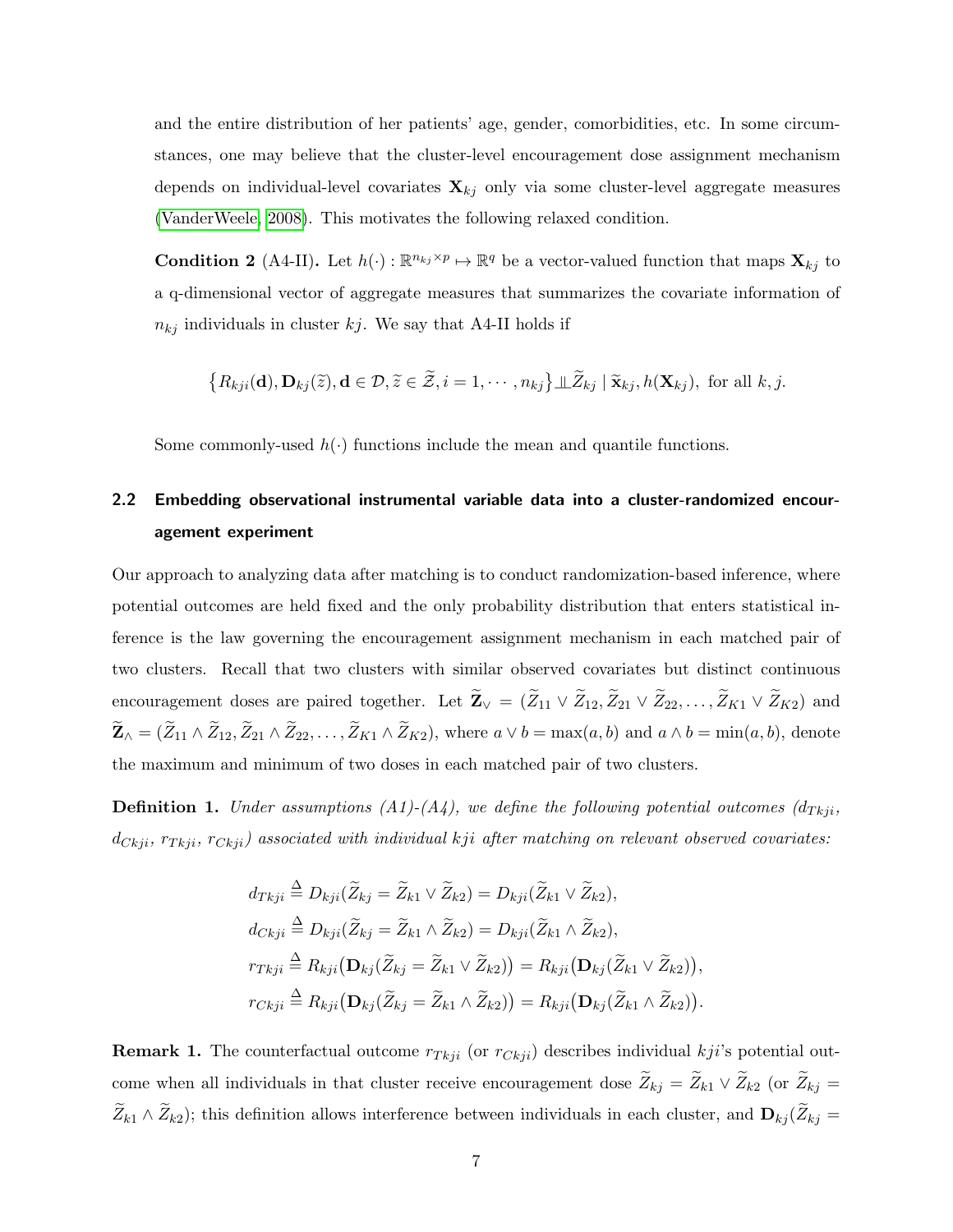$\widetilde{Z}_{k1} \vee \widetilde{Z}_{k2}$  describes only one realization of the length- $n_{kj}$  vector of treatment indicators  $\mathbf{D}_{kj}$ .  $\mathbf{D}_{kj}$ has other realizations, and  $R_{kji}$  may change under other  $\mathbf{D}_{kj}$  configurations. However, the available data only speaks to the issue when the entire cluster receives encouragement of a certain dose and  $\mathbf{D}_{ki}$  is set to its natural level under this encouragement dose.

Write  $\mathcal{F} = \{(\mathbf{\tilde{x}}_{kj}, \mathbf{x}_{kji}, d_{Tkji}, d_{Ckji}, r_{Tkji}, r_{Ckji}) : k = 1, ..., K, j = 1, 2, i = 1, ..., n_{kj}\}$ . The law that describes the encouragement dose assignment in each matched pair of two clusters is:

$$
\pi_{k1} = \mathrm{pr}(\widetilde{Z}_{k1} = \widetilde{Z}_{k1} \wedge \widetilde{Z}_{k2}, \widetilde{Z}_{k2} = \widetilde{Z}_{k1} \vee \widetilde{Z}_{k2} | \mathcal{F}, \widetilde{\mathbf{Z}}_{\vee}, \widetilde{\mathbf{Z}}_{\wedge}),
$$

and  $\pi_{k2} = 1 - \pi_{k1}$ . When the encouragement is indeed randomized as in a cluster-randomized trial, we necessarily have  $\pi_{k1} = \pi_{k2} = 1/2$ . In an observational study, however, we can only hope to make  $\pi_{k1} \approx \pi_{k2}$  via matching on relevant observed covariates or the estimated propensity score [\(Rosenbaum and Rubin, 1983\)](#page-24-3). Write conditional density function

$$
f\left(\widetilde{Z}_{kj} = \widetilde{Z}_{k1} \wedge \widetilde{Z}_{k2} | \widetilde{\mathbf{x}}_{kj}, h(\mathbf{X}_{kj})\right) = \xi \left\{ \widetilde{Z}_{k1} \wedge \widetilde{Z}_{k2}, \widetilde{\mathbf{x}}_{kj}, h(\mathbf{X}_{kj}) \right\}
$$
  
and  $f\left(\widetilde{Z}_{kj} = \widetilde{Z}_{k1} \vee \widetilde{Z}_{k2} | \widetilde{\mathbf{x}}_{kj}, h(\mathbf{X}_{kj})\right) = \xi \left\{ \widetilde{Z}_{k1} \vee \widetilde{Z}_{k2}, \widetilde{\mathbf{x}}_{kj}, h(\mathbf{X}_{kj}) \right\},$ 

for  $j = 1, 2$ . Under (A4-II), we have

$$
\pi_{k1} = \text{pr}(\widetilde{Z}_{k1} = \widetilde{Z}_{k1} \wedge \widetilde{Z}_{k2}, \widetilde{Z}_{k2} = \widetilde{Z}_{k1} \vee \widetilde{Z}_{k2} | \mathcal{F}, \widetilde{\mathbf{Z}}_{\vee}, \widetilde{\mathbf{Z}}_{\wedge})
$$
\n
$$
= \frac{\xi\{\widetilde{Z}_{k1} \wedge \widetilde{Z}_{k2}, \widetilde{\mathbf{x}}_{k1}, h(\mathbf{X}_{k1})\} \cdot \xi\{\widetilde{Z}_{k1} \vee \widetilde{Z}_{k2}, \widetilde{\mathbf{x}}_{k2}, h(\mathbf{X}_{k2})\}}{\xi\{\widetilde{Z}_{k1} \wedge \widetilde{Z}_{k2}, \widetilde{\mathbf{x}}_{k1}, h(\mathbf{X}_{k1})\} \cdot \xi\{\widetilde{Z}_{k1} \vee \widetilde{Z}_{k2}, \widetilde{\mathbf{x}}_{k2}, h(\mathbf{X}_{k2})\} + \xi\{\widetilde{Z}_{k1} \wedge \widetilde{Z}_{k2}, \widetilde{\mathbf{x}}_{k2}, h(\mathbf{X}_{k2})\} \cdot \xi\{\widetilde{Z}_{k1} \vee \widetilde{Z}_{k2}, \widetilde{\mathbf{x}}_{k1}, h(\mathbf{X}_{k1})\}},
$$

and one sufficient condition for  $\pi_{k1} = \pi_{k2} = 1/2$  is  $\{\tilde{\mathbf{x}}_{k1}, h(\mathbf{X}_{k1})\} = \{\tilde{\mathbf{x}}_{k2}, h(\mathbf{X}_{k2})\}$ . If one believes that (A4-I) is more likely to hold, one needs to further make  $X_{k1} \approx X_{k2}$  in the design stage, in addition to their dimension reduction. One way to enforce  $\mathbf{X}_{k1} \approx \mathbf{X}_{k2}$  is to further match similar individuals within matched pair of two clusters. We refer readers to [Zubizarreta and Keele](#page-25-6) [\(2017\)](#page-25-6) and [Pimentel et al.](#page-24-4) [\(2018\)](#page-24-4) for more details on statistical matching methods for multilevel data.

### 2.3 When is a cluster-level design and analysis preferred over an individual-level one?

Instead of pairing comparable clusters and embedding data into a cluster-randomized encouragement experiment, empirical researchers sometimes disregard the clustering structure and directly pair individuals across different clusters, e.g., pairing one patient from a high-TEE-preference surgeon to one from a low-TEE-preference surgeon. When would researchers prefer a cluster-level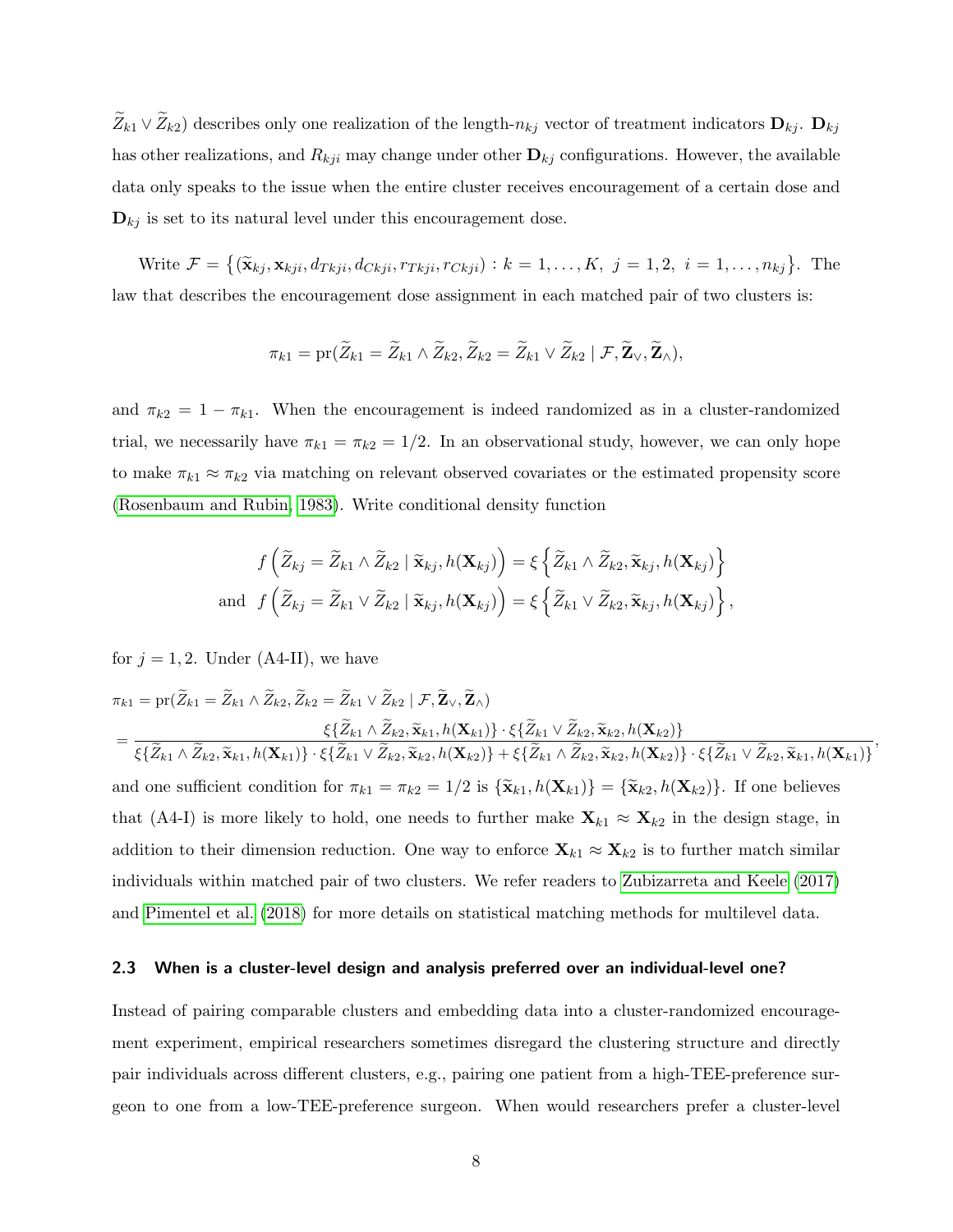design (e.g., pairing surgeons) to a non-clustered, individual-level, design (e.g., pairing patients)? Below we discuss some important motivations and practical advantages of a cluster-level design and analysis.

- 1. First, when a cluster-randomized experiment is preferred over a non-clustered one when researchers formulate the causal question in terms of a hypothetical randomized experiment, a conceptual stage preceding the design stage [\(Bind and Rubin, 2019\)](#page-21-0). A cluster-randomized (encouragement) experiment would be preferred when the encouragement (or treatment in non-IV settings) is intrinsically cluster-level and impractical to be applied at the individual level, e.g., a public health campaign that targets the entire communities. For our application, individual patient does not get to choose whether her surgeon uses TEE monitoring or not during her CABG surgery; surgeons choose to use TEE to monitor and manage their patients' hemodynamics during the surgery. Therefore, it is only meaningful to encourage surgeons to use TEE monitoring in a hypothetical randomized experiment, and our design is meant to replicate this hypothetical cluster-randomized encouragement experiment.
- 2. Second, when unmeasured IV-outcome confounding is still a concern after adjusting for observed confounding variables. In Supplementary Material E, we demonstrated from a causal directed acyclic graph (DAG) perspective and via extensive simulations that a cluster-level primary analysis is less biased compared to an individual-level primary analysis when individuallevel unmeasured confounders and observed confounders are correlated via a shared clusterlevel latent factor.
- 3. Third, [Hansen et al.](#page-22-3) [\(2014\)](#page-22-3) found that for a binary instrumental variable in a favorable situation where there is a genuine treatment effect and no unmeasured confounding, clustered treatment assignment exhibits larger insensitivity to hidden bias when researchers conduct a sensitivity analysis. In other words, clustered treatment assignment exhibits larger design sensitivity [\(Rosenbaum, 2004\)](#page-24-5), i.e., asymptotically a larger power in a sensitivity analysis.
- 4. Fourth, when the individual-level no interference assumption is inappropriate [\(Rosenbaum,](#page-24-6) [2007b;](#page-24-6) [Hudgens and Halloran, 2008\)](#page-22-4). The definition of potential outcomes in a clusterrandomized experiment does not require assuming no interference among individuals within each cluster (see Remark [1\)](#page-6-0). However, no interference is a necessary assumption when researchers design and conduct randomization inference at the individual-level [\(Small and](#page-25-1) [Rosenbaum, 2008;](#page-25-1) [Baiocchi et al., 2010\)](#page-20-0).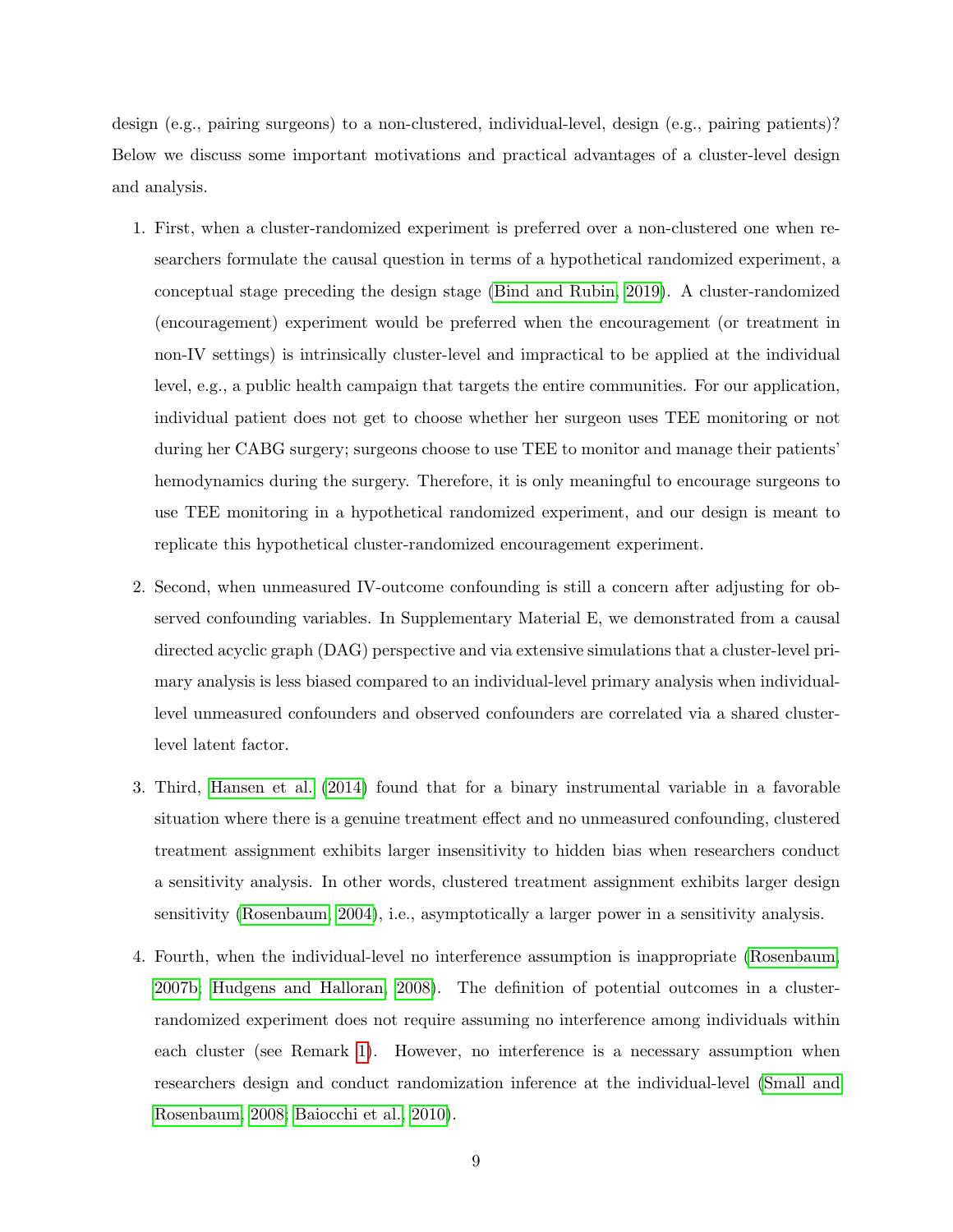## <span id="page-9-0"></span>3 Randomization-based inference

#### 3.1 Cluster-level sharp null hypothesis

<span id="page-9-1"></span>Consider testing the following cluster-level sharp null hypothesis:

$$
H_{0,\text{sharp}}: f_{kj}(r_{Tkj1},\ldots,r_{Tkj n_{kj}},d_{Tkj1},\ldots,d_{Tkj n_{kj}})
$$
  
=  $f_{kj}(r_{Ckj1},\ldots,r_{Ckj n_{kj}},d_{Ckj1},\ldots,d_{Ckj n_{kj}}),$  for all  $k,j,$  (1)

where  $f_{kj}(\cdot) : \mathbb{R}^{2n_{kj}} \to \mathbb{R}$  maps the  $2n_{kj}$  potential outcomes  $\{(d_{Tkji}, r_{Tkji}), i = 1, \cdots, n_{kj}\}\$  or  $\{(d_{Ckji}, r_{Ckji}), i = 1, \cdots, n_{kj}\}\$ to a scalar aggregate outcome.

<span id="page-9-2"></span>**Example 1.** When  $f_{kj}(x_1, \dots, x_{n_{kj}}, y_1, \dots, y_{n_{kj}}) = n_{kj}^{-1}$  $\sum_{i=1}^{-1} \sum_{i=1}^{n_{kj}} x_i - \beta \cdot n_{kj}^{-1}$  $\sum_{i=1}^{-1} \sum_{i=1}^{n_{kj}} y_i$ , [\(1\)](#page-9-1) reduces to testing  $H_{0,sharp,prop}$ :  $\beta = \beta_0$  in the following constant proportional treatment effect model:

<span id="page-9-3"></span>
$$
n_{kj}^{-1} \sum_{i=1}^{n_{kj}} r_{Tkji} - n_{kj}^{-1} \sum_{i=1}^{n_{kj}} r_{Ckji} = \beta \left( n_{kj}^{-1} \sum_{i=1}^{n_{kj}} d_{Tkji} - n_{kj}^{-1} \sum_{i=1}^{n_{kj}} d_{Ckji} \right), \text{ for all } k, j,
$$
 (2)

which states that the mean difference of individuals' potential outcomes under encouragement and control is proportional to the mean difference of individuals' potential treatment received under encouragement and control. When  $n_{kj} = 1$ ,  $H_{0,sharp,prop}$  reduces to the proportional treatment effect model considered in [Small and Rosenbaum](#page-25-1) [\(2008\)](#page-25-1). Setting  $\beta = 0$  yields a cluster-level sharp null hypothesis of no treatment effect:  $H_{0,cluster}: n_{ki}^{-1}$  $\sum_{i=1}^{-1} \sum_{i=1}^{n_{kj}} r_{Tkji} = n_{kj}^{-1}$  $\sum_{i=1}^{-1} \sum_{i=1}^{n_{kj}} r_{Ckji}$  for all  $k, j$ .

Example 2. Consider testing an individual-level sharp null hypothesis in a clustered design, i.e.,  $H_{0,unit}: r_{Tkji} = r_{Ckji}$  for all k, j, and i as in [Small et al.](#page-25-2) [\(2008\)](#page-25-2). It is easy to see that  $H_{0,unit}$ implies  $H_{0,cluster}$ , and any statistic testing  $H_{0,cluster}$  is also a valid test statistic for  $H_{0,unit}$ . Similarly, consider testing  $H_{0,unit,prop}$ :  $\beta = \beta_0$  in a individual-level constant proportional treatment effect model:  $r_{Tkji} - r_{Ckji} = \beta(d_{Tkji} - d_{Ckji})$  for all k, j, and i as in [Small and Rosenbaum](#page-25-1) [\(2008\)](#page-25-1). Again, it is easy to see that  $H_{0,unit,prop}$  implies the cluster-level null hypothesis  $H_{0,sharp,prop}$ .

In Supplementary Material C, we derived a rich class of nonparametric test statistics to test the null hypothesis  $H_{0,\text{sharp}}$ . The proposed family of test statistics  $T_{\text{DR}}$  incorporates encouragement dose information, and contains many familiar test statistics as special cases, including the sign test, the Wilcoxon signed rank test, the dose-weighted signed rank test [\(Rosenbaum, 1997\)](#page-24-7), and the polynomial rank test [\(Rosenbaum, 2007a\)](#page-24-8).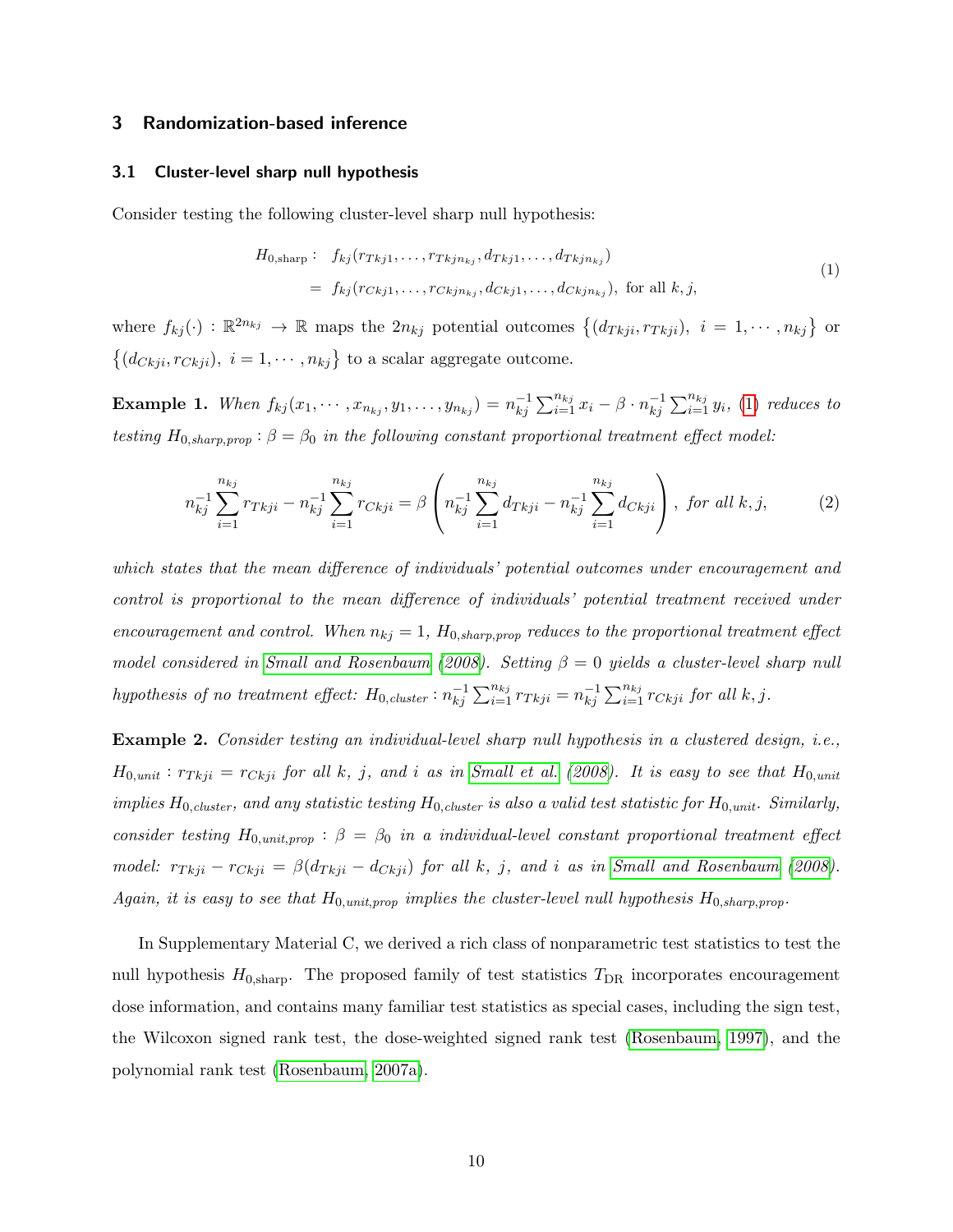#### <span id="page-10-3"></span>3.2 Pooled effect ratio (PER)

Fisher's sharp null hypothesis may be restricted in cluster-randomized designs as heterogeneity may be expected across different clusters. In this section, we extend an estimand allowing for treatment heterogeneity known as the effect ratio [\(Imai et al., 2009;](#page-23-0) [Baiocchi et al., 2010;](#page-20-0) [Kang and Keele,](#page-23-3) [2018\)](#page-23-3) to paired cluster-randomized encouragement experiments, and derive randomization-based inferential methods.

<span id="page-10-0"></span>**Definition 2.** Pooled effect ratio (PER),  $\lambda_{PER}$ , refers to the following quantity:

$$
\lambda_{PER} = \frac{\sum_{k=1}^{K} \sum_{j=1}^{2} \sum_{i=1}^{n_{kj}} (r_{Tkji} - r_{Ckji})}{\sum_{k=1}^{K} \sum_{j=1}^{2} \sum_{i=1}^{n_{kj}} (d_{Tkji} - d_{Ckji})},
$$

where counterfactuals  $(r_{Tkji}, r_{Ckji}, d_{Tkji}, d_{Ckji})$  are defined in Definition [1.](#page-6-1)

Definition [2](#page-10-0) assumes that  $\sum_{k=1}^{K} \sum_{j=1}^{2} \sum_{i=1}^{n_{kj}} (d_{Tkji} - d_{Ckji}) \neq 0$ . Consider testing the null hypothesis  $H_{0,\text{PER}}$ :  $\lambda_{\text{PER}} = \lambda_0$  using the statistic  $T(\lambda_0) = K^{-1} \sum_{k=1}^{K} Y_k(\lambda_0)$ , where  $Y_k(\lambda_0) =$  $\sum_{j=1}^2(2Z_{kj}-1)\left(\sum_{i=1}^{n_{kj}}R_{kji}-\lambda_0\sum_{i=1}^{n_{kj}}D_{kji}\right)$ . Proposition [1](#page-10-1) characterizes useful properties of the statistic  $T(\lambda_0)$ .

<span id="page-10-1"></span>**Proposition 1.** Under  $H_{0,PER}$ :  $\lambda_{PER} = \lambda_0$  and  $\mathbb{E}\left\{Z_{kj} | \mathcal{F}, \widetilde{\mathbf{Z}}_{\vee}, \widetilde{\mathbf{Z}}_{\wedge}\right\} = 1/2$  for all k and j, it is true that  $\mathbb{E}\big\{T(\lambda_0) \mid \mathcal{F}, \widetilde{\mathbf{Z}}_{\vee}, \widetilde{\mathbf{Z}}_{\wedge}\big\} = 0$ , and  $\text{var}\big\{\sqrt{K}T(\lambda_0) \mid \mathcal{F}, \widetilde{\mathbf{Z}}_{\vee}, \widetilde{\mathbf{Z}}_{\wedge}\big\} = K^{-1} \sum_{k=1}^K \text{var}\big\{Y_k(\lambda_0) \mid$  $\mathcal{F}, \widetilde{\mathbf{Z}}_{\vee}, \widetilde{\mathbf{Z}}_{\wedge} \}$ , where  $\text{var}\{Y_k(\lambda_0) \mid \mathcal{F}, \widetilde{\mathbf{Z}}_{\vee}, \widetilde{\mathbf{Z}}_{\wedge}\} = 4^{-1} \big\{ \sum_{i=1}^{n_{k1}} (r_{Tk1i} - \lambda_0 d_{Tk1i} + r_{Ck1i} - \lambda_0 d_{Ck1i}) \sum_{i=1}^{n_{k2}} (r_{Tk2i} - \lambda_0 d_{Tk2i} + r_{Ck2i} - \lambda_0 d_{Ck2i})\}^2$ . Under conditions S1-S2 in the Supplementary Material B, as  $K \to \infty$  and conditional on  $\mathcal{F}, \widetilde{\mathbf{Z}}_{\vee}, \widetilde{\mathbf{Z}}_{\wedge},$ 

<span id="page-10-2"></span>
$$
\frac{\sqrt{KT}(\lambda_0)}{\sqrt{K^{-1}\sum_{k=1}^K \text{var}\{Y_k(\lambda_0) \mid \mathcal{F}, \widetilde{\mathbf{Z}}_{\vee}, \widetilde{\mathbf{Z}}_{\wedge}\}}} \text{ converges in distribution to Normal}(0,1). \tag{3}
$$

 $\Box$ 

Proof. All proofs in this article can be found in the Supplementary Material B.

Observe that  $var{Y_k(\lambda_0) | \mathcal{F}, \mathbf{Z}_\vee, \mathbf{Z}_\wedge\}$  in Proposition [1](#page-10-1) depends on both potential outcomes, one of which is always missing. To construct a valid test statistic, we need to derive a variance estimator based on observed data. Classical literature in paired experiments typically adopt the following sample variance of the observed paired differences as a conservative variance estimator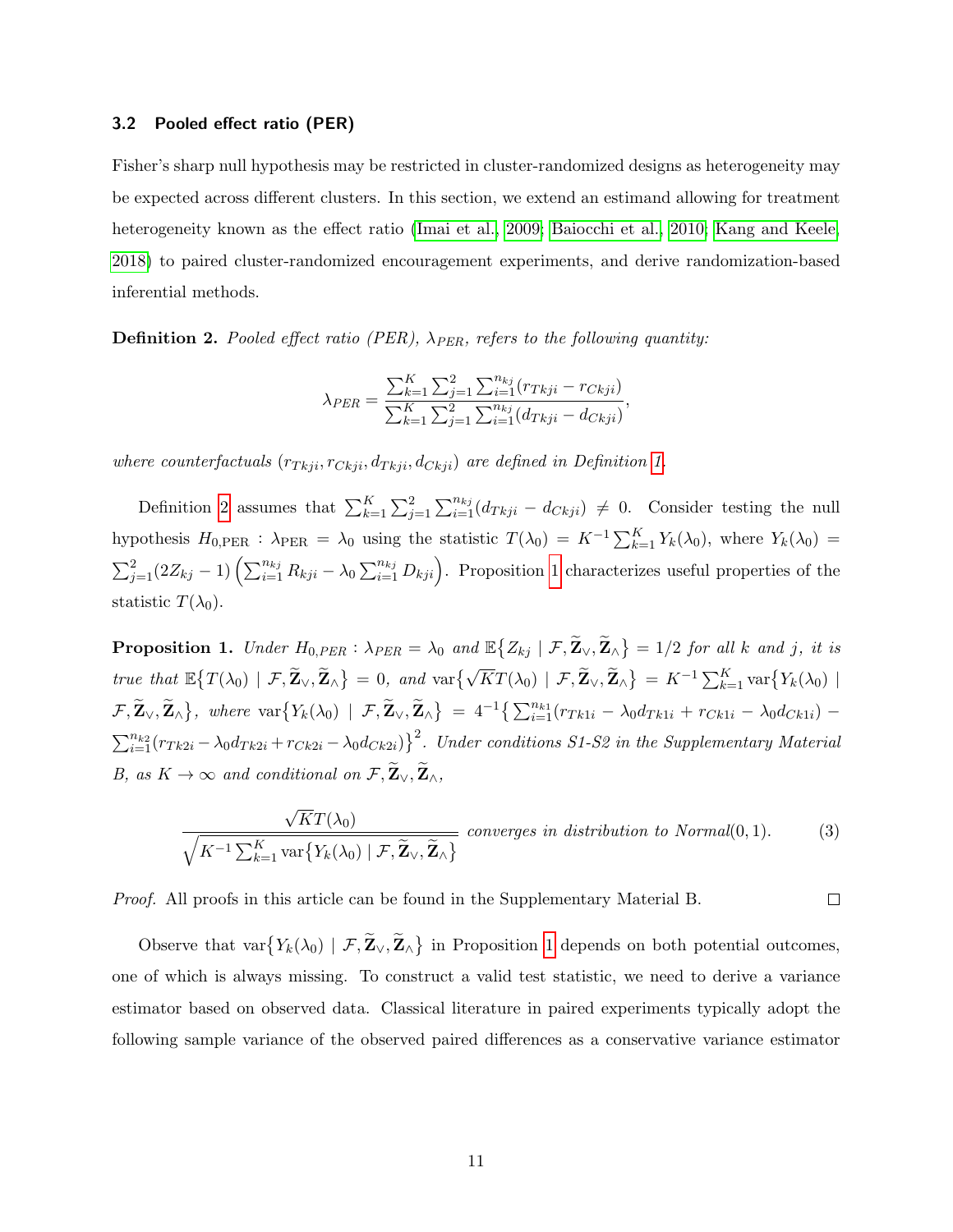[\(Imai, 2008;](#page-23-4) [Baiocchi et al., 2010\)](#page-20-0):

$$
S^{2}(\lambda_{0}) = \frac{1}{K-1} \sum_{k=1}^{K} \left\{ Y_{k}(\lambda_{0}) - T(\lambda_{0}) \right\}^{2}.
$$

Recent works by [Lin et al.](#page-23-5) [\(2013\)](#page-23-5), [Ding et al.](#page-21-1) [\(2016\)](#page-21-1) and [Fogarty](#page-21-2) [\(2018a,](#page-21-2)[b\)](#page-21-3) developed regressionassisted variance estimators that remain conservative in expectation, but can be less conservative than using the sample variance. To adapt this idea to our current setting, let Q be an arbitrary  $K \times p$  matrix with  $p < K$ , and  $H_Q = Q(Q^TQ)^{-1}Q^T$  its hat matrix. Let  $h_{Qk}$  be the kth diagonal element of  $H_Q$ , and  $Y_Q$  a  $K \times 1$  column vector with  $k^{\text{th}}$  entry  $Y_k(\lambda_0)/\sqrt{1-h_{Qk}}$ . Define the following variance estimator:

<span id="page-11-1"></span>
$$
S_Q^2(\lambda_0) = \frac{1}{K} Y_Q^T (I - H_Q) Y_Q.
$$
\n(4)

We proved in the Supplementary Material B that  $S_Q^2(\lambda_0)$  is always a conservative variance estimator for var{ √  $\overline{KT}(\lambda_0)$  in finite sample. When  $Q = e$ , a column vector of 1's,  $S_Q^2(\lambda_0)$  is precisely equal to the classical variance estimator  $S^2(\lambda_0)$ . More generally, Q may contain any cluster-level or even individual-level covariate information. Researchers may consider two types of Q matrix. The first type, denoted by  $Q_1 = [\mathbf{e}, \mathbf{B}]$ , adjusts for cluster-level covariate information. Each row of **B** contains centered cluster-level covariates  $\widetilde{x}_{k1}$  and  $\widetilde{x}_{k2}$ . Centering the covariates renders **e** and B orthogonal, which is not necessary but makes theoretical derivations easier. The second type, denoted by  $Q_2 = [Q_1, \mathbf{W}]$ , further contains individual-level covariate information, e.g., averages of individual covariates within each cluster  $\overline{X}_{k1}$  and  $\overline{X}_{k2}$ , and W is the residual after projecting  $\overline{X}_{k1}$ and  $\overline{X}_{k2}$  onto the column space of  $Q_1$ .

Proposition [2](#page-11-0) suggests that the variance estimator  $S_Q^2(\lambda_0)$  becomes less conservative as we use finer covariate information that are predictive of the treatment effect heterogeneity across K cluster pairs, which eventually leads to more powerful inference.

<span id="page-11-0"></span>**Proposition 2.** Under the assumptions in Proposition 1 and condition S3 in the Supplementary Material B, as  $K \to \infty$ ,

$$
S_Q^2(\lambda_0) - \text{var}\big\{\sqrt{K}T(\lambda_0) \mid \mathcal{F}, \widetilde{\mathbf{Z}}_{\vee}, \widetilde{\mathbf{Z}}_{\wedge}\big\} \text{ converges in probability to } \lim_{K \to \infty} \frac{1}{K} \tau^T (I - H_Q) \tau, \qquad (5)
$$

where  $\tau$  is a length-K vector with each entry being  $\mathbb{E}\big\{Y_k(\lambda_0) \mid \mathcal{F}, \widetilde{\mathbf{Z}}_{\vee}, \widetilde{\mathbf{Z}}_{\wedge}\big\}$ . If we further assume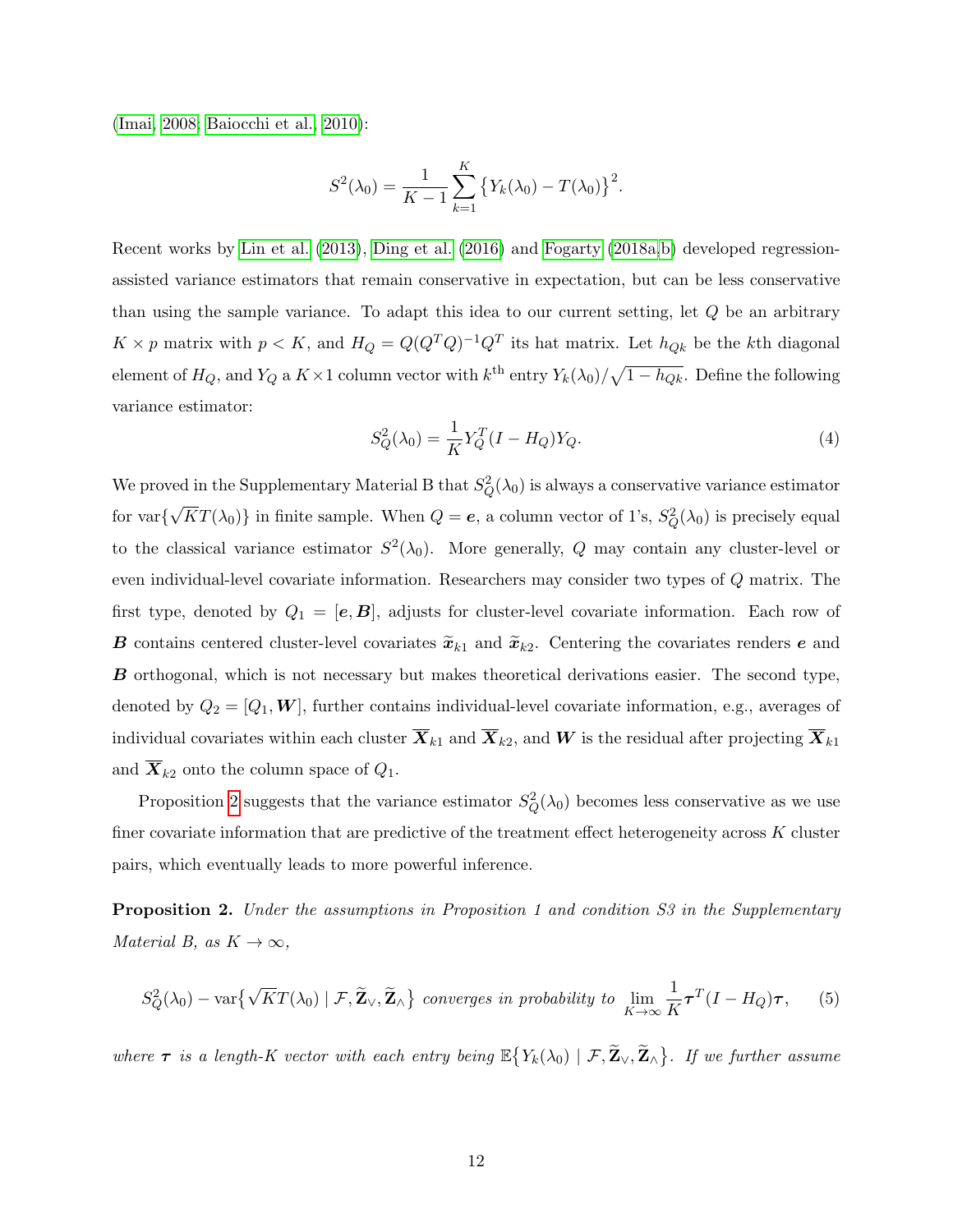that  $Q \in \{e, Q_1, Q_2\}$  satisfies condition S3, as  $K \to \infty$ ,

$$
S_e^2(\lambda_0) - S_{Q_1}^2(\lambda_0) \text{ converges in probability to } \beta_B^T \Sigma_B^{-1} \beta_B \ge 0,
$$
  
and 
$$
S_{Q_1}^2(\lambda_0) - S_{Q_2}^2(\lambda_0) \text{ converges in probability to } \beta_W^T \Sigma_W^{-1} \beta_W \ge 0,
$$

where  $\Sigma_B = \lim_{K \to \infty} K^{-1} \mathbf{B}^T \mathbf{B}$ ,  $\Sigma_W = \lim_{K \to \infty} K^{-1} \mathbf{W}^T \mathbf{W}$ ,  $\beta_B = \lim_{K \to \infty} K^{-1} \mathbf{B}^T \boldsymbol{\tau}$ , and  $\beta_W =$  $\lim_{K\to\infty} K^{-1} \mathbf{W}^T \boldsymbol{\tau}$ .

Proposition [2](#page-11-0) does not rely on correctly specifying the relationship between  $Y_k(\lambda_0)$  and covariates. Under mild regularity conditions, it is shown in the Supplementary Material B that  $S_Q^2(\lambda_0)$ is approximately the mean-squared error after regressing  $Y_k(\lambda_0)$  on the relevant covariates. In this sense, utilizing Q in general produces a less conservative variance estimator, similar to the nonclustered settings discussed in [Lin et al.](#page-23-5) [\(2013\)](#page-23-5), [Ding et al.](#page-21-1) [\(2016\)](#page-21-1), and [Fogarty](#page-21-2) [\(2018a,](#page-21-2)[b\)](#page-21-3). The magnitude of improvement depends on how well Q predicts  $Y_k(\lambda_0)$ . Given the variance estimator  $S_Q^2$ , for large K, the hypothesis  $H_{0,\text{PER}}$ :  $\lambda_{\text{PER}} = \lambda_0$  can be tested by comparing the statistic [\(3\)](#page-10-2) with  $S_Q^2$  in place of  $K^{-1} \sum_{k=1}^K \text{var}\{Y_k(\lambda_0) \mid \mathcal{F}, \widetilde{\mathbf{Z}}_{\vee}, \widetilde{\mathbf{Z}}_{\wedge}\}$  to the standard normal distribution.

#### 3.3 Simpson's paradox

The pooled effect ratio is an appealing measure but does have one concerning feature. Consider two studies of the same scientific interest but conducted at two years. For simplicity, suppose that we have a binary instrumental variable and two clusters indexed by  $k = 1, 2$ , each with  $n_k$  individuals. Let  $a_k = \sum_{i=1}^{n_k} (r_{Ti} - r_{Ci})$  and  $b_k = \sum_{i=1}^{n_k} (d_{Ti} - d_{Ci})$  denote the causal effect of the instrument on the treatment received and outcome in each cluster in the first year, and  $a'_k$  and  $b'_k$  the second year. Suppose that

$$
\frac{a_k}{b_k}<\frac{a'_k}{b'_k},\ k\in\{1,2\},
$$

i.e., both clusters exhibit a larger cluster-specific effect ratio in year two compared to year one. However, the pooled effect ratio may fail to preserve this trend, such that the following holds:

pooled effect ratio in year one = 
$$
\frac{a_1 + a_2}{b_1 + b_2} > \frac{a'_1 + a'_2}{b'_1 + b'_2}
$$
 = pooled effect ratio in year two.

This phenomenon is a particular instance of the well-known Simpson's paradox [\(Blyth, 1972;](#page-21-4) [Bickel](#page-20-2) [et al., 1975\)](#page-20-2): a trend appears in each subgroup or stratum, but disappears when subgroups or strata are combined. This drawback of pooled effect ratio motivates us to consider a new estimand that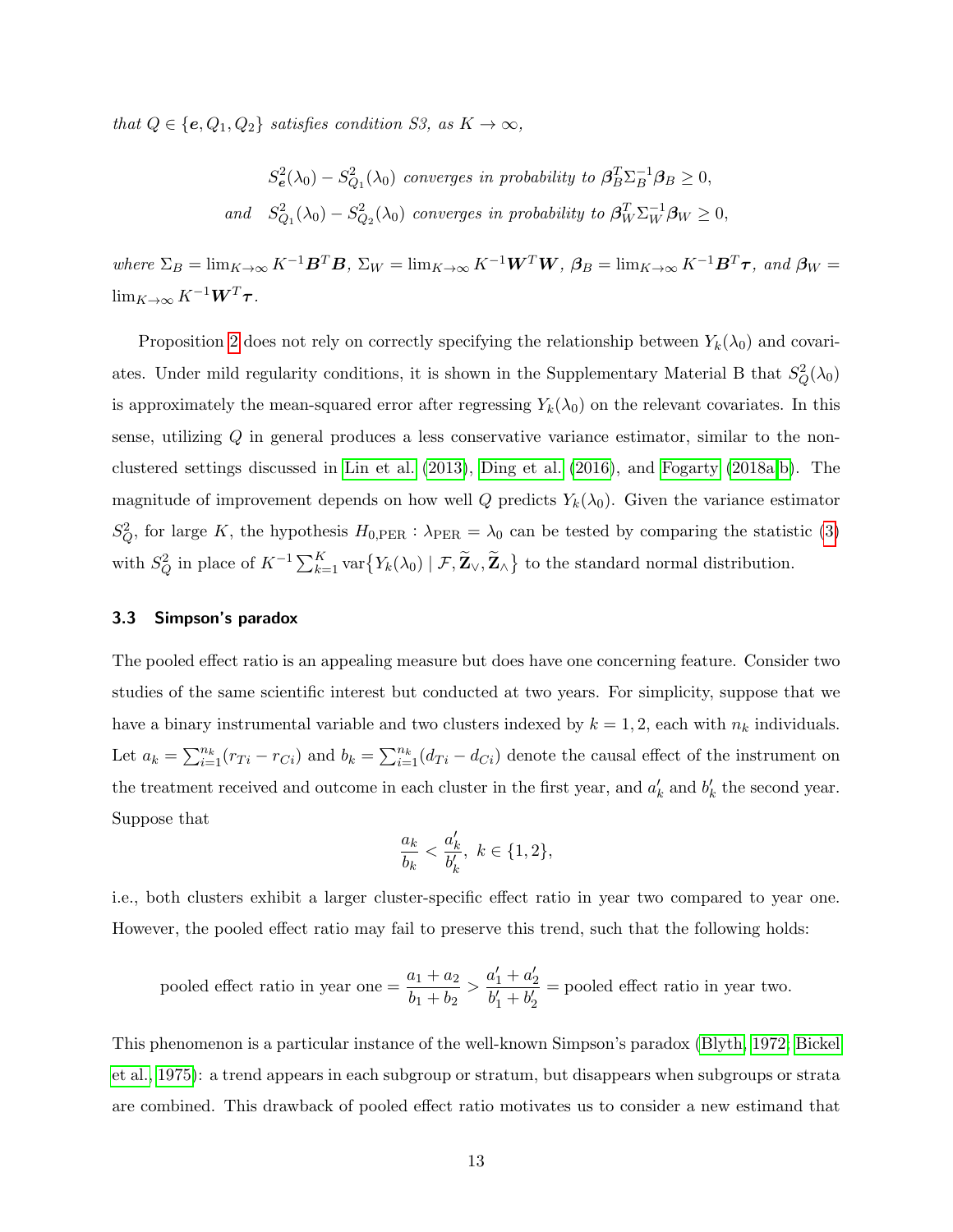is trend-preserving while still allows for treatment heterogeneity.

## <span id="page-13-0"></span>4 A cluster-heterogeneous proportional treatment effect model and average cluster effect ratio (ACER)

#### 4.1 A cluster-heterogeneous structural model and a new estimand

Consider the following cluster-heterogeneous proportional treatment effect model:

<span id="page-13-1"></span>
$$
\sum_{i=1}^{n_{kj}} r_{Tkji} - \sum_{i=1}^{n_{kj}} r_{Ckji} = \beta_{kj} \left( \sum_{i=1}^{n_{kj}} d_{Tkji} - \sum_{i=1}^{n_{kj}} d_{Ckji} \right), \text{ for all } k = 1, \cdots, K, j = 1, 2,
$$
 (6)

where  $\beta_{kj}$  measures a cluster-specific proportional treatment effect, and can be heterogeneous across different clusters. Instead of testing  $H_{0,\text{sharp,prop}} : \beta_{kj} = \beta$  for all k and j as in Example [1,](#page-9-2) we define

$$
\frac{1}{2K} \sum_{k=1}^{K} \sum_{j=1}^{2} \beta_{kj} = \overline{\beta}_{kj} = \lambda_{\text{ACER}},
$$

and consider testing the following weak null hypothesis:

$$
H_{0,\text{ACER}} : \lambda_{\text{ACER}} = \lambda_0. \tag{7}
$$

The new estimand  $\lambda_{\text{ACER}}$  is referred to as the average cluster effect ratio (ACER).

Remark 2. The average cluster effect ratio (ACER) is different from the pooled effect ratio (PER):

$$
\frac{1}{2K} \sum_{k=1}^{K} \sum_{j=1}^{2} \beta_{kj} = \underbrace{\frac{1}{2K} \sum_{k=1}^{K} \sum_{j=1}^{2} \frac{\sum_{i=1}^{n_{kj}} r_{Tkji} - \sum_{i=1}^{n_{kj}} r_{Ckji}}{\sum_{i=1}^{n_{kj}} d_{Tkji} - \sum_{i=1}^{n_{kj}} d_{Ckji}}}_{\text{ACER}} \neq \underbrace{\frac{\sum_{k=1}^{K} \sum_{j=1}^{2} \sum_{i=1}^{n_{kj}} (r_{Tkji} - r_{Ckji})}{\sum_{k=1}^{K} \sum_{j=1}^{2} \sum_{i=1}^{n_{kj}} (d_{Tkji} - d_{Ckji})}}_{\text{PER}}.
$$

It is easy to see that the average cluster effect ratio no longer suffers from Simpson's paradox, as it is now monotonic in each  $\beta_{kj}$ .

**Remark 3.** In our application,  $\beta_{kj}$  measures a surgeon-specific effect of TEE monitoring on clinical outcomes. If the effect of TEE monitoring is believed to vary with practicing surgeons' expertise and experience, a cluster-heterogeneous proportion treatment effect model may be more appropriate than a constant proportional treatment effect model.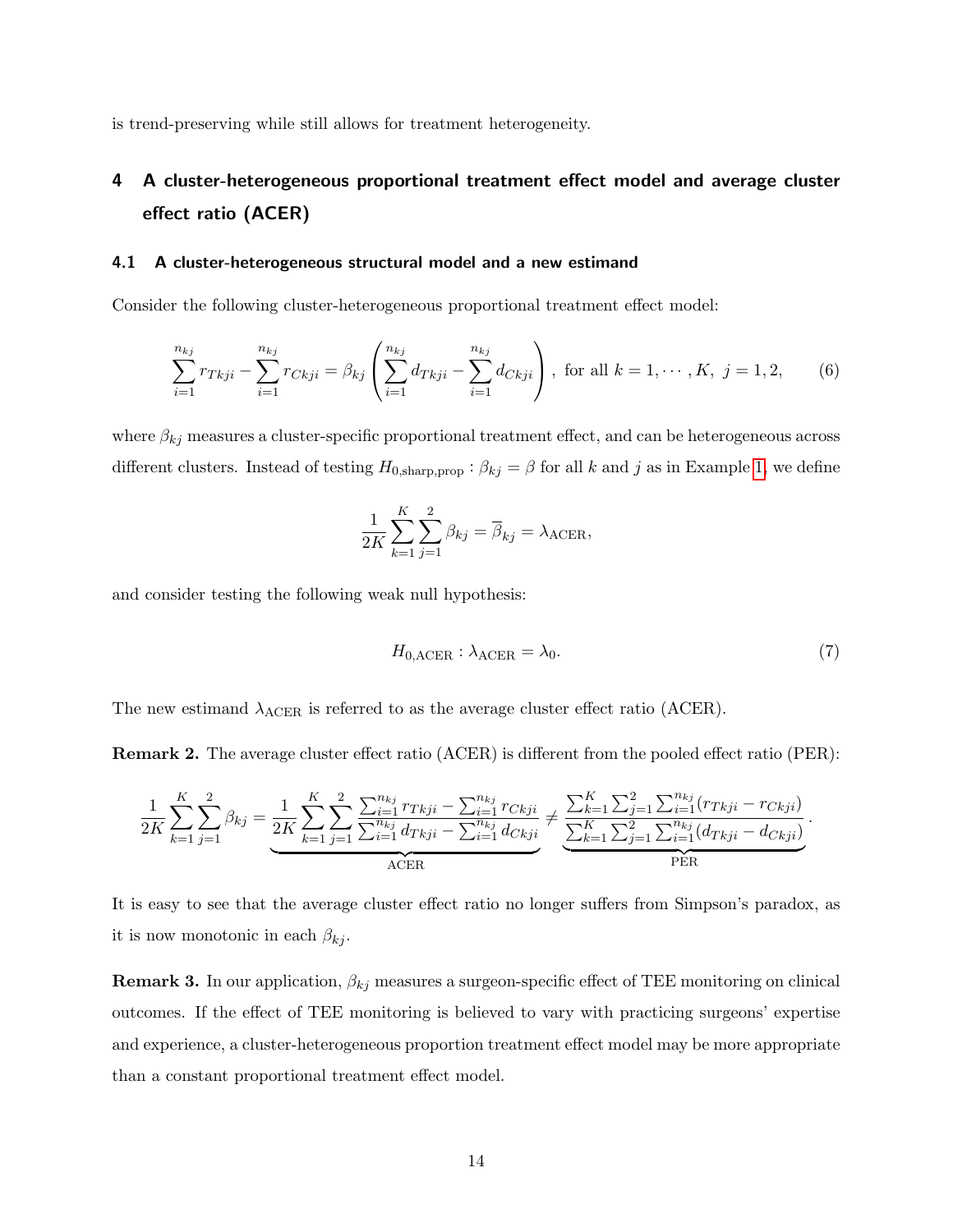#### 4.2 Developing an asymptotically valid test for the average cluster effect ratio

Define  $\text{CO}_{kj} = \sum_{i=1}^{n_{kj}} d_{Tkji} - \sum_{i=1}^{n_{kj}} d_{Ckji}$  and let  $\iota_{kj} = \text{CO}_{kj}/n_{kj}$ . Note that  $\iota_{kj}$  is always welldefined and can be interpreted as cluster  $kj$ 's compliance rate if we further assume no defiers. The IV relevance assumption (A3) implies that:

$$
\iota_{kj} = n_{kj}^{-1} \cdot \left( \sum_{i=1}^{n_{kj}} d_{Tkji} - \sum_{i=1}^{n_{kj}} d_{Ckji} \right) = \overline{D}_{kj}(\widetilde{Z}_{k1} \vee \widetilde{Z}_{k2}) - \overline{D}_{kj}(\widetilde{Z}_{k1} \wedge \widetilde{Z}_{k2}) \ge 0.
$$

Observe that according to model [\(6\)](#page-13-1), the structural parameter  $\beta_{kj}$  is not well-defined in cluster  $kj$ after matching unless the following stronger IV relevance assumption (A3') holds:

A3' Strict IV Relevance After Matching: We assume that  $\iota_{kj}$  is bounded away from 0 for each cluster  $kj$  after matching:

<span id="page-14-0"></span>
$$
\inf_{k,j} \iota_{kj} = \iota_{\min} > 0. \tag{8}
$$

In words, assumption  $(A3')$  says that for the  $k<sup>th</sup>$  matched pair of two clusters, the encouragement dose  $\widetilde{Z}_{k1} \vee \widetilde{Z}_{k2}$  compared to  $\widetilde{Z}_{k1} \wedge \widetilde{Z}_{k2}$  would change the cluster-aggregated treatment received in cluster kj by at least  $n_{kj} \cdot \iota_{\min}$  units. Requiring  $\iota_{kj} \geq \iota_{\min} > 0$  is a minimal assumption to have  $\beta_{kj}$  and therefore the estimand  $\lambda_{\text{ACER}}$  well-defined.

**Remark 4.** Although  $\iota_{\min} > 0$  suffices for identification, it allows the encouragement defined by  $\widetilde{Z}_{k1} \vee \widetilde{Z}_{k2}$  compared to  $\widetilde{Z}_{k1} \wedge \widetilde{Z}_{k2}$  to be an arbitrarily weak instrument, i.e.,  $\iota_{kj}$  can be arbitrarily close to 0. Confidence intervals obtained from weak instruments are well-known to be long and non-informative [\(Imbens and Rosenbaum, 2005\)](#page-23-6). To remedy this, some researchers have advocated strengthening an instrument in the design stage of an observational study [\(Baiocchi et al., 2010;](#page-20-0) [Keele et al., 2016\)](#page-23-7) by penalizing two clusters having close encouragement doses  $\widetilde{Z}_{kj}$  during statistical matching and forcing two units in each matched pair to be markedly different in  $\widetilde{Z}_{kj}$ . It may often be reasonable to further assume that, after strengthening, the instrument is not exceptionally weak and set  $\iota_{\min}$  to some conservative (e.g.,  $\iota_{\min} = 0.10$ ) albeit non-degenerate value (e.g.,  $\iota_{\min} = 0.0001$ ). The test developed in this section is valid under the minimal assumption  $\iota_{\min} > 0$ ; however, stronger, design-driven, assumptions on  $\iota_{\min}$  could help largely shorten the confidence interval and increase efficiency.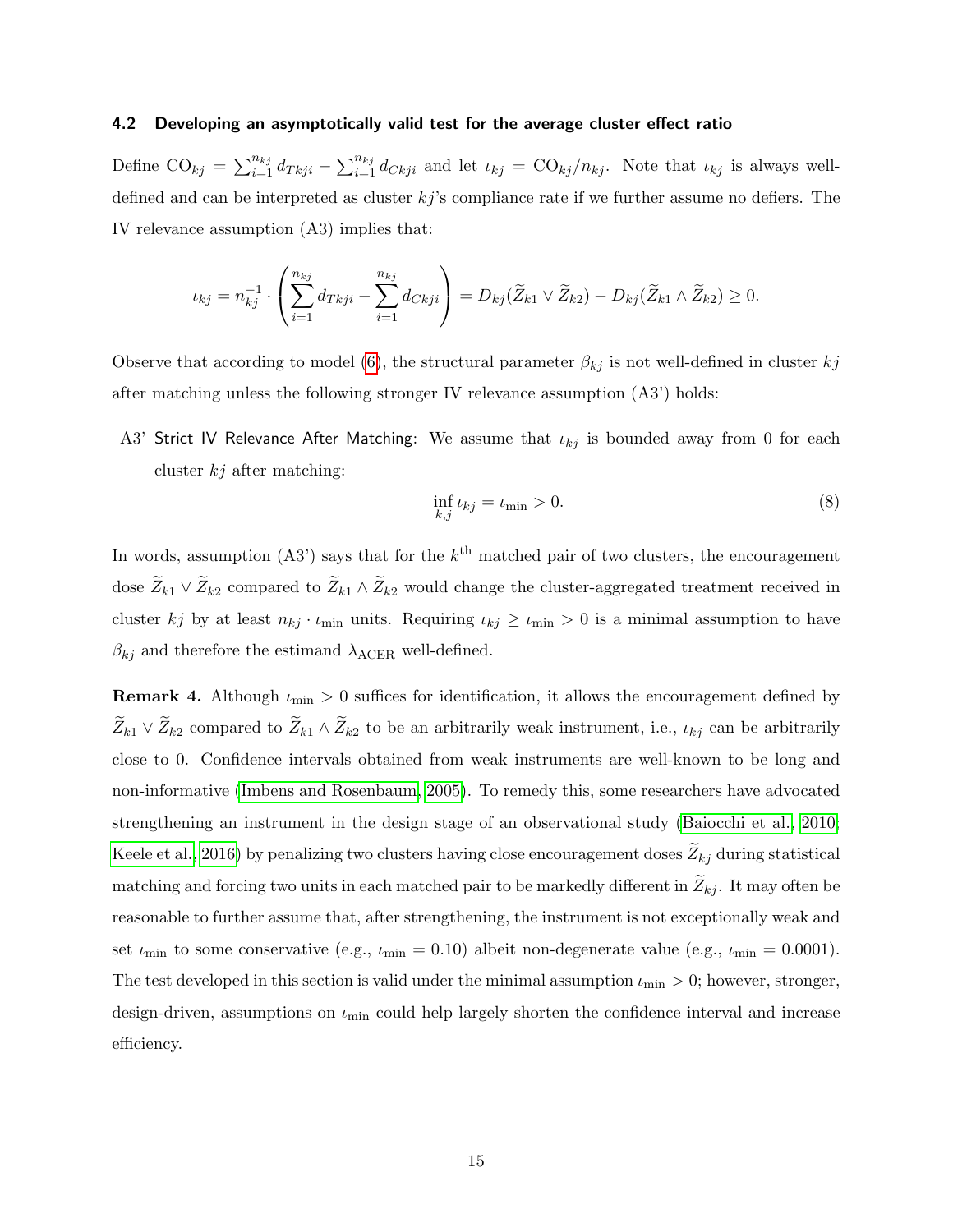<span id="page-15-1"></span>Remark 5. Recall that

Pooled Effect Ratio = 
$$
\frac{\sum_{k=1}^{K} \sum_{j=1}^{2} \sum_{i=1}^{n_{kj}} (r_{Tkji} - r_{Ckji})}{\sum_{k=1}^{K} \sum_{j=1}^{2} \sum_{i=1}^{n_{kj}} (d_{Tkji} - d_{Ckji})}
$$
  
= 
$$
\sum_{k=1}^{K} \sum_{j=1}^{2} \frac{\sum_{i=1}^{n_{kj}} (d_{Tkji} - d_{Ckji})}{\sum_{k=1}^{K} \sum_{j=1}^{2} \sum_{i=1}^{n_{kj}} (d_{Tkji} - d_{Ckji})} \cdot \frac{\sum_{i=1}^{n_{kj}} (r_{Tkji} - r_{Ckji})}{\sum_{i=1}^{n_{kj}} (d_{Tkji} - d_{Ckji})}.
$$

The pooled effect ratio (PER) can be viewed as a weighted average of each cluster's effect ratio  $\beta_{kj}$ , where  $\beta_{kj}$  is weighted by the proportion of cluster kj's compliers among all compliers (assuming no defiers). Therefore, if the encouragement dose  $\widetilde{Z}_{k1} \vee \widetilde{Z}_{k2}$  compared to  $\widetilde{Z}_{k1} \wedge \widetilde{Z}_{k2}$  is an exceptionally weak instrument for cluster kj so that the weight  $w_{kj} \approx 0$ ,  $\beta_{kj}$  does not contribute much to the final pooled effect ratio estimand. In this way, the pooled effect ratio estimand gives most weight to large, high-compliance-rate clusters, does not require the stricter IV relevance assumption (A3'), and skirts the potential weak instrument problem that some or even many clusters may have low compliance rate.

Consider the encouraged cluster j in pair k with  $Z_{kj} = 1$ . CO<sub>kj</sub> counts the number of compliers (those with  $(d_T, d_C) = (1, 0)$ ) minus the number of defiers (those with  $(d_T, d_C) = (0, 1)$ ) in cluster kj. The number of defiers in cluster  $kj$  is lower bounded by 0, and the number of compliers is upper bounded by  $Z_{kj} \sum_{i=1}^{n_{kj}} D_{kjn_{kj}}$ ; hence,  $\text{CO}_{kj}$  is upper bounded by  $Z_{kj} \sum_{i=1}^{n_{kj}} D_{kjn_{kj}}$ , an observed quantity. Similarly, CO<sub>kj</sub> is upper bounded by  $(1 - Z_{kj}) \sum_{i=1}^{n_{kj}} (1 - D_{kjn_{kj}})$  in each control cluster. Combining this with [\(8\)](#page-14-0), we have the following box constraint on  $CO_{ki}$ :

$$
n_{kj} \cdot \iota_{\min} \leq \text{CO}_{kj} \leq Z_{kj} \sum_{i=1}^{n_{kj}} D_{kjn_{kj}} + (1 - Z_{kj}) \sum_{i=1}^{n_{kj}} (1 - D_{kjn_{kj}}), \text{ for all } k, j.
$$
 (9)

<span id="page-15-0"></span>Remark 6. The box constraint [\(9\)](#page-15-0) suggests that assumption (A3') may be invalidated by the observed data: we know that  $(A3')$  fails to hold for cluster  $kj$  when

$$
Z_{kj} \sum_{i=1}^{n_{kj}} D_{kjn_{kj}} + (1 - Z_{kj}) \sum_{i=1}^{n_{kj}} (1 - D_{kjn_{kj}}) < n_{kj} \cdot \iota_{\min}.
$$

This is the case, for instance, when there is no individual receiving treatment in an encouraged cluster, or no individual not receiving treatment in a control cluster, so that  $Z_{kj} \sum_{i=1}^{n_{kj}} D_{kjn_{kj}} + (1 Z_{kj}$ )  $\sum_{i=1}^{n_{kj}}(1-D_{kjn_{kj}})=0$ . In such an eventuality, cluster kj does not provide any information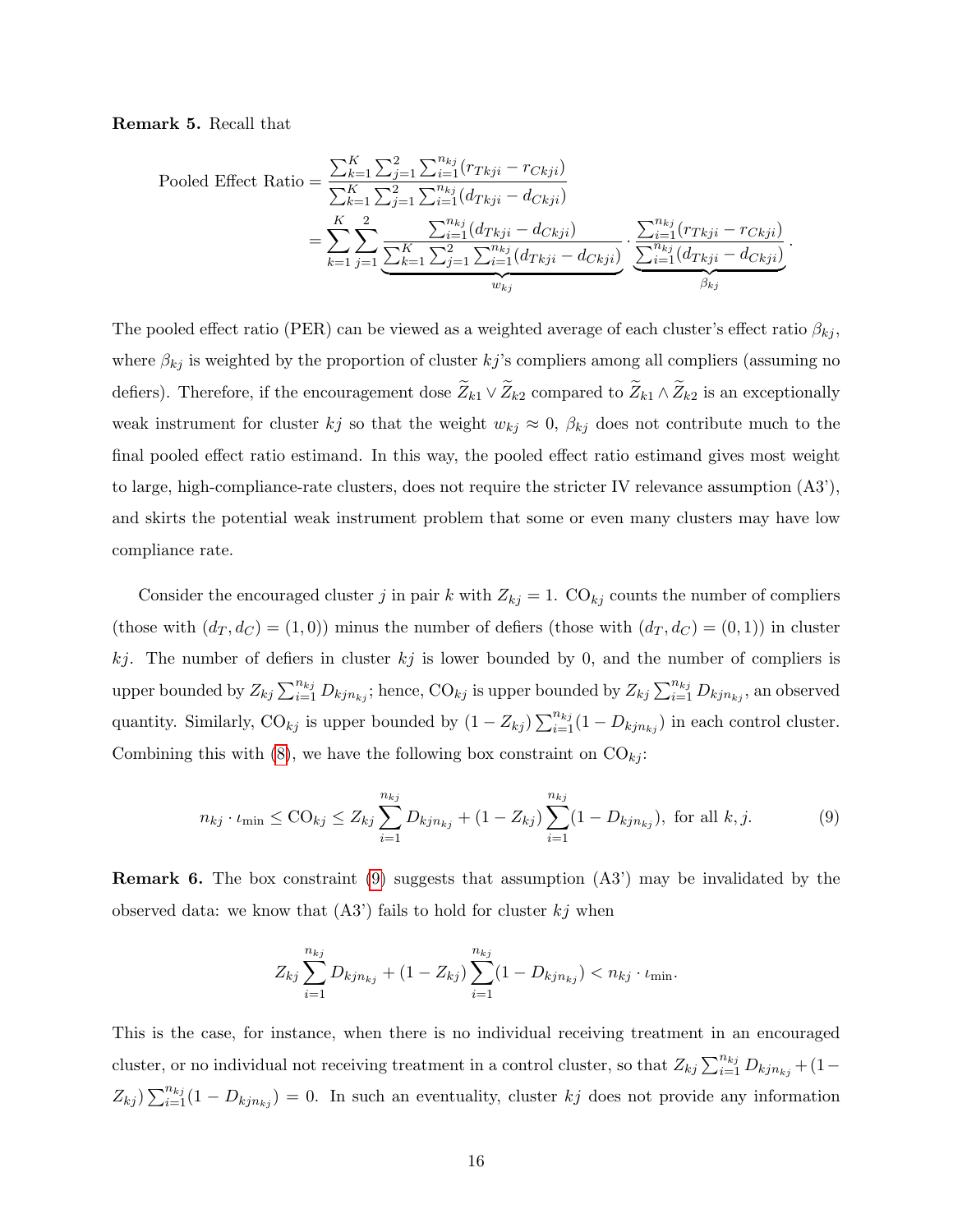about the treatment effect and should be discarded from further analysis.

Let  $CO = \{CO_{kj}, k = 1, \dots, K, j = 1, 2\}$  contain the  $CO_{kj}$  information of all 2K clusters. Define the following estimand for a fixed CO configuration:

$$
\frac{1}{2K} \sum_{k=1}^{K} \sum_{j=1}^{2} \frac{\sum_{i=1}^{n_{kj}} r_{Tkji} - \sum_{i=1}^{n_{kj}} r_{Ckji}}{\sum_{i=1}^{n_{kj}} d_{Tkji} - \sum_{i=1}^{n_{kj}} d_{Ckji}} = \frac{1}{2K} \sum_{k=1}^{K} \sum_{j=1}^{2} \frac{\sum_{i=1}^{n_{kj}} r_{Tkji} - \sum_{i=1}^{n_{kj}} r_{Ckji}}{\text{CO}_{kj}} = \lambda_{\text{ACER}}^{\text{CO}}.
$$

Consider testing the hypothesis

$$
H_{0,\text{ACER}}^{\mathbf{CO}}:\lambda^{\mathbf{CO}}_{\text{ACER}}=\lambda_0.
$$

Lemma [1](#page-16-0) constructs a family of randomization-based, asymptotically valid, level- $\alpha$  tests for  $H_{0,\mathrm{ACER}}^{\text{CO}}$ .

<span id="page-16-0"></span>**Lemma 1.** Let  $V_k(\text{CO}_{kj}, \lambda_0) = \sum_{j=1}^2 (2Z_{kj} - 1) \cdot \text{CO}_{kj}^{-1} \cdot \left(\sum_{i=1}^{n_{kj}} R_{kji}\right) - \lambda_0$ , Q an arbitrary  $K \times p$ matrix such that  $p < K$ ,  $H_Q$  the hat matrix of Q with  $k^{\text{th}}$  diagonal element  $h_{Qk}$ ,  $V_Q$  a column vector with entry  $V_k/\sqrt{1-h_{Qk}}$ , and  $\overline{V}(\text{CO}_{kj}, \lambda_0) = K^{-1} \sum_{k=1}^K V_k(\text{CO}_{kj}, \lambda_0)$ . Define the test statistic

$$
\delta(\lambda_0; \mathbf{CO}) = \left| \frac{\sqrt{K} \cdot \overline{V}(\mathrm{CO}_{kj}, \lambda_0)}{\sqrt{\frac{1}{K}V_Q^T(I - H_Q)V_Q}} \right|.
$$

The null hypothesis  $H_{0,\text{ACER}}^{\text{CO}} : \lambda_{\text{ACER}}^{\text{CO}} = \lambda_0$  is rejected at level  $\alpha$  if  $\delta(\lambda_0;\text{CO}) \geq z_{1-\alpha/2}$ , the  $1-\alpha/2$ quantile of the standard normal distribution.

Remark 7. Lemma [1](#page-16-0) is a simple consequence of Proposition [1](#page-10-1) and [2.](#page-11-0) As elaborated in Section [3.2,](#page-10-3) we recommend taking  $Q = Q_1$  or  $Q_2$  to fully leverage the clustered design and make variance estimator less conservative.

Let  $\mathcal{CO}$  denote the collection of all **CO** configurations subject to the box constraints [\(9\)](#page-15-0). One obvious strategy to construct a valid test is to compute the minimum test statistic  $\delta(\lambda_0; \mathbf{CO})$  for all  $CO \in \mathcal{CO}$ . However, this can be unduly conservative as it ignores other useful information data suggests. Let

$$
S_{\mathbf{CO}} = \frac{1}{2K} \sum_{k=1}^{K} \sum_{j=1}^{2} \iota_{kj} = \frac{1}{2K} \sum_{k=1}^{K} \sum_{j=1}^{2} \frac{\text{CO}_{kj}}{n_{kj}}.
$$

If we further assume no defiers,  $S_{\text{CO}}$  can be understood as the average compliance rate across all  $2K$  clusters. It can also be understood as a weighted L1-norm of the length- $2K$  vector  $CO$ . Lemma [2](#page-17-0) is analogous to Lemma [1,](#page-16-0) and constructs a family of randomization-based, asymptotically valid, level- $\alpha/2$  confidence intervals for  $S_{\text{CO}}$ .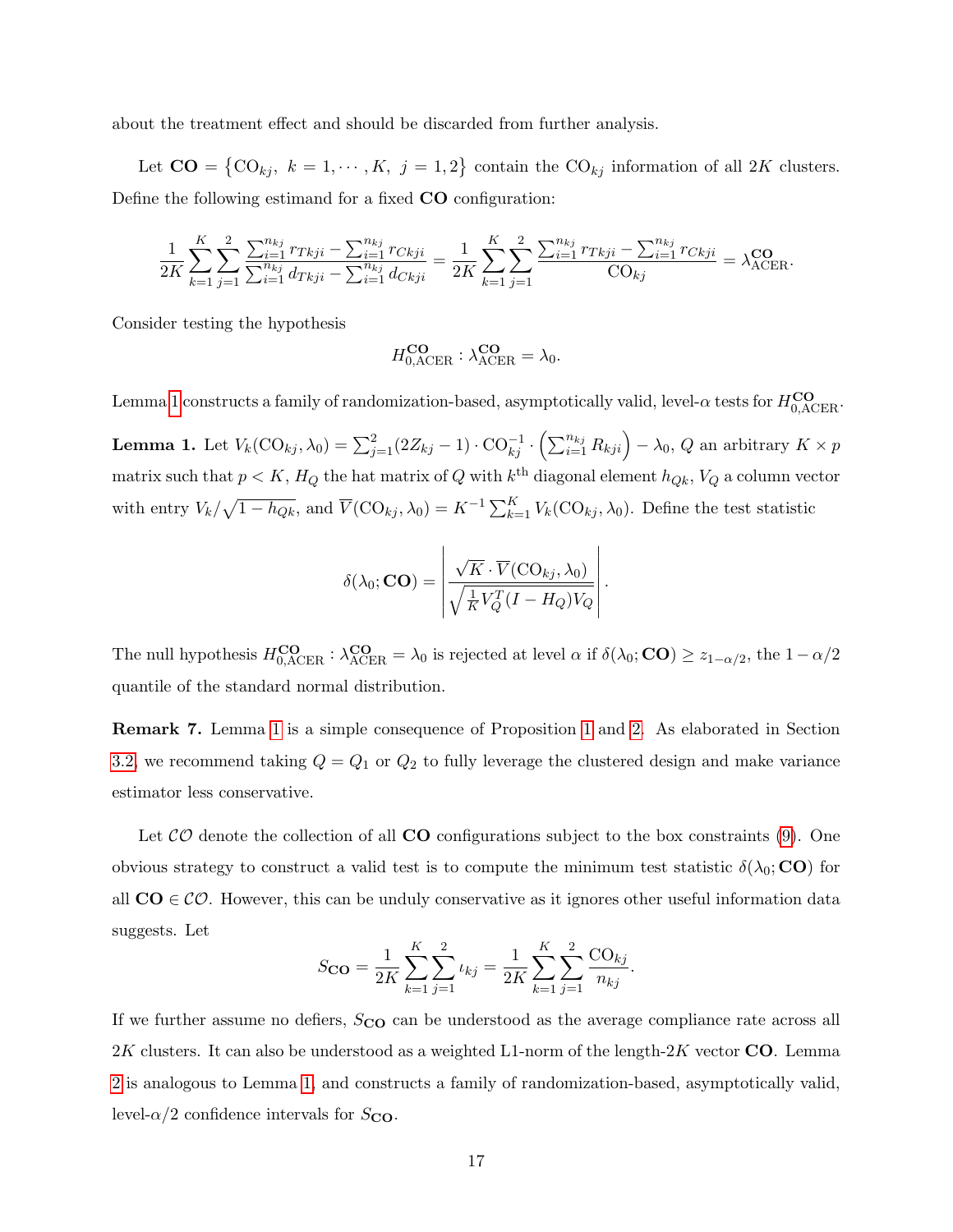<span id="page-17-0"></span>**Lemma 2.** Let  $D_k = \sum_{j=1}^2 (2Z_{kj}-1) \cdot n_{kj}^{-1} \cdot \left(\sum_{i=1}^{n_{kj}} D_{kji}\right)$ ,  $Q$  an arbitrary  $K \times p$  such that  $p < K$ ,  $H_Q$ the hat matrix of Q with  $k^{\text{th}}$  diagonal element  $h_{Qk}$ ,  $D_Q$  a column vector with entry  $D_k/\sqrt{1-h_{Qk}}$ , and  $\overline{D} = K^{-1} \sum_{k=1}^{K} D_k$ . A level- $\alpha/2$  confidence interval of  $S_{\text{CO}}$  is

$$
I_{\alpha/2} = \left[ \overline{D} - \frac{z_{1-\alpha/4}}{K} \cdot \sqrt{D_Q^T (I - H_Q) D_Q}, \ \overline{D} + \frac{z_{1-\alpha/4}}{K} \cdot \sqrt{D_Q^T (I - H_Q) D_Q} \right].
$$

Similar to Lemma [1,](#page-16-0) we recommend using a design matrix Q that contains covariates predictive of  $D_k$  to reduce the length of  $I_{\alpha/2}$  and improve efficiency. Lemma [2](#page-17-0) implies that not all  $CO \in \mathcal{CO}$ are equally plausible; it turns out that it suffices to restrict our attention to CO configurations such that  $S_{\text{CO}} \in I_{\alpha/2}$ . Algorithm [1](#page-17-1) formally states the testing procedure for the null hypothesis  $H_{0,\text{ACER}}$ :  $\lambda_{\text{ACER}} = \lambda_0$ , and Proposition [3](#page-17-2) establishes its validity.

# **Algorithm 1.** Pseudo Algorithm for Testing  $H_{0,\text{ACER}}$  :  $\lambda_{\text{ACER}} = \lambda_0$  at level  $\alpha$

<span id="page-17-1"></span>**Input:**  $\{(Z_{kj}, D_{kji}, R_{kji}), k = 1, \cdots, K, j = 1, 2, i = 1 \cdots, n_{kj}\}, \ell_{\min}, Q^{K \times p}$ , and level  $\alpha$ ;

- **0** Construct a level- $\alpha/2$  confidence interval for  $S_{\text{CO}}$  according to Lemma [2;](#page-17-0) denote it as  $I_{\alpha/2}$ ;
- **0** Compute the minimum test statistic  $\delta_{\min}(\lambda_0) = \inf_{\mathbf{CO}} \delta(\lambda_0; \mathbf{CO})$ , where  $\delta(\lambda_0; \mathbf{CO})$  is calculated according to Lemma [1](#page-16-0) and the infimum is taken over all CO such that  $S_{\text{CO}} \in I_{\alpha/2}$ , and satisfies

$$
n_{kj} \cdot \iota_{\min} \leq \text{CO}_{kj} \leq Z_{kj} \sum_{i=1}^{n_{kj}} D_{kjn_{kj}} + (1 - Z_{kj}) \sum_{i=1}^{n_{kj}} (1 - D_{kjn_{kj}});
$$

**0** Reject the null hypothesis  $H_{0,\text{ACER}}$ :  $\lambda_{\text{ACER}} = \lambda_0$  if  $\delta_{\text{min}}(\lambda_0) > z_{1-\alpha/4}$ .

<span id="page-17-2"></span>**Proposition 3.** Under identification assumptions  $(A1)$ ,  $(A2)$ ,  $(A3')$  and  $(A4)$ , and mild regularity conditions specified in Supplementary Material B, Algorithm 1 is an asymptotically valid level- $\alpha$ test for  $H_{0,\text{ACER}}$ :  $\lambda_{\text{ACER}} = \lambda_0$  for an arbitrary  $K \times p$  matrix Q such that  $p < K$  and  $\iota_{\min} > 0$ .

#### 4.3 Optimization and computation

To carry out Algorithm [1,](#page-17-1) it is essential to compute  $\delta_{\min}(\lambda_0)$  subject to the box constraints, the norm constraint, and the integrality constraint. Fix a  $\lambda_0$  and **CO** configuration. Lemma [1](#page-16-0) suggests that  $\delta^2(\lambda_0; \mathbf{CO}) = (K^2 \overline{V}^2)/\left\{V_Q^T (I - H_Q)V_Q\right\}$  follows a  $\chi_1^2$  distribution, and the null hypothesis  $H_{0,\text{ACER}}^{\text{CO}}$  :  $\lambda_{\text{ACER}}^{\text{CO}} = \lambda_0$  is rejected at level  $\alpha/2$  when  $(K^2\overline{V}^2)/\left\{V_Q^T(I-H_Q)V_Q\right\} \geq \chi_{1,\alpha/2}^2$ . Define  $\rho(\mathbf{CO}) = K^2 \overline{V}^2 - \chi_{1,\alpha/2}^2 \cdot V_Q^T (I - H_Q) V_Q$ , where the dependence on **CO** is made explicit. Let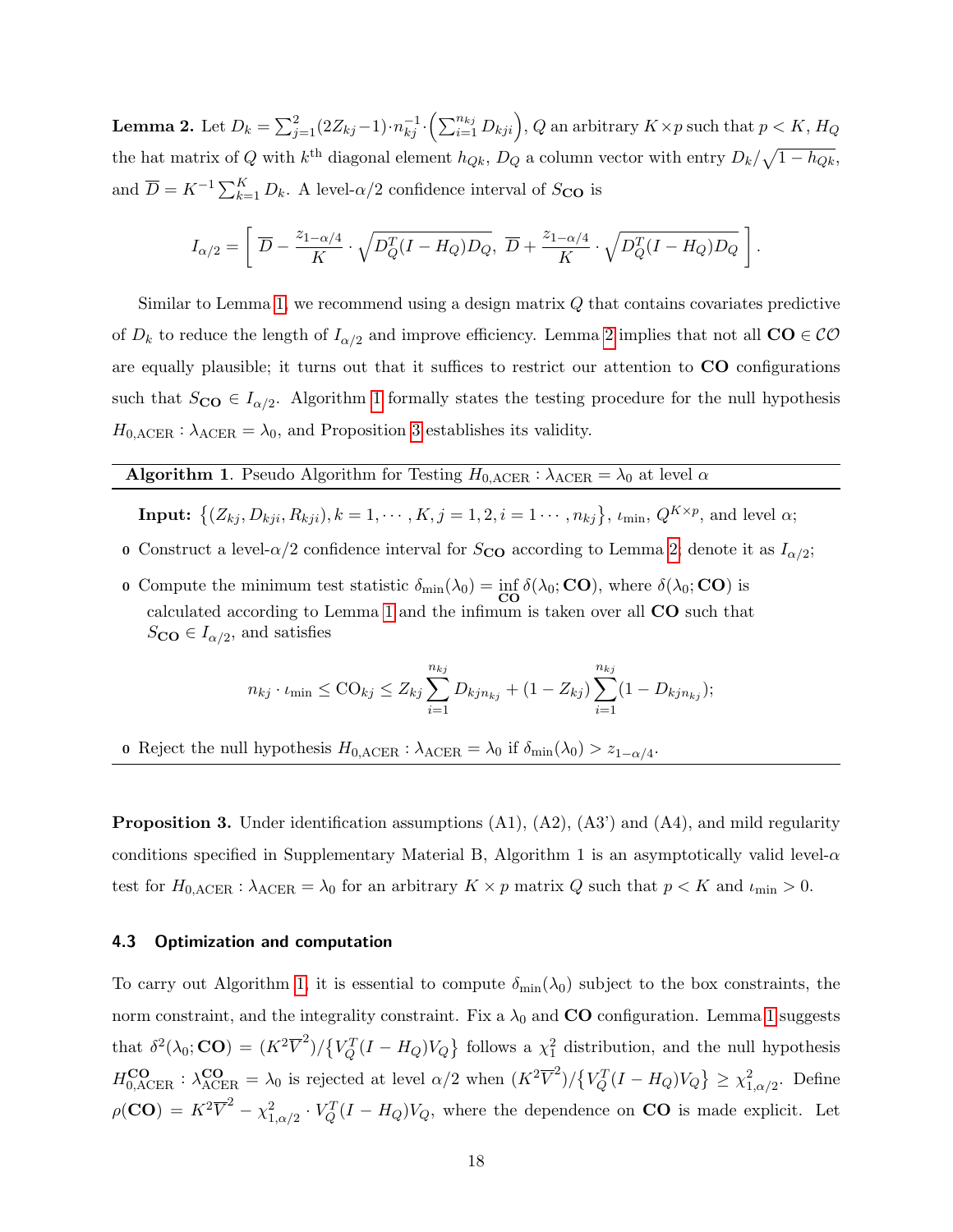$I_{\alpha/2}=[L_{\alpha/2},U_{\alpha/2}]$  denote a level- $\alpha/2$  confidence interval returned from Step 1. Step 2 in Algorithm [1](#page-17-1) reduces to solving the following optimization program:

<span id="page-18-1"></span>minimize 
$$
\rho(\mathbf{CO})
$$
  
\nsubject to  $n_{kj} \cdot \iota_{\min} \leq \mathcal{CO}_{kj} \leq Z_{kj} \sum_{i=1}^{n_{kj}} D_{kjn_{kj}} + (1 - Z_{kj}) \sum_{i=1}^{n_{kj}} (1 - D_{kjn_{kj}}),$   
\n
$$
L_{\alpha/2} \leq \frac{1}{2K} \sum_{k=1}^{K} \sum_{j=1}^{2} \mathcal{CO}_{kj} / n_{kj} \leq U_{\alpha/2}, \quad \mathcal{CO}_{kj} \text{ are integers},
$$
\n(10)

and the null hypothesis  $H_{0,\text{ACER}}$ :  $\lambda_{\text{ACER}} = \lambda_0$  is rejected if the minimum returned is non-negative.

The optimization problem [\(10\)](#page-18-1) is an instance of a mixed-integer quadratic programming (MIQP) problem, as the decision variables  $CO_{kj}$  are only allowed to take on integer values. A further complication arises as decision variables  $CO_{kj}$  appear in the objective function as their corresponding inverses  $1/\mathbf{CO}_{kj}$ . To handle this, we introduce another 2K decision variables  $\mathbf{CO}_{kj}^{\prime}$  that satisfy  $CO_{kj} \cdot CO'_{kj} = 1$  for all  $k, j$ , which further introduces 2K bilinear constraints, and the optimization problem now becomes a mixed integer quadratically-constrained programming (MIQCP) problem. Supplementary Material D contains details on how to formulate and practically solve this optimization problem.

## <span id="page-18-0"></span>5 Application

Recall that we have formed 204 pairs of 2 similar surgeons based on the composition of their patient population, hospital characteristics, and cluster size. During the matching process, we strengthened the instrument by penalizing two surgeons having similar preference for TEE. Our final matched samples consist of similar surgeons (see Table [1](#page-4-0) for covariate balance) with substantially different preference for TEE. The left panel of Figure [1](#page-19-0) shows the boxplots of the encouragement dose in the encouraged and control groups. The median matched cluster difference in the encouragement dosage is 0.53 and the minimum 0.23. The right panel of Figure [1](#page-19-0) plots patients' 30-day mortality rate in the encouraged group of surgeons, the control group of surgeons, and the encouraged-minuscontrol matched cluster pair difference. The control group appears to have slightly higher 30-day mortality rate than the encouraged group.

Assuming a cluster-level constant proportional treatment effect model [\(2\)](#page-9-3) and testing the sharp null hypothesis  $H_{0,\text{sharp,prop}}$ :  $\beta = 0$  using a nonparametric double rank test statistic with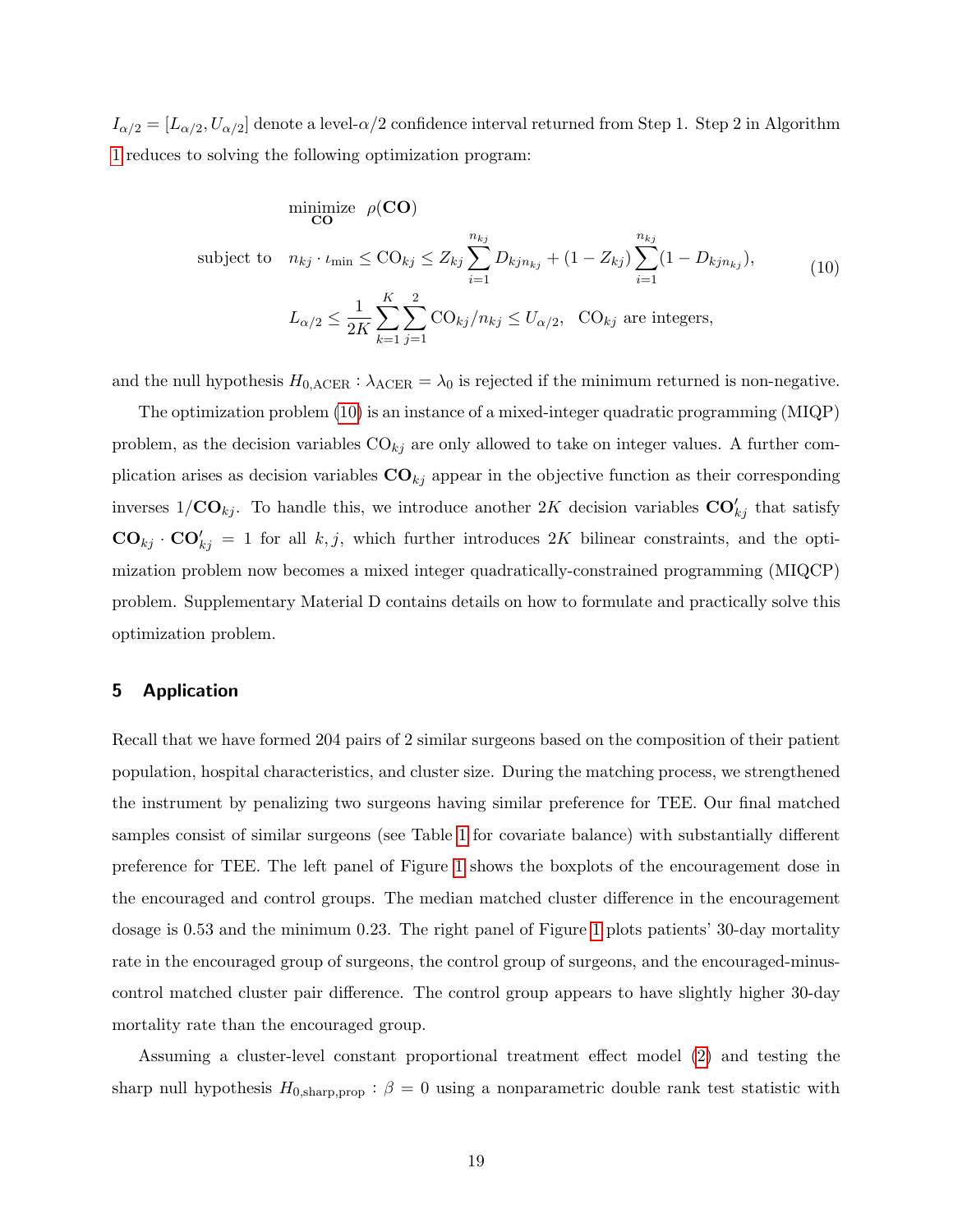<span id="page-19-0"></span>

Figure 1: Left panel: boxplots of the encouragement dosage in the matched encouraged and control groups. Right panel: boxplots of the 30-day mortality rate in the encouraged group, 30-day mortality rate in the control group, and encouraged-minus-control matched pair difference in the 30-day mortality rate.

 $\varphi(d_k, q_k) = d_k \times q_k$  (see Supplementary Material C for details on the test statistic), we obtained a two-sided p-value equal to 0.045 and a 95% confidence interval [−0.019, −0.001] upon inverting the test. Next, we tested the null hypothesis that the pooled effect ratio is 0, i.e.,  $H_{0,\text{PER}}$ :  $\lambda_{\text{PER}} = 0$ . We constructed the variance estimator according to  $(4)$  where  $Q$  is a matrix adjusting for both cluster-level and average within-cluster individual-level covariates. The two sided p-value was 0.195 and the 95% confidence interval [−0.016, 0.003]. Finally, we considered the cluster-heterogeneous proportional treatment effect model [\(6\)](#page-13-1) and constructed a level-0.05 confidence interval for the average cluster effect ratio. A level 0.025 confidence interval of  $\bar{\iota} = (1/2K) \sum_{k=1}^{K} \sum_{j=1}^{2} \iota_{kj}$ , i.e., the average compliance rate across 2K clusters if we further assume no defiers, was [0.52, 0.58]. As the instrument was strengthened and any two clusters in a pair had a sharp difference in the encouragement dosage, we assumed  $\iota_{\min} = 0.20$  and obtained a 95% confidence interval [-0.14, 0.10] for the average cluster effect ratio using Algorithm 1. If we allowed surgeons' preference to be an even weaker instrument at least in some clusters and set  $\iota_{\min} = 0.10$ , we obtained a longer 95% confidence interval  $[-0.27, 0.24]$ . It is not surprising that allowing each cluster's effect ratio to be heterogeneous as in the average cluster effect ratio estimand yields a much wider confidence interval compared to assuming a constant effect ratio across all 408 surgeons. The long confidence interval of the average cluster effect ratio is consistent with the seemingly heterogeneous encouraged-minuscontrol difference in the outcome, which ranges from 0.13 to −0.11 (see the third boxplot in the right panel of Figure [1\)](#page-19-0). On the other hand, the confidence interval of the pooled effect ratio is comparable in length to assuming a constant proportional treatment effect, which makes sense in light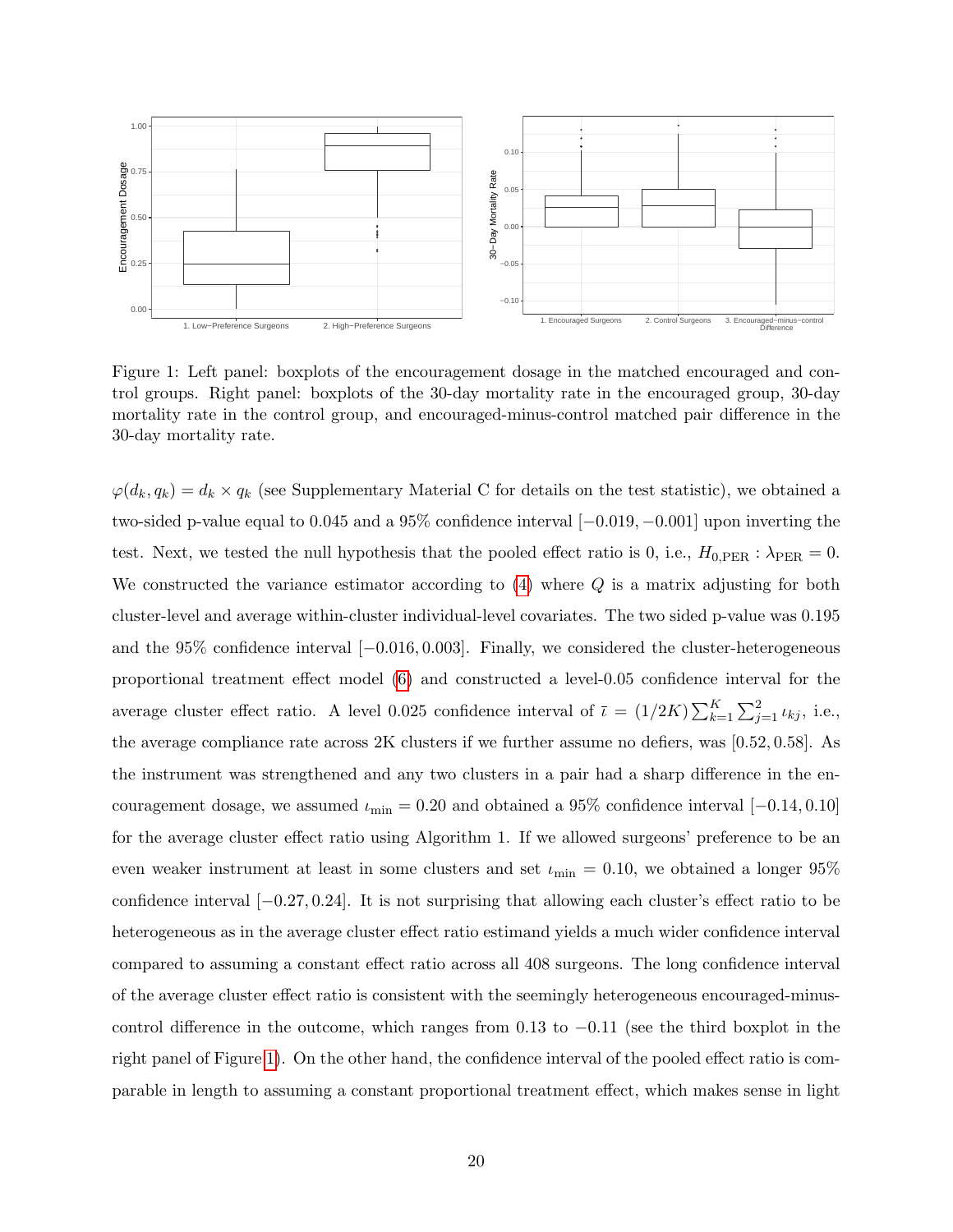of Remark [5:](#page-15-1) the pooled effect ratio assigns larger weight to surgeons with high-compliance-rate patient population and hence for whom the surgeon-specific treatment effect is the most informative; as a result, the inference for the pooled effect ratio is very efficient in this example because the average compliance rate  $\bar{\iota}$  is high.

## Acknowledgement

The authors would like to thank Professor Dylan S. Small and participants at the University of Pennsylvania causal inference reading group for helpful comments and feedback.

## Supplementary Material

Supplementary material includes a literature review, proofs to Lemma [1,](#page-16-0) [2,](#page-17-0) Proposition [1,](#page-10-1) [2,](#page-11-0) and [3,](#page-17-2) derivation of a class of nonparametric test statistics for the cluster-level sharp null hypothesis, formulation of Algorithm 1 into a mixed integer quadratically-constrained programming (MIQCP) optimization problem and discussion (with simulation) of its computation cost, an extensive simulation study to contrast a cluster-level instrumental variable matched analysis to a individual-level instrumental variable analysis when there is residual unmeasured confounding, and details on application.

## **References**

- <span id="page-20-1"></span>Angrist, J. D., Imbens, G. W., and Rubin, D. B. (1996). Identification of causal effects using instrumental variables. Journal of the American Statistical Association, 91(434):444–455.
- <span id="page-20-0"></span>Baiocchi, M., Small, D. S., Lorch, S., and Rosenbaum, P. R. (2010). Building a stronger instrument in an observational study of perinatal care for premature infants. Journal of the American Statistical Association, 105(492):1285–1296.
- <span id="page-20-3"></span>Beck, C., Lu, B., and Greevy, R. (2016). *nbpMatching: Functions for Optimal Non-Bipartite* Matching. R package version 1.5.1.
- <span id="page-20-2"></span>Bickel, P. J., Hammel, E. A., and O'Connell, J. W. (1975). Sex bias in graduate admissions: Data from berkeley. Science, 187(4175):398–404.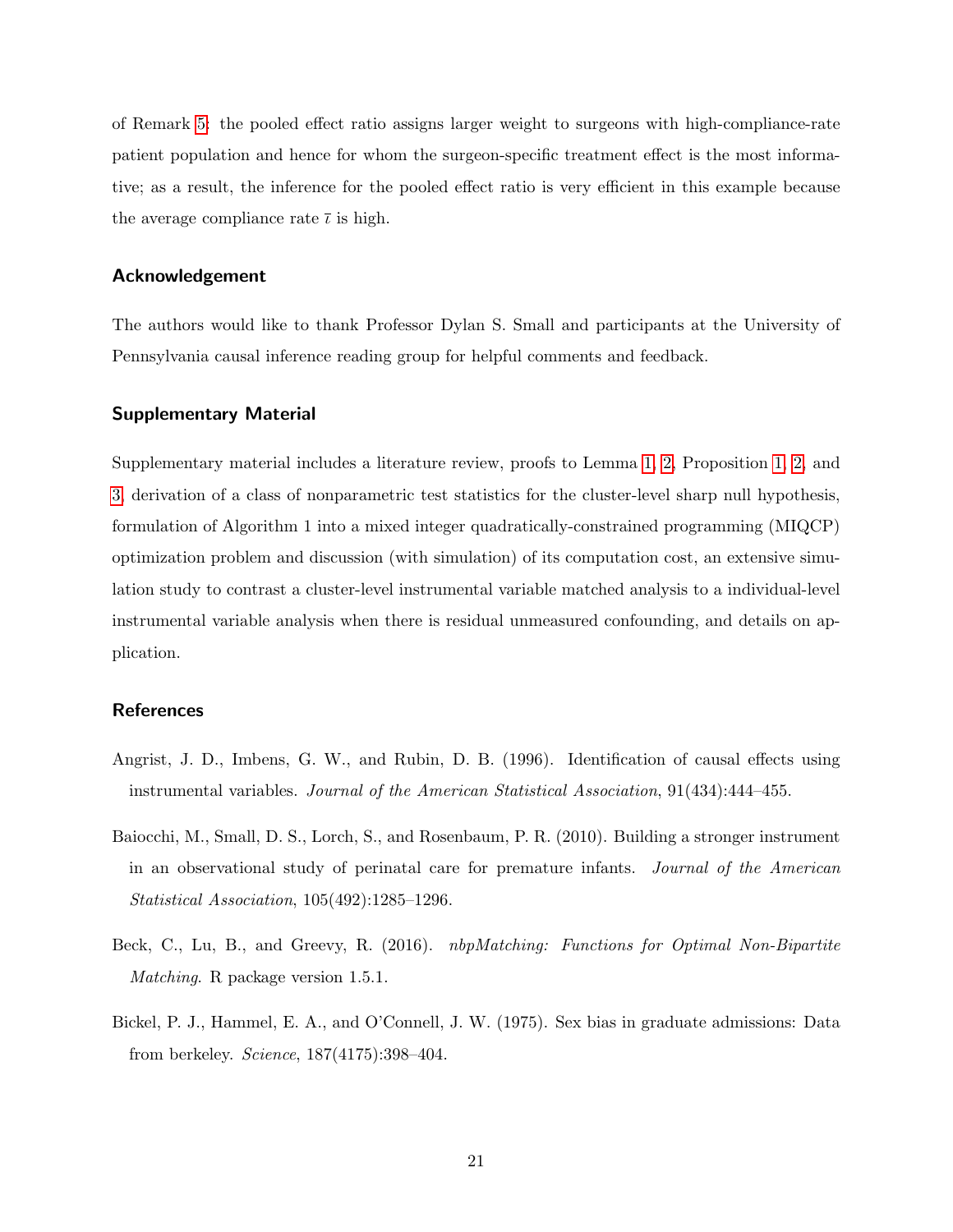- <span id="page-21-0"></span>Bind, M.-A. C. and Rubin, D. B. (2019). Bridging observational studies and randomized experiments by embedding the former in the latter. Statistical methods in medical research, 28(7):1958– 1978.
- <span id="page-21-4"></span>Blyth, C. R. (1972). On simpson's paradox and the sure-thing principle. Journal of the American Statistical Association, 67(338):364–366.
- <span id="page-21-9"></span>Breiman, L. (1992). Probability, corrected reprint of the 1968 original. Classics in Applied Mathematics, 7.
- <span id="page-21-5"></span>Brookhart, M. A., Wang, P., Solomon, D. H., and Schneeweiss, S. (2006). Evaluating shortterm drug effects using a physician-specific prescribing preference as an instrumental variable. Epidemiology (Cambridge, Mass.), 17(3):268.
- <span id="page-21-10"></span>Burer, S. and Saxena, A. (2012). The MILP road to MIQCP. In Mixed Integer Nonlinear Programming, pages 373–405. Springer.
- <span id="page-21-7"></span>Diamond, A. and Sekhon, J. S. (2013). Genetic matching for estimating causal effects: A general multivariate matching method for achieving balance in observational studies. Review of Economics and Statistics, 95(3):932–945.
- <span id="page-21-1"></span>Ding, P., Feller, A., and Miratrix, L. (2016). Randomization inference for treatment effect variation. Journal of the Royal Statistical Society: Series B (Statistical Methodology), 78(3):655–671.
- <span id="page-21-8"></span>Ertefaie, A., Small, D. S., and Rosenbaum, P. R. (2018). Quantitative evaluation of the trade-off of strengthened instruments and sample size in observational studies. Journal of the American Statistical Association, 113(523):1122–1134.
- <span id="page-21-2"></span>Fogarty, C. B. (2018a). On mitigating the analytical limitations of finely stratified experiments. Journal of the Royal Statistical Society: Series B (Statistical Methodology), 80(5):1035–1056.
- <span id="page-21-3"></span>Fogarty, C. B. (2018b). Regression-assisted inference for the average treatment effect in paired experiments. Biometrika, 105(4):994–1000.
- <span id="page-21-6"></span>Fogarty, C. B., Lee, K., Kelz, R. R., and Keele, L. J. (2019). Biased encouragements and heterogeneous effects in an instrumental variable study of emergency general surgical outcomes.  $arXiv$ preprint arXiv:1909.09533.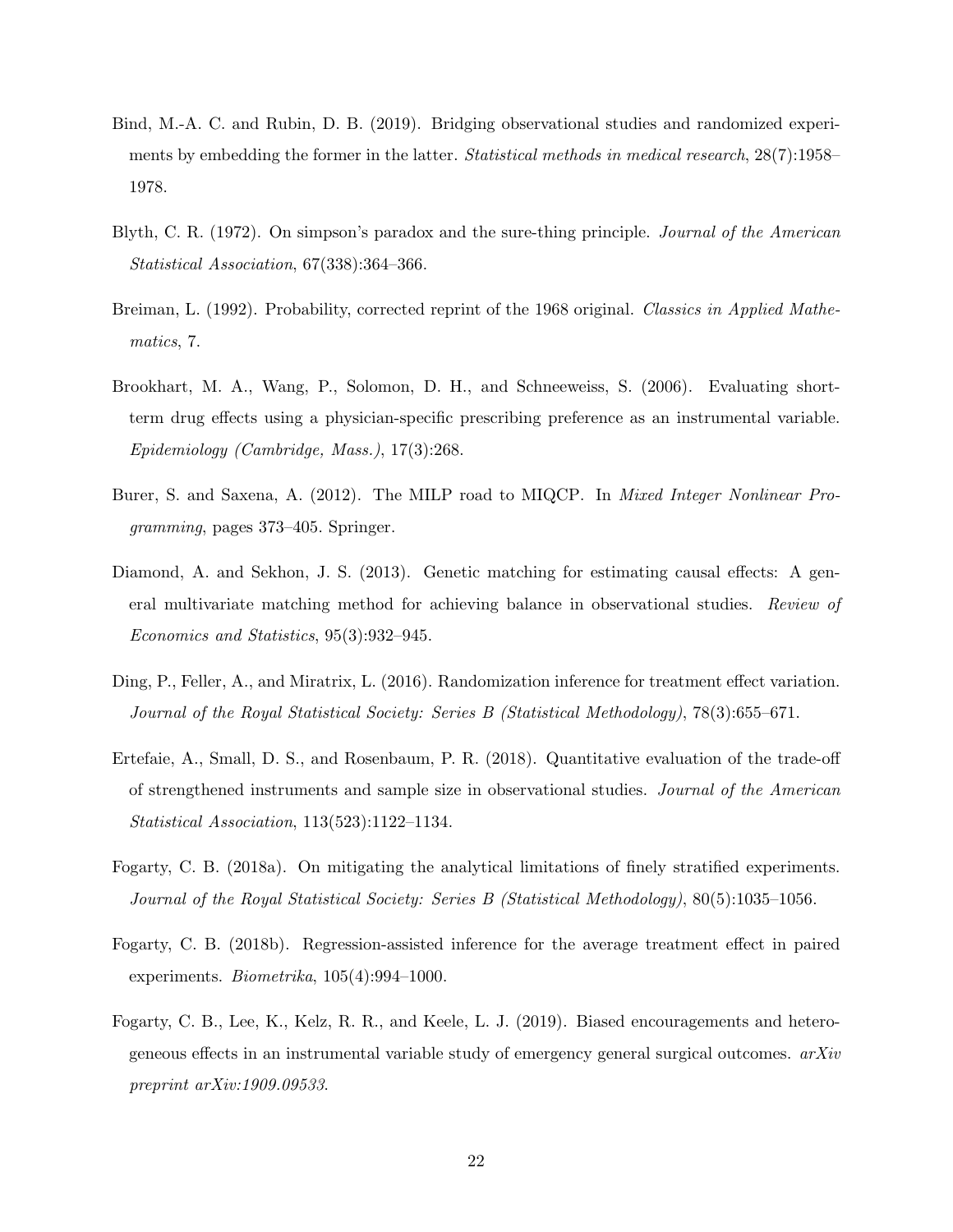- <span id="page-22-5"></span>Forastiere, L., Mealli, F., and VanderWeele, T. J. (2016). Identification and estimation of causal mechanisms in clustered encouragement designs: Disentangling bed nets using bayesian principal stratification. Journal of the American Statistical Association, 111(514):510–525.
- <span id="page-22-1"></span>Frangakis, C. E., Rubin, D. B., and Zhou, X.-H. (2002). Clustered encouragement designs with individual noncompliance: Bayesian inference with randomization, and application to advance directive forms. *Biostatistics*, 3(2):147–164.
- <span id="page-22-2"></span>Garabedian, L. F., Chu, P., Toh, S., Zaslavsky, A. M., and Soumerai, S. B. (2014). Potential bias of instrumental variable analyses for observational comparative effectiveness research. Annals of internal medicine, 161(2):131–138.
- <span id="page-22-10"></span>Gelman, A., Carlin, J. B., Stern, H. S., Dunson, D. B., Vehtari, A., and Rubin, D. B. (2013). Bayesian Data Analysis. CRC press.
- <span id="page-22-7"></span>Hansen, B. B. (2004). Full matching in an observational study of coaching for the sat. *Journal of* the American Statistical Association, 99(467):609–618.
- <span id="page-22-3"></span>Hansen, B. B., Rosenbaum, P. R., and Small, D. S. (2014). Clustered treatment assignments and sensitivity to unmeasured biases in observational studies. Journal of the American Statistical Association, 109(505):133–144.
- <span id="page-22-9"></span>Heng, S., Kang, H., Small, D. S., and Fogarty, C. B. (2021). Increasing power for observational studies of aberrant response: An adaptive approach. Journal of the Royal Statistical Society: Series B (Statistical Methodology), in press.
- <span id="page-22-8"></span>Heng, S., Zhang, B., Han, X., Lorch, S. A., and Small, D. S. (2019). Instrumental variables: to strengthen or not to strengthen? arXiv preprint arXiv:1911.09171.
- <span id="page-22-6"></span>Hernán, M. A. and Robins, J. M. (2006). Instruments for causal inference: an epidemiologist's dream? Epidemiology, pages 360–372.
- <span id="page-22-0"></span>Holland, P. W. (1988). Causal inference, path analysis and recursive structural equations models. ETS Research Report Series, 1988(1):i–50.
- <span id="page-22-4"></span>Hudgens, M. G. and Halloran, M. E. (2008). Toward causal inference with interference. Journal of the American Statistical Association, 103(482):832–842.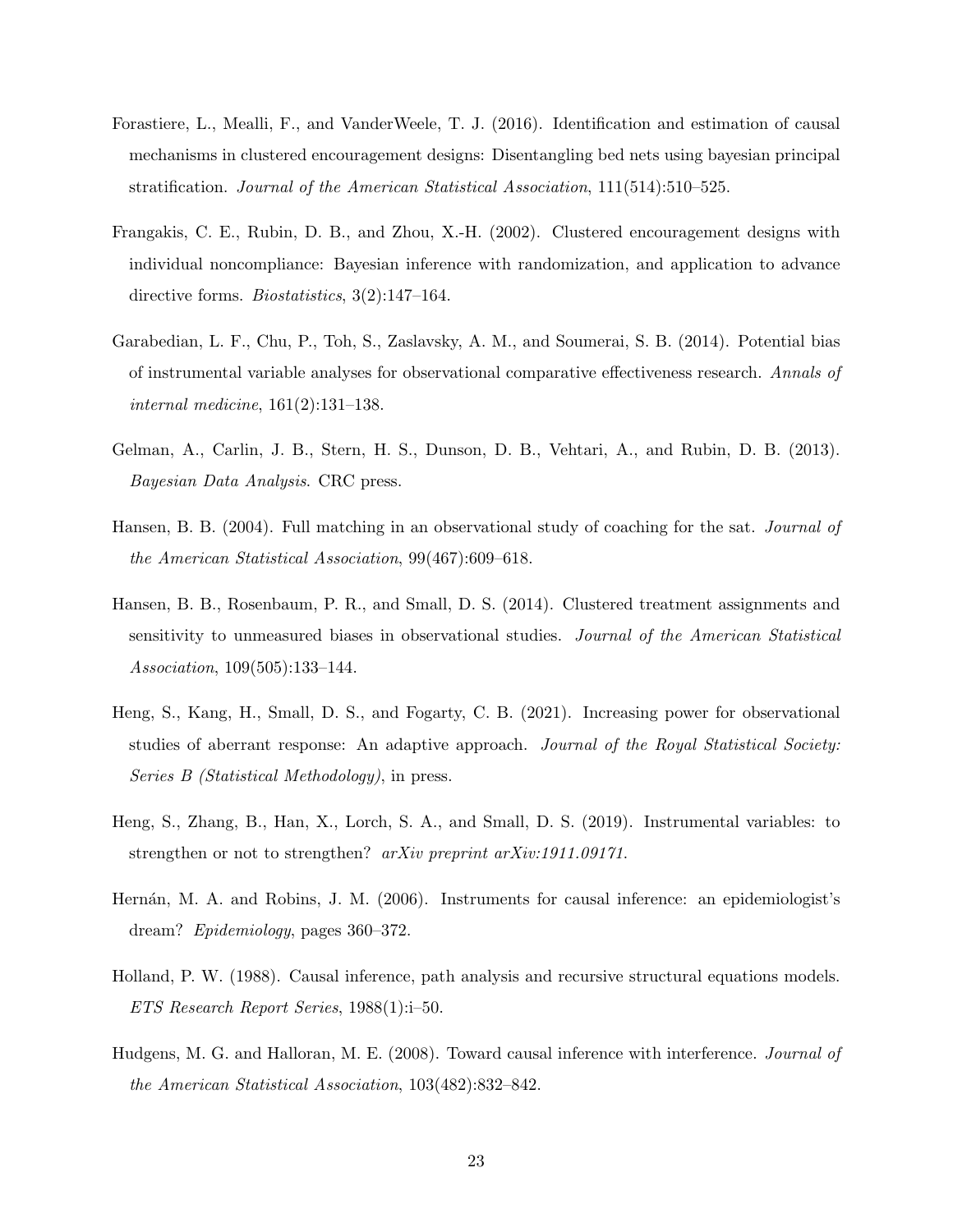- <span id="page-23-4"></span>Imai, K. (2008). Variance identification and efficiency analysis in randomized experiments under the matched-pair design. Statistics in Medicine, 27(24):4857–4873.
- <span id="page-23-0"></span>Imai, K., King, G., Nall, C., et al. (2009). The essential role of pair matching in cluster-randomized experiments, with application to the mexican universal health insurance evaluation. Statistical Science, 24(1):29–53.
- <span id="page-23-6"></span>Imbens, G. W. and Rosenbaum, P. R. (2005). Robust, accurate confidence intervals with a weak instrument: quarter of birth and education. Journal of the Royal Statistical Society: Series A (Statistics in Society), 168(1):109–126.
- <span id="page-23-10"></span>Jeroslow, R. C. (1973). There cannot be any algorithm for integer programming with quadratic constraints. Operations Research, 21(1):221–224.
- <span id="page-23-3"></span>Kang, H. and Keele, L. (2018). Estimation methods for cluster randomized trials with noncompliance: A study of a biometric smartcard payment system in india. *arXiv preprint* arXiv:1805.03744.
- <span id="page-23-2"></span>Kang, H., Kreuels, B., May, J., and Small, D. S. (2016). Full matching approach to instrumental variables estimation with application to the effect of malaria on stunting. The Annals of Applied Statistics, 10(1):335–364.
- <span id="page-23-7"></span>Keele, L., Morgan, J. W., et al. (2016). How strong is strong enough? strengthening instruments through matching and weak instrument tests. The Annals of Applied Statistics, 10(2):1086–1106.
- <span id="page-23-9"></span>Lee, J. and Leyffer, S. (2011). *Mixed integer nonlinear programming*, volume 154. Springer Science & Business Media.
- <span id="page-23-8"></span>Li, X. and Ding, P. (2017). General forms of finite population central limit theorems with applications to causal inference. Journal of the American Statistical Association, 112(520):1759–1769.
- <span id="page-23-5"></span>Lin, W. et al. (2013). Agnostic notes on regression adjustments to experimental data: Reexamining freedman's critique. The Annals of Applied Statistics, 7(1):295–318.
- <span id="page-23-1"></span>Lu, B., Greevy, R., Xu, X., and Beck, C. (2011). Optimal nonbipartite matching and its statistical applications. The American Statistician, 65(1):21–30.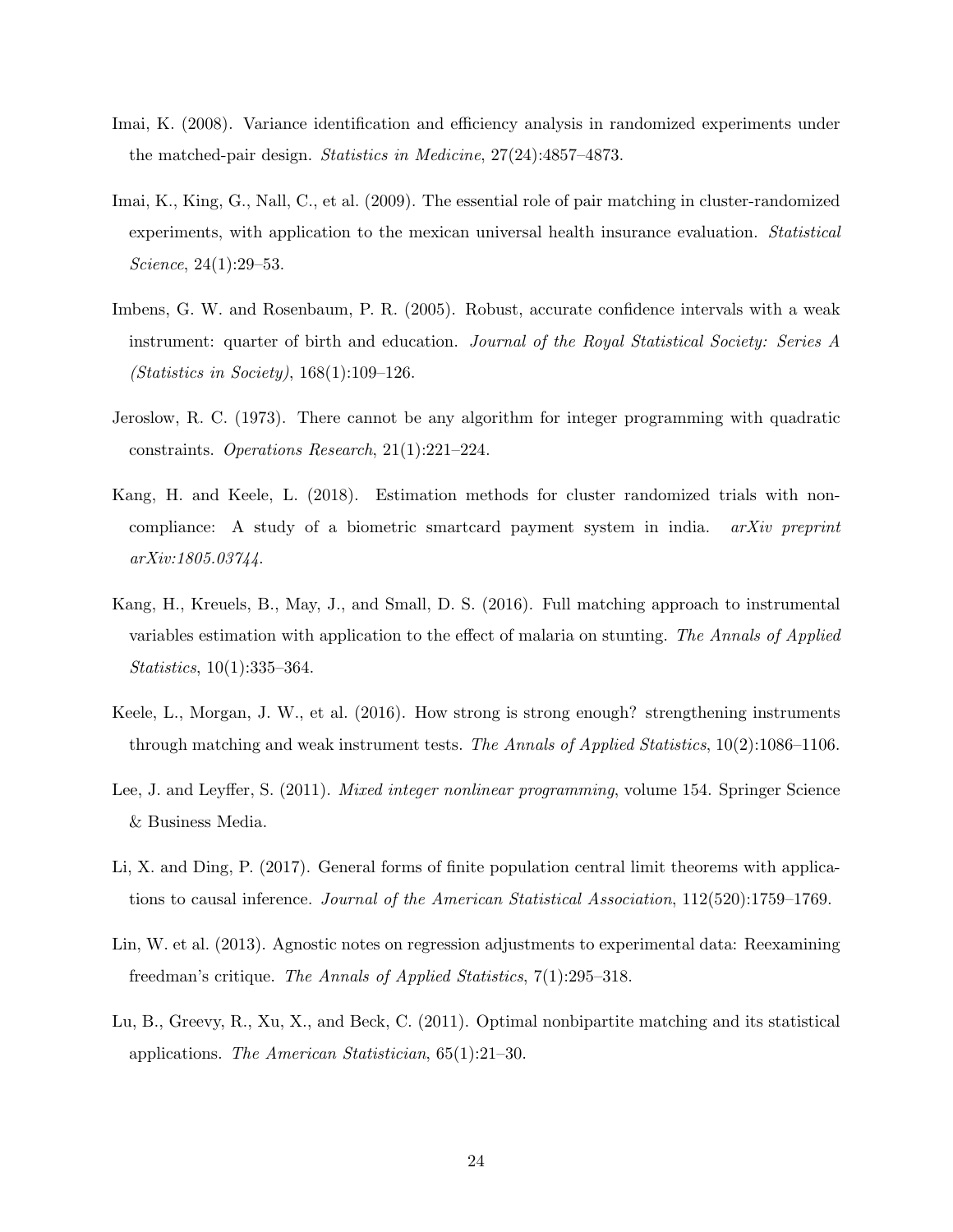- <span id="page-24-0"></span>Lu, B., Zanutto, E., Hornik, R., and Rosenbaum, P. R. (2001). Matching with doses in an observational study of a media campaign against drug abuse. Journal of the American Statistical Association, 96(456):1245–1253.
- <span id="page-24-1"></span>MacKay, E. J., Werner, R. M., Groeneveld, P. W., Desai, N. D., Reese, P. P., Gutsche, J. T., Augoustides, J. G., and Neuman, M. D. (2020). Transesophageal echocardiography, acute kidney injury, and length of hospitalization among adults undergoing coronary artery bypass graft surgery. Journal of cardiothoracic and vascular anesthesia, 34(3):687–695.
- <span id="page-24-2"></span>Neyman, J. S. (1923). On the application of probability theory to agricultural experiments. essay on principles. section 9.(tlanslated and edited by dm dabrowska and tp speed, statistical science (1990), 5, 465-480). Annals of Agricultural Sciences, 10:1–51.
- <span id="page-24-11"></span>Pimentel, S. D., Kelz, R. R., Silber, J. H., and Rosenbaum, P. R. (2015). Large, sparse optimal matching with refined covariate balance in an observational study of the health outcomes produced by new surgeons. Journal of the American Statistical Association, 110(510):515–527.
- <span id="page-24-4"></span>Pimentel, S. D., Page, L. C., Lenard, M., Keele, L., et al. (2018). Optimal multilevel matching using network flows: An application to a summer reading intervention. The Annals of Applied Statistics, 12(3):1479–1505.
- <span id="page-24-7"></span>Rosenbaum, P. R. (1997). Signed rank statistics for coherent predictions. Biometrics, pages 556– 566.
- <span id="page-24-9"></span>Rosenbaum, P. R. (2002). Observational Studies. Springer.
- <span id="page-24-5"></span>Rosenbaum, P. R. (2004). Design sensitivity in observational studies. Biometrika, 91(1):153–164.
- <span id="page-24-8"></span>Rosenbaum, P. R. (2007a). Confidence intervals for uncommon but dramatic responses to treatment. Biometrics, 63(4):1164–1171.
- <span id="page-24-6"></span>Rosenbaum, P. R. (2007b). Interference between units in randomized experiments. Journal of the American Statistical Association, 102(477):191–200.
- <span id="page-24-10"></span>Rosenbaum, P. R. (2010). Design of Observational Studies. Springer.
- <span id="page-24-3"></span>Rosenbaum, P. R. and Rubin, D. B. (1983). The central role of the propensity score in observational studies for causal effects. Biometrika, 70(1):41–55.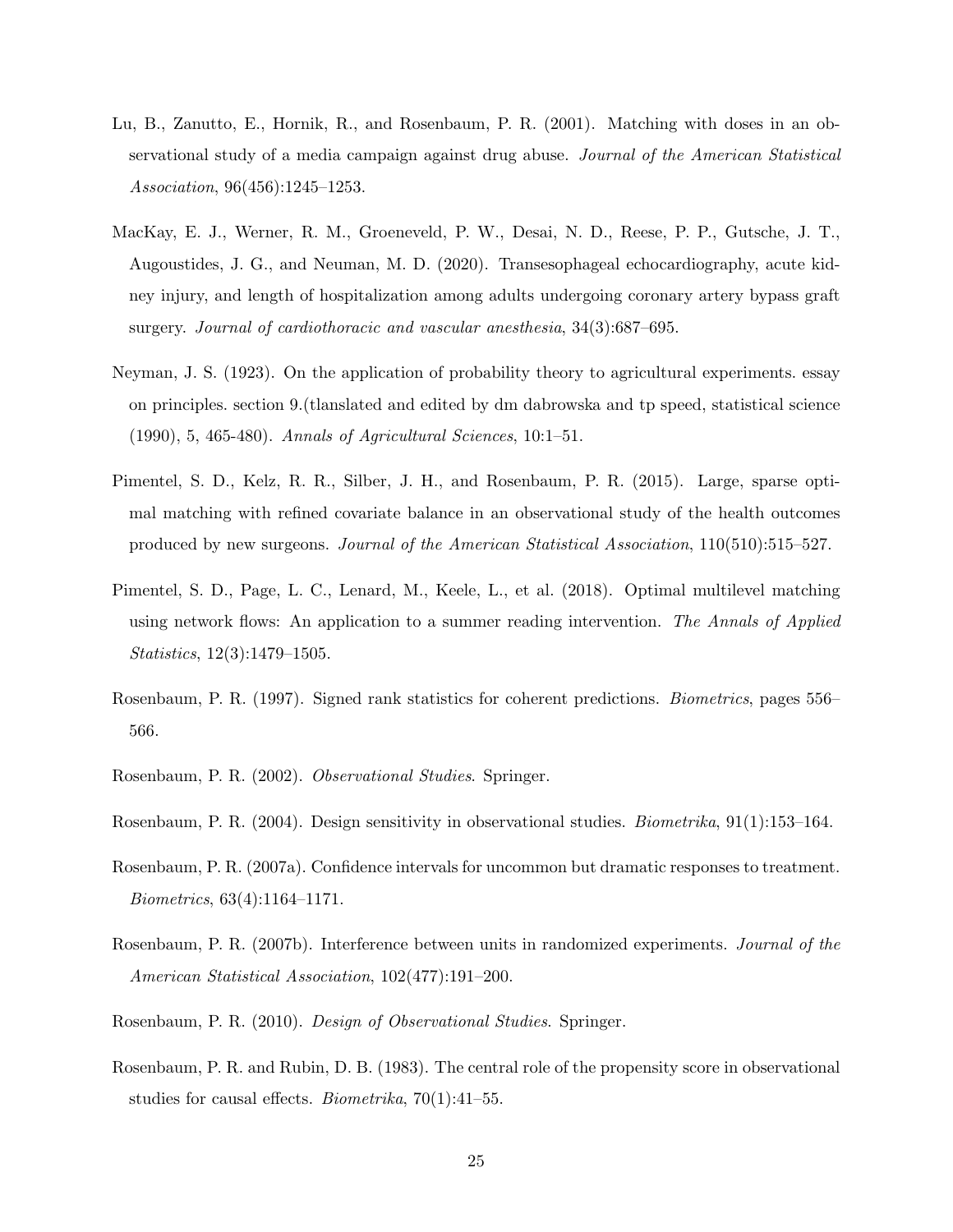<span id="page-25-7"></span>Rubin, D. B. (1973). Matching to remove bias in observational studies. Biometrics, pages 159–183.

- <span id="page-25-4"></span>Rubin, D. B. (1974). Estimating causal effects of treatments in randomized and nonrandomized studies. Journal of educational Psychology, 66(5):688.
- <span id="page-25-10"></span>Sävje, F., Higgins, M. J., and Sekhon, J. S. (2017). Generalized full matching. arXiv preprint arXiv:1703.03882.
- <span id="page-25-12"></span>Sidák, Z., Sen, P. K., and Hájek, J. (1999). *Theory of Rank Tests.* Academic Press.
- <span id="page-25-1"></span>Small, D. S. and Rosenbaum, P. R. (2008). War and wages: the strength of instrumental variables and their sensitivity to unobserved biases. Journal of the American Statistical Association, 103(483):924–933.
- <span id="page-25-2"></span>Small, D. S., Ten Have, T. R., and Rosenbaum, P. R. (2008). Randomization inference in a group– randomized trial of treatments for depression: covariate adjustment, noncompliance, and quantile effects. Journal of the American Statistical Association, 103(481):271–279.
- <span id="page-25-0"></span>Sommer, A. and Zeger, S. L. (1991). On estimating efficacy from clinical trials. Statistics in medicine,  $10(1):45-52$ .
- <span id="page-25-8"></span>Stuart, E. A. (2010). Matching methods for causal inference: A review and a look forward. Statistical Science, 25(1):1.
- <span id="page-25-3"></span>The Society of Thoracic Surgeons (2016). The sts adult cardiac surgery database (acsd).
- <span id="page-25-5"></span>VanderWeele, T. J. (2008). Ignorability and stability assumptions in neighborhood effects research. Statistics in medicine, 27(11):1934–1943.
- <span id="page-25-11"></span>Yu, R., Silber, J., and Rosenbaum, P. (2019). Matching methods for observational studies derived from large administrative databases. Statistical Science.
- <span id="page-25-9"></span>Zubizarreta, J. R. (2012). Using mixed integer programming for matching in an observational study of kidney failure after surgery. Journal of the American Statistical Association, 107(500):1360– 1371.
- <span id="page-25-6"></span>Zubizarreta, J. R. and Keele, L. (2017). Optimal multilevel matching in clustered observational studies: A case study of the effectiveness of private schools under a large-scale voucher system. Journal of the American Statistical Association, 112(518):547–560.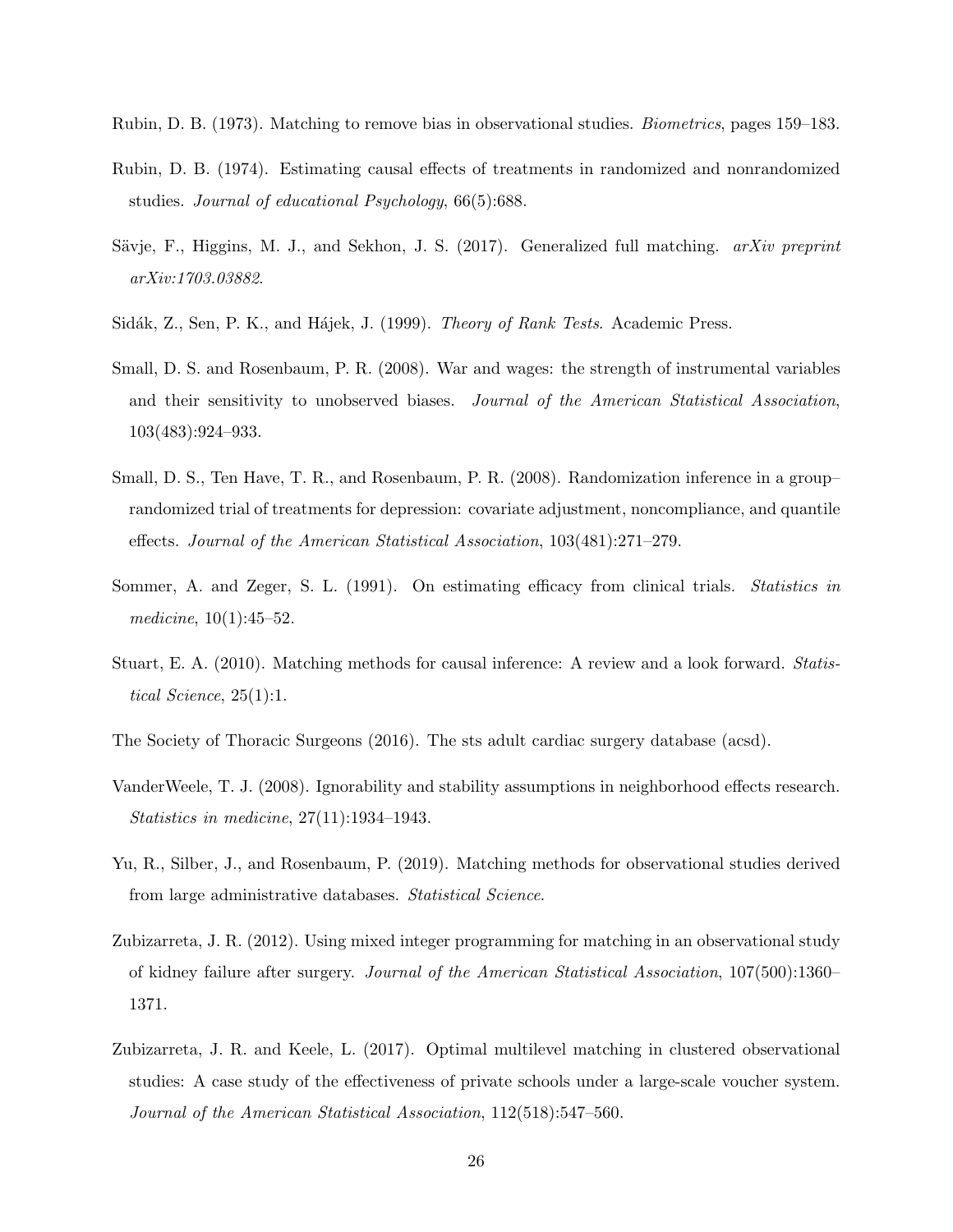# Supplementary Materials for "Bridging preference-based instrumental variable studies and cluster-randomized encouragement experiments: study design, noncompliance, and average cluster effect ratio"

#### Abstract

Supplementary Material A contains a detailed literature review on approaches to clusterrandomized encouragement designs and physician-preference-based instrumental variables analysis, and statistical-matching-based methods to instrumental variable analysis. Differences between our method and those in the literature are examined. Supplementary Material B contains proofs to lemmas and propositions in the main article. Supplementary Material C derives a rich family of nonparametric test statistics for testing the cluster-level Fisher's sharp null hypothesis. Supplementary Material D introduces the standard form of mixed integer quadraticallyconstrained programming (MIQCP), provides details on how to formulate the optimization problem in Algorithm 1 as an MIQCP, discusses how to practically implement the optimization problem, and reports computation cost via a simulation study. Supplementary Material E contrasts cluster-level instrumental variable matched analyses to individual-level instrumental variable matched analyses when there is residual unmeasured confounding from a causal directed acyclic graph (DAG) perspective and via extensive simulation studies. Supplementary Material F provides details for our application, including the data sources, detailed exclusion and inclusion criteria, and how statistical matching was performed.

## Supplementary Material A: Literature Review

Many authors have proposed methods to deal with cluster-randomized encouragement designs from different perspectives. Notably, [Frangakis et al.](#page-22-1) [\(2002\)](#page-22-1) proposed a Bayesian hierarchical modeling approach that estimated the intention-to-treat (ITT) effect for principal strata. [Forastiere](#page-22-5) [et al.](#page-22-5) [\(2016\)](#page-22-5) further built upon [Frangakis et al.](#page-22-1) [\(2002\)](#page-22-1) and proposed a Bayesian principal stratification method that disentangled the effect of encouragement on outcome via the spillover effect from that via lifting the uptake of treatment. Empirical preference-based instrumental variable analyses typically leverage structural equation models, e.g., two-stage least squares, marginal structural models, and variants of them [\(Brookhart et al., 2006;](#page-21-5) Hernán and Robins, 2006). One exception is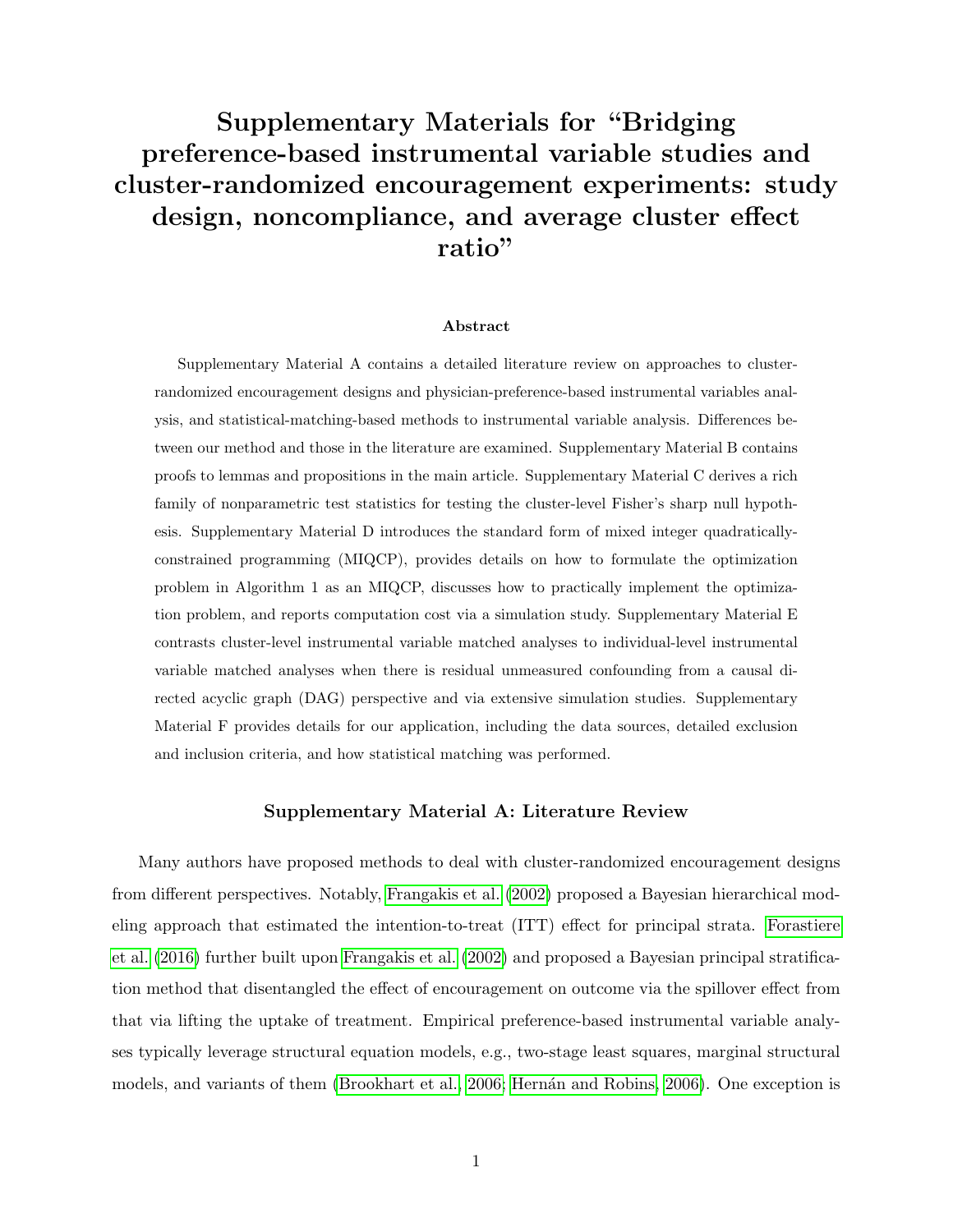[Fogarty et al.](#page-21-6) [\(2019\)](#page-21-6), who conducted a matched observational study and paired individual patients whose surgeons have different preference for the treatment.

Our work drew heavily from statistical-matching-based study design approaches to instrumental variable analysis. Statistical matching is an extensively used tool to control for observed confounding variables and draw causal inference [\(Rubin, 1973;](#page-25-7) [Rosenbaum, 2002,](#page-24-9) [2010;](#page-24-10) [Hansen, 2004;](#page-22-7) [Stuart, 2010;](#page-25-8) [Zubizarreta, 2012;](#page-25-9) [Diamond and Sekhon, 2013;](#page-21-7) [Pimentel et al., 2015;](#page-24-11) Sävje et al., [2017;](#page-25-10) [Yu et al., 2019\)](#page-25-11). Two key ingredients of cluster-randomized encouragement designs, clustered treatment assignment and randomized encouragement design, have been studied separately under a matching design framework in the literature. [Hansen et al.](#page-22-3) [\(2014\)](#page-22-3) studied testing Fisher's sharp null hypothesis in a matched observational study with cluster-level treatment assignment in non-instrumental-variable settings. They found that the clustered treatment assignment is less susceptible to hidden bias compared to the treatment assignment applied at the individual level, in the sense that if there is a genuine treatment effect and no unmeasured confounding, the clustered treatment assignment exhibits larger insensitivity to hidden bias, i.e., researchers would be able to reject the null hypothesis of no effect at a larger degree of hypothetical unmeasured confounding when conducting a sensitivity analysis. In another word, clustered treatment assignment exhibits larger design sensitivity [\(Rosenbaum, 2004\)](#page-24-5).

[Small and Rosenbaum](#page-25-1) [\(2008\)](#page-25-1) considered a matching-based study design approach to instrumental variable analysis and conducted randomization-based inference for the structural parameter in a constant proportional treatment effect model. See also [Imbens and Rosenbaum](#page-23-6) [\(2005\)](#page-23-6) and [Erte](#page-21-8)[faie et al.](#page-21-8) [\(2018\)](#page-21-8). More recently, [Heng et al.](#page-22-8) [\(2019\)](#page-22-8) studied the trade-off between sample size and IV strength for the constant proportional treatment effect model. On a more practical side, [Zu](#page-25-6)[bizarreta and Keele](#page-25-6) [\(2017\)](#page-25-6) and [Pimentel et al.](#page-24-4) [\(2018\)](#page-24-4) developed integer-programming-based and network-flow-based algorithms suited for matching clustered and multilevel data structure.

Works that are most relevant to our analysis in the current article are [Small et al.](#page-25-2) [\(2008\)](#page-25-2), [Imai](#page-23-0) [et al.](#page-23-0) [\(2009\)](#page-23-0), [Baiocchi et al.](#page-20-0) [\(2010\)](#page-20-0), [Kang and Keele](#page-23-3) [\(2018\)](#page-23-3), and [Fogarty et al.](#page-21-6) [\(2019\)](#page-21-6). [Small et al.](#page-25-2) [\(2008\)](#page-25-2) analyzed a group randomized trial with noncompliance, an ideal prototype of a clusterrandomized encouragement design, using randomization-based inferential methods. [Small et al.](#page-25-2) [\(2008\)](#page-25-2) restricted their attention to data from a cluster-randomized trial, not the observational data studied in this article. Moreover, [Small et al.](#page-25-2) [\(2008\)](#page-25-2) only considered binary encouragement assignment (i.e., binary instrumental variable) and conducted randomization-based inference only for Fisher's sharp null hypothesis in a constant proportional treatment effect model that does not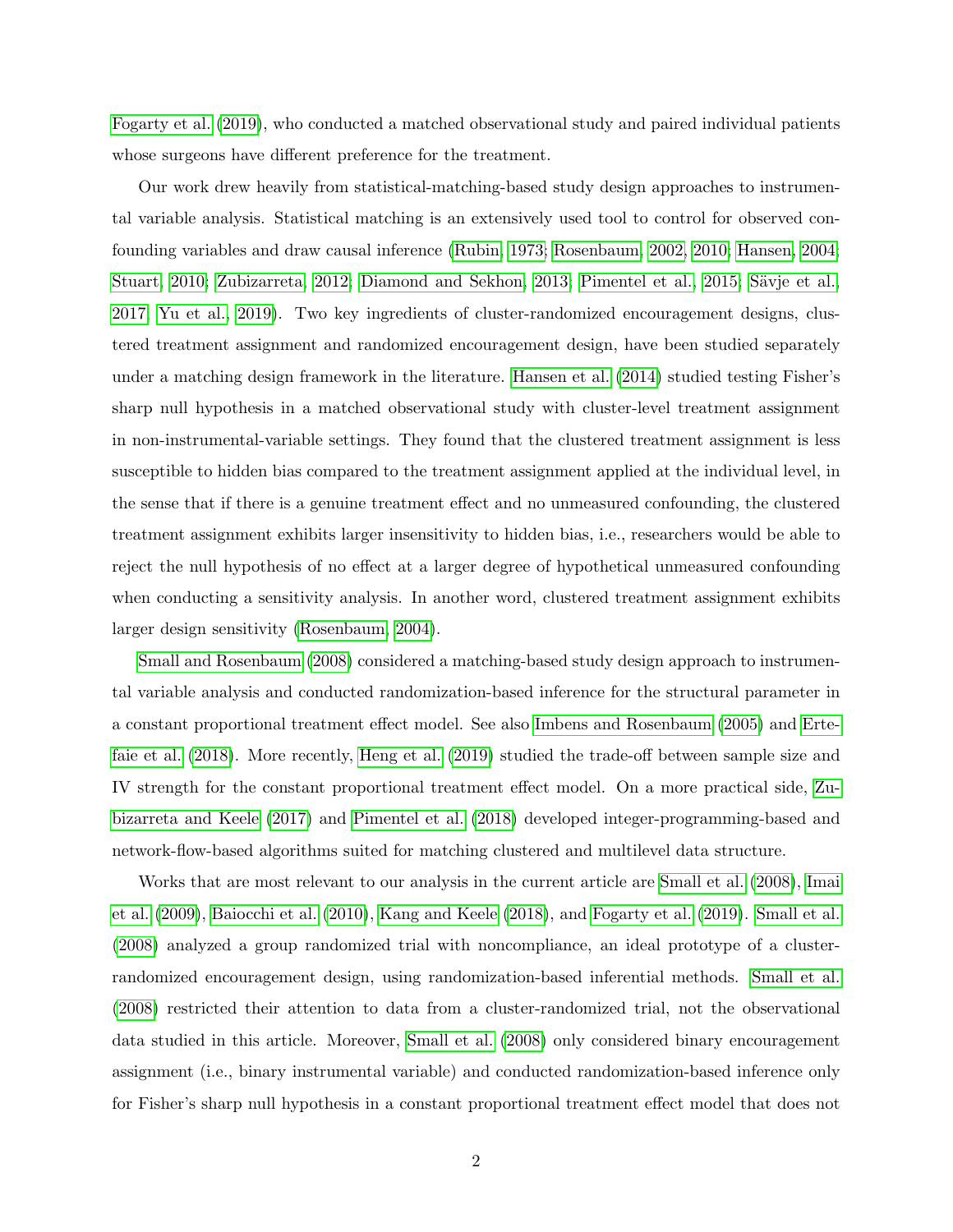allow for treatment heterogeneity. In the current article, we studied how to deal with continuous encouragement assignment in observational data settings, and proposed estimands and inferential methods allowing for treatment heterogeneity.

[Imai et al.](#page-23-0) [\(2009\)](#page-23-0) considered in great detail matched-pair cluster-randomized trials. In particular, [Imai et al.](#page-23-0) [\(2009,](#page-23-0) Section 6.3) studied design-based inferential methods under individual-level noncompliance when both clusters and individuals within each cluster are randomly sampled from a superpopulation, and when only clusters are assumed to be randomly sampled from a superpopulation but individuals within each cluster are held fixed. More recently, [Kang and Keele](#page-23-3) [\(2018\)](#page-23-3) studied randomization-based inferential methods in cluster-randomized trials with noncompliance using the so-called "finite-sample asymptotics" [\(Li and Ding, 2017\)](#page-23-8). The estimand considered in [Kang and Keele](#page-23-3) [\(2018\)](#page-23-3) is similar to the pooled effect ratio estimand considered in this article. Neither [Imai et al.](#page-23-0) [\(2009\)](#page-23-0) nor [Kang and Keele](#page-23-3) [\(2018\)](#page-23-3) leveraged observed covariates in constructing the variance estimator. Our work built upon [Imai et al.](#page-23-0) [\(2009\)](#page-23-0) and [Kang and Keele](#page-23-3) [\(2018\)](#page-23-3), and largely expanded the scope of their work in two aspects. First, we demonstrated the usefulness of cluster-randomized encouragement experiments in the context of observational instrumental variable data with both binary and continuous instrumental variable. Second, we proposed a novel estimand (ACER) that allows each cluster to have its own cluster-level effect ratio and studied randomization-based inferential methods for this new estimand.

[Baiocchi et al.](#page-20-0) [\(2010\)](#page-20-0) first adapted the "nonbipartite matching" [\(Lu et al., 2001,](#page-24-0) [2011\)](#page-23-1) to instrumental variable analysis with a continuous instrument, and formally introduced the "effect ratio" estimand. Effect ratio estimand is an analogue of the Wald estimator in matched observational studies and allows for treatment heterogeneity. [Baiocchi et al.](#page-20-0) [\(2010\)](#page-20-0) also derived a valid randomization-based inference method for the effect ratio estimand. [Fogarty et al.](#page-21-6) [\(2019\)](#page-21-6) generalized inference for the effect ratio to a "biased randomization" scheme. Our work differs from those by [Baiocchi et al.](#page-20-0) [\(2010\)](#page-20-0) and [Fogarty et al.](#page-21-6) [\(2019\)](#page-21-6) in two aspects. First, we studied in detail how to embed noisy observational data into cluster-randomized encouragement experiments, rather than the non-clustered, individual-level, design and analysis. Second, we proposed a new model and a new estimand that generalized the constant proportional treatment effect model by allowing for a cluster-heterogeneous treatment effect.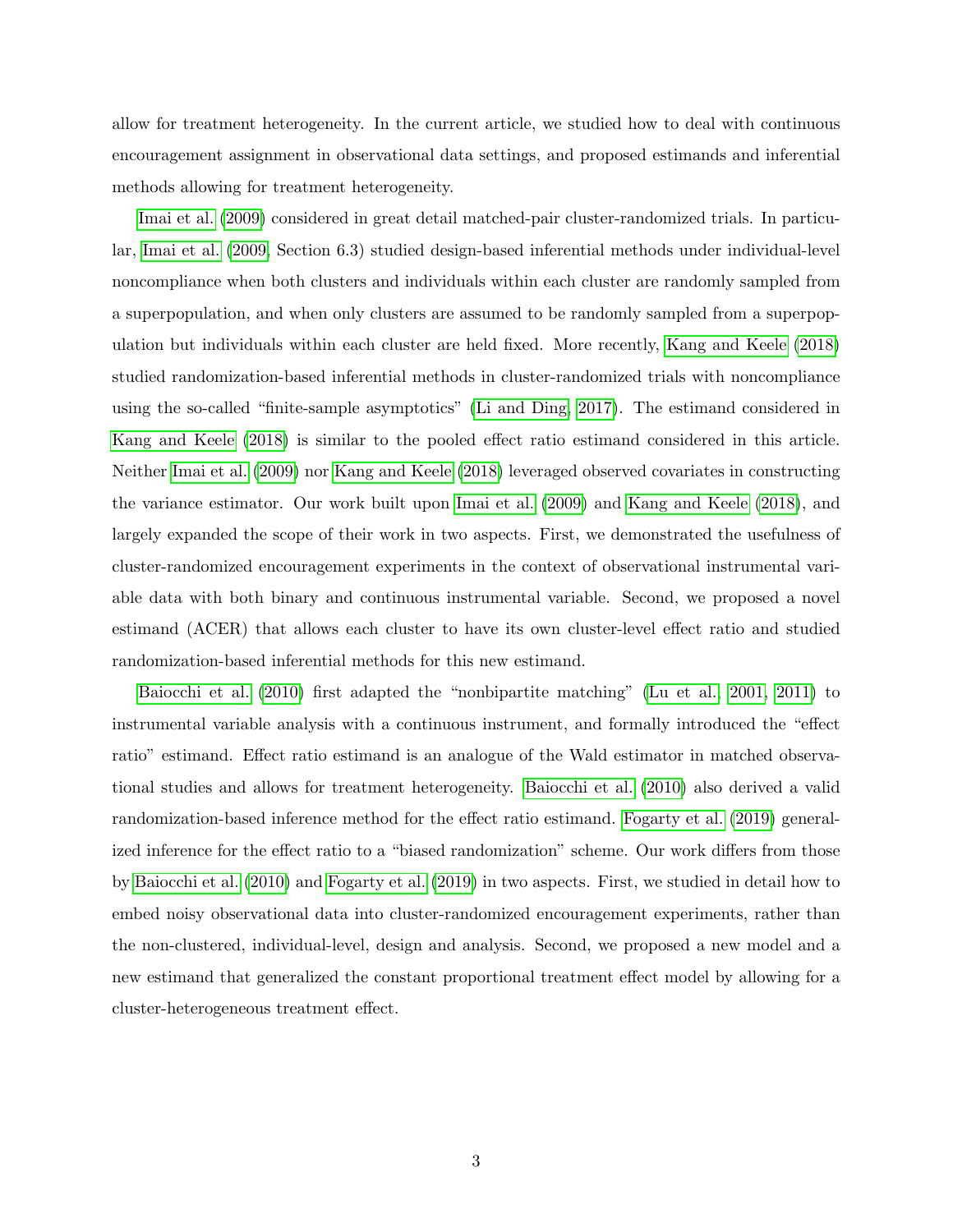## Supplementary Material B: Proofs

### B.1: Regularity Conditions

We state the regularity conditions used in Section 3.2. To simplify notations, for every  $k = 1, ..., K$ and  $j = 1, 2$ , we define

$$
\Delta_{Tkj} = \sum_{i=1}^{n_{kj}} (r_{Tkji} - \lambda_0 d_{Tkji}), \qquad \Delta_{Ckj} = \sum_{i=1}^{n_{kj}} (r_{Ckji} - \lambda_0 d_{Ckji}).
$$

Condition S1. (Bounded Fourth Moments)

 $\limsup_{K \to \infty} K^{-1} \sum_{k=1}^{K} \Delta_{Tkj}^4$ ,  $\limsup_{K \to \infty} K^{-1} \sum_{k=1}^{K} \Delta_{Ckj}^4$ ,  $j = 1, 2$ , are finite.

Condition S2. (Existence of Population Moments) As  $K \to \infty$ ,  $K^{-1} \sum_{k=1}^{K} (\Delta_{Tk1} + \Delta_{Ck1} (\Delta_{Tk2} - \Delta_{Ck2})^2$  and  $K^{-1} \sum_{k=1}^K \tau_k^2$  converge to finite limits, where  $\tau_k = 2^{-1} \sum_{j=1}^2 (\Delta_{Tkj} - \Delta_{Ckj})$ .

Condition S3. (Design Matrix)  $\limsup_{K\to\infty} K^{-1} \sum_{k=1}^K q_{kv}^4$ ,  $v=1,\ldots,p$ , are finite, where  $q_{kv}$  is the  $(k, v)$  element of Q. As  $K \to \infty$ , let  $\boldsymbol{\tau} = (\tau_1, \ldots, \tau_K)^T$ ,  $K^{-1}Q^T\boldsymbol{\tau}$  converges to a vector of finite limits denoted as  $\beta_Q$ ,  $K^{-1}Q^TQ$  converges to a finite and positive definite limit denoted as  $\Sigma_Q$ , the maximum leverage  $\max_{k=1,\dots,K} h_{Qk}$  converges to zero.

## B.2: Proof of Proposition 1

*Proof.* We first compute the expectation of  $T(\lambda_0)$  under  $\mathbb{E}(Z_{kj} | \mathcal{F}, \widetilde{\mathbf{Z}}_{\vee}, \widetilde{\mathbf{Z}}_{\wedge}) = 1/2$  for every k and j:

$$
\mathbb{E}\{T(\lambda_0) \mid \mathcal{F}, \widetilde{\mathbf{Z}}_{\vee}, \widetilde{\mathbf{Z}}_{\wedge}\}
$$
\n
$$
= \frac{1}{K} \sum_{k=1}^{K} \mathbb{E} \left\{ \sum_{j=1}^{2} Z_{kj} \left( \sum_{i=1}^{n_{kj}} r_{Tkji} - \lambda_0 \sum_{i=1}^{n_{kj}} d_{Tkji} \right) \mid \mathcal{F}, \widetilde{\mathbf{Z}}_{\vee}, \widetilde{\mathbf{Z}}_{\wedge} \right\}
$$
\n
$$
- \frac{1}{K} \sum_{k=1}^{K} \mathbb{E} \left\{ \sum_{j=1}^{2} (1 - Z_{kj}) \left( \sum_{i=1}^{n_{kj}} r_{Ckji} - \lambda_0 \sum_{i=1}^{n_{kj}} d_{Ckji} \right) \mid \mathcal{F}, \widetilde{\mathbf{Z}}_{\vee}, \widetilde{\mathbf{Z}}_{\wedge} \right\}
$$
\n
$$
= \frac{1}{K} \sum_{k=1}^{K} \sum_{j=1}^{2} \left\{ \frac{1}{2} \sum_{i=1}^{n_{kj}} (r_{Tkji} - \lambda_0 d_{Tkji}) \right\} - \frac{1}{K} \sum_{k=1}^{K} \sum_{j=1}^{2} \left\{ \frac{1}{2} \sum_{i=1}^{n_{kj}} (r_{Ckji} - \lambda_0 d_{Ckji}) \right\}
$$
\n
$$
= \frac{1}{2K} \sum_{k=1}^{K} \sum_{j=1}^{2} \sum_{i=1}^{n_{kj}} (r_{Tkji} - r_{Ckji}) - \frac{1}{2K} \lambda_0 \sum_{k=1}^{K} \sum_{j=1}^{2} \sum_{i=1}^{n_{kj}} (d_{Tkji} - d_{Ckji}).
$$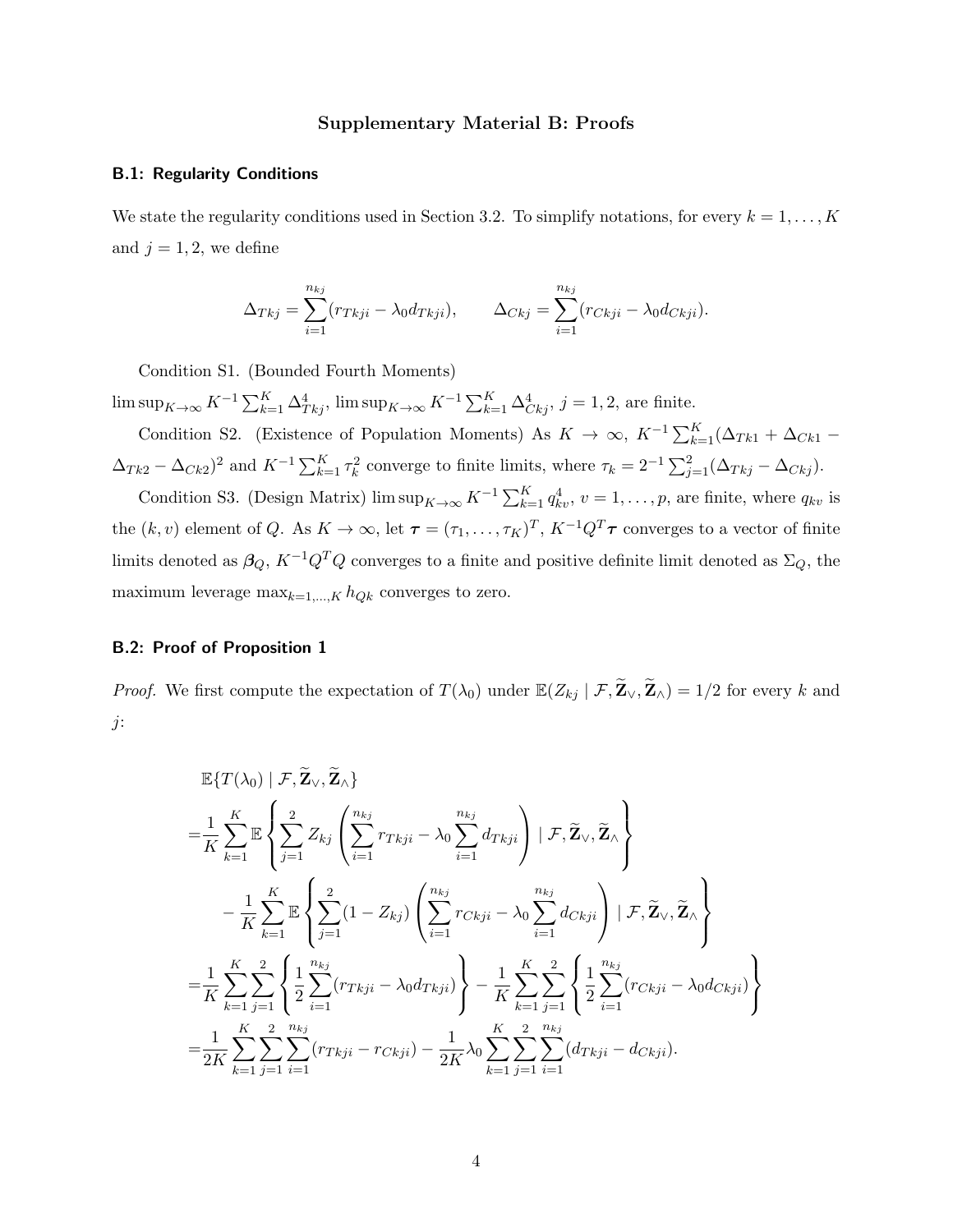Under  $H_{0,\text{PER}}$ :  $\lambda_{\text{PER}} = \lambda_0$ ,

$$
\sum_{k=1}^{K} \sum_{j=1}^{2} \sum_{i=1}^{n_{kj}} (r_{Tkji} - r_{Ckji}) = \lambda_0 \sum_{k=1}^{K} \sum_{j=1}^{2} \sum_{i=1}^{n_{kj}} (d_{Tkji} - d_{Ckji}),
$$

and therefore

$$
\mathbb{E}\{T(\lambda_0) \mid \mathcal{F}, \widetilde{\mathbf{Z}}_{\vee}, \widetilde{\mathbf{Z}}_{\wedge}\} = 0.
$$

Next, we calculate the variance:

$$
\begin{split}\n&\operatorname{var}\{\sqrt{K}T(\lambda_{0})\mid\mathcal{F},\widetilde{\mathbf{Z}}_{\vee},\widetilde{\mathbf{Z}}_{\wedge}\} \\
&=\frac{1}{K}\sum_{k=1}^{K}\operatorname{var}\{Y_{k}(\lambda_{0})\mid\mathcal{F},\widetilde{\mathbf{Z}}_{\vee},\widetilde{\mathbf{Z}}_{\wedge}\} \\
&=\frac{1}{K}\sum_{k=1}^{K}\operatorname{var}\left\{\sum_{j=1}^{2}(2Z_{kj}-1)\left(\sum_{i=1}^{n_{kj}}R_{kji}-\lambda_{0}\sum_{i=1}^{n_{kj}}D_{kji}\right)\mid\mathcal{F},\widetilde{\mathbf{Z}}_{\vee},\widetilde{\mathbf{Z}}_{\wedge}\right\} \\
&=\frac{1}{K}\sum_{k=1}^{K}\operatorname{var}\left\{Z_{k1}\Delta_{Tk1}-(1-Z_{k1})\Delta_{Ck1}+Z_{k2}\Delta_{Tk2}-(1-Z_{k2})\Delta_{Ck2}\mid\mathcal{F},\widetilde{\mathbf{Z}}_{\vee},\widetilde{\mathbf{Z}}_{\wedge}\right\} \\
&=\frac{1}{K}\sum_{k=1}^{K}\operatorname{var}\left\{Z_{k1}\Delta_{Tk1}-(1-Z_{k1})\Delta_{Ck1}+(1-Z_{k1})\Delta_{Tk2}-Z_{k1}\Delta_{Ck2}\mid\mathcal{F},\widetilde{\mathbf{Z}}_{\vee},\widetilde{\mathbf{Z}}_{\wedge}\right\} \\
&=\frac{1}{K}\sum_{k=1}^{K}\operatorname{var}\left\{Z_{k1}(\Delta_{Tk1}+\Delta_{Ck1}-\Delta_{Tk2}-\Delta_{Ck2})-\Delta_{Ck1}+\Delta_{Tk2}\mid\mathcal{F},\widetilde{\mathbf{Z}}_{\vee},\widetilde{\mathbf{Z}}_{\wedge}\right\} \\
&=\frac{1}{4K}\sum_{k=1}^{K}\left(\Delta_{Tk1}+\Delta_{Ck1}-\Delta_{Tk2}-\Delta_{Ck2}\right)^{2}\n\end{split}
$$

where the fifth line is because  $Z_{k1} + Z_{k2} = 1$ , the last line is because  $\text{var}(Z_{k1} | \mathcal{F}, \widetilde{\mathbf{Z}}_{\vee}, \widetilde{\mathbf{Z}}_{\wedge}) = 1/4$ . Finally, under Conditions S1-S2, we prove a triangular version of the Lyapunov's condition,

<span id="page-30-0"></span>
$$
\lim_{K \to \infty} \frac{\sum_{k=1}^{K} \mathbb{E}\{|Y_{k}(\lambda_{0}) - \tau_{k}|^{4} | \mathcal{F}, \widetilde{\mathbf{Z}}_{\vee}, \widetilde{\mathbf{Z}}_{\wedge}\}}{\{\sum_{k=1}^{K} \text{var}(Y_{k}(\lambda_{0}) | \mathcal{F}, \widetilde{\mathbf{Z}}_{\vee}, \widetilde{\mathbf{Z}}_{\wedge})\}^{2}} \le 8 \lim_{K \to \infty} \frac{\sum_{k=1}^{K} [\mathbb{E}\{Y_{k}^{4}(\lambda_{0}) | \mathcal{F}, \widetilde{\mathbf{Z}}_{\vee}, \widetilde{\mathbf{Z}}_{\wedge}\} + \tau_{k}^{4}]}{\{\sum_{k=1}^{K} \text{var}(Y_{k}(\lambda_{0}) | \mathcal{F}, \widetilde{\mathbf{Z}}_{\vee}, \widetilde{\mathbf{Z}}_{\wedge}\}^{2}}\}
$$
\n
$$
= 8 \lim_{K \to \infty} \frac{K^{-2} \sum_{k=1}^{K} [\mathbb{E}\{Y_{k}^{4}(\lambda_{0}) | \mathcal{F}, \widetilde{\mathbf{Z}}_{\vee}, \widetilde{\mathbf{Z}}_{\wedge}\} + \tau_{k}^{4}]}{\{K^{-1} \sum_{k=1}^{K} \text{var}(Y_{k}(\lambda_{0}) | \mathcal{F}, \widetilde{\mathbf{Z}}_{\vee}, \widetilde{\mathbf{Z}}_{\wedge}\}^{2}}, \tag{11}
$$

where  $\tau_k = \mathbb{E}\{Y_k(\lambda_0) \mid \mathcal{F}, \widetilde{\mathbf{Z}}_{\vee}, \widetilde{\mathbf{Z}}_{\wedge}\}.$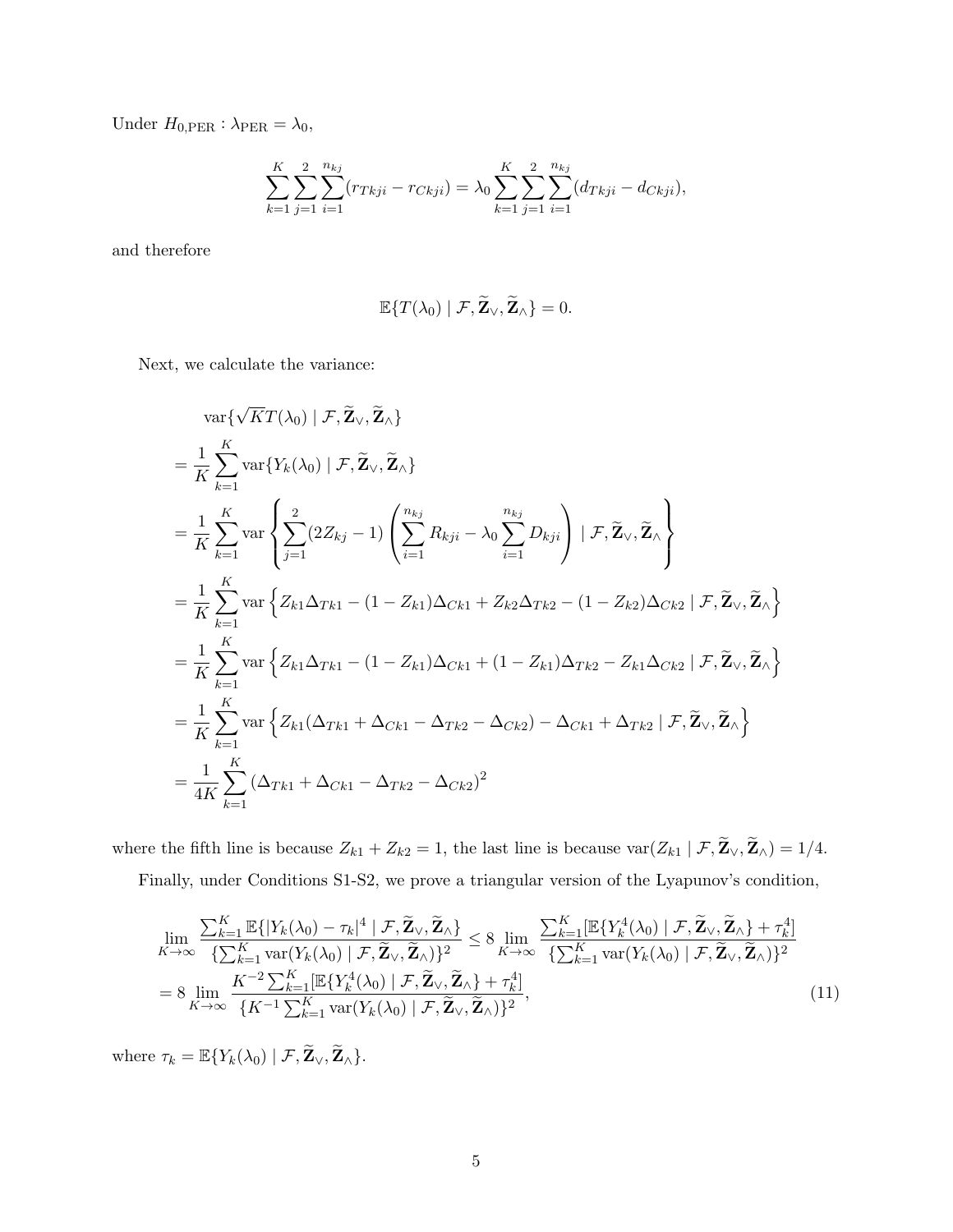Since

<span id="page-31-0"></span>
$$
K^{-2} \sum_{k=1}^{K} \mathbb{E} \{ Y_k^4(\lambda_0) \mid \mathcal{F}, \widetilde{\mathbf{Z}}_N, \widetilde{\mathbf{Z}}_N \}
$$
\n
$$
= K^{-2} \sum_{k=1}^{K} \mathbb{E} \{ [Z_{k1}(\Delta_{Tk1} - \Delta_{Ck2}) - (1 - Z_{k1})(\Delta_{Ck1} - \Delta_{Tk2})]^4 \mid \mathcal{F}, \widetilde{\mathbf{Z}}_N, \widetilde{\mathbf{Z}}_N \}
$$
\n
$$
= K^{-2} \sum_{k=1}^{K} \mathbb{E} \{ [Z_{k1}(\Delta_{Tk1} - \Delta_{Ck2})^2 + (1 - Z_{k1})(\Delta_{Ck1} - \Delta_{Tk2})^2]^2 \mid \mathcal{F}, \widetilde{\mathbf{Z}}_N, \widetilde{\mathbf{Z}}_N \}
$$
\n
$$
\leq 2K^{-2} \sum_{k=1}^{K} \mathbb{E} \{ [Z_{k1}(\Delta_{Tk1} - \Delta_{Ck2})^4 + (1 - Z_{k1})(\Delta_{Ck1} - \Delta_{Tk2})^4] \mid \mathcal{F}, \widetilde{\mathbf{Z}}_N, \widetilde{\mathbf{Z}}_N \}
$$
\n
$$
= K^{-2} \sum_{k=1}^{K} (\Delta_{Tk1} - \Delta_{Ck2})^4 + (\Delta_{Ck1} - \Delta_{Tk2})^4
$$
\n
$$
\leq CK^{-2} \sum_{k=1}^{K} {\{\Delta_{Tk1}^4 + \Delta_{Tk2}^4 + \Delta_{Ck1}^4 + \Delta_{Ck2}^4 \}},
$$
\n(12)

where the second line is from the definition of  $Y_k(\lambda_0)$ , the third line is because  $Z_{k1}(1 - Z_{k1}) = 0$ , the fourth line is because  $(X + Y)^2 \leq 2(X^2 + Y^2)$  where X, Y are generic variables, the fifth line is because  $\mathbb{E}\{Z_{k1} | \mathcal{F}, \widetilde{\mathbf{Z}}_{\vee}, \widetilde{\mathbf{Z}}_{\wedge}\} = 1/2$ , and C in the sixth line is a generic constant. Therefore,  $K^{-2}\sum_{k=1}^K \mathbb{E}\{Y_k^4(\lambda_0) \mid \mathcal{F}, \widetilde{\mathbf{Z}}_{\vee}, \widetilde{\mathbf{Z}}_{\wedge}\} \to 0$  as  $K \to \infty$  from Condition S1. Moreover,

$$
K^{-2} \sum_{k=1}^{K} \tau_k^4 = 16^{-1} K^{-2} \sum_{k=1}^{K} \left\{ \sum_{j=1}^{2} (\Delta_{Tkj} - \Delta_{Ckj}) \right\}^4 \leq C K^{-2} \sum_{k=1}^{K} \left( \Delta_{Tk1}^4 + \Delta_{Tk2}^4 + \Delta_{Ck1}^4 + \Delta_{Ck2}^4 \right)
$$

where C is a generic constant. Again,  $K^{-2}\sum_{k=1}^K \tau_k^4 \to 0$  as  $K \to \infty$  from Condition S1. As a consequence, under conditions S1-S2, [\(11\)](#page-30-0) goes to zero as  $K \to \infty$ . This concludes the proof of the Lyapunov's condition.

By the central limit theorem [\(Breiman, 1992\)](#page-21-9), we have

$$
\frac{\sqrt{K}T(\lambda_0)}{\sqrt{K^{-1}\sum_{k=1}^K \text{var}\{Y_k(\lambda_0) \mid \mathcal{F}, \widetilde{\mathbf{Z}}_V, \widetilde{\mathbf{Z}}_A\}}} \text{ converges in distribution to } N(0, 1),\tag{13}
$$

as  $K \to \infty$ .

 $\Box$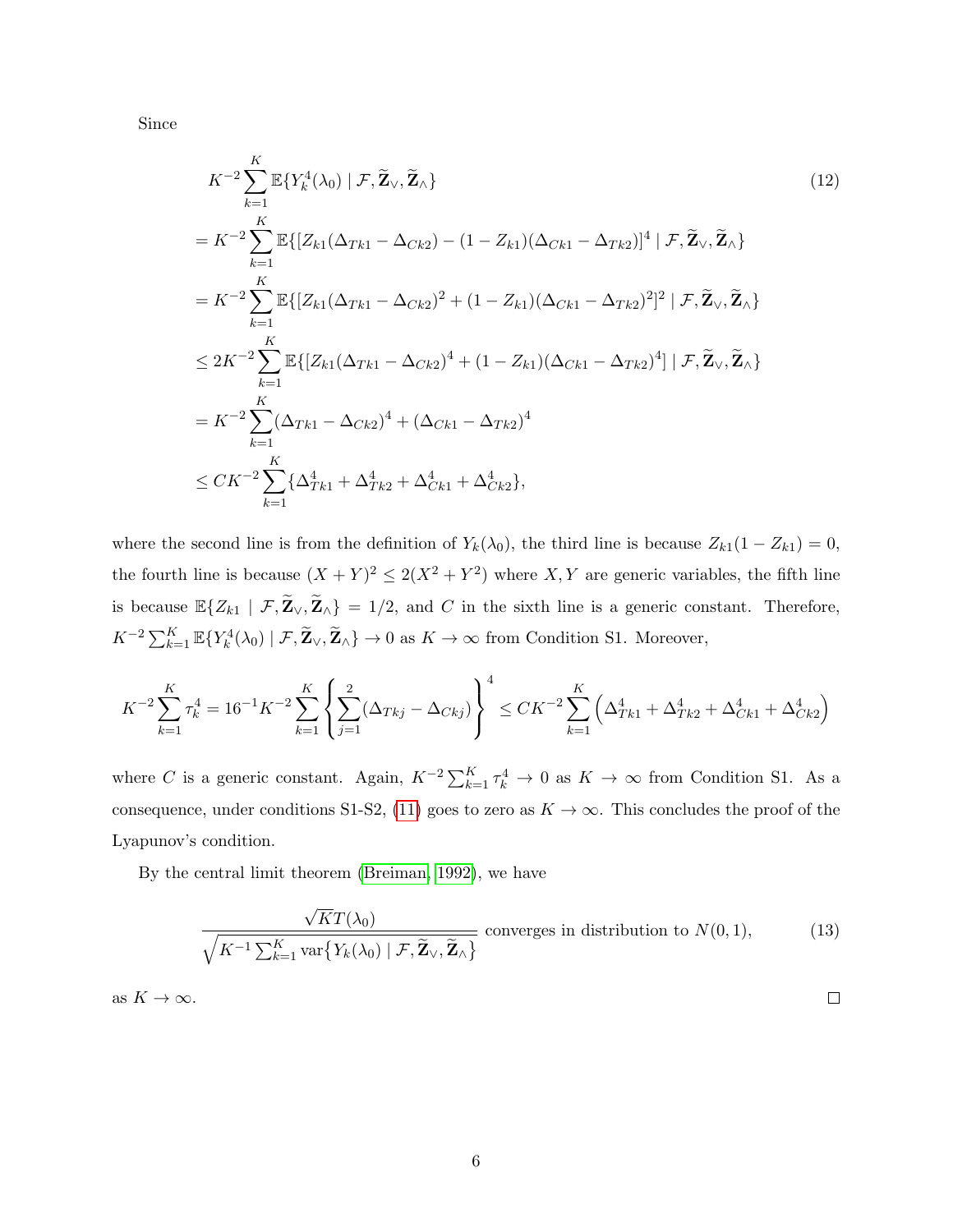#### B.3:  $S_Q^2(\lambda_0)$  is a conservative estimator for var $\{$ √  $KT(\lambda_0)\}$  in finite sample

We state and prove a simple but useful lemma that says  $S_Q^2(\lambda_0)$  is always a conservative estimator for var{ √  $KT(\lambda_0)$  in finite sample expectation.

<span id="page-32-0"></span>**Lemma 3.** If  $Q$  is invariant with respect to randomization,

$$
\mathbb{E}\big\{S_{Q}^{2}(\lambda_{0})\mid\mathcal{F},\widetilde{\mathbf{Z}}_{\vee},\widetilde{\mathbf{Z}}_{\wedge}\big\}-\text{var}\big\{\sqrt{K}T(\lambda_{0})\mid\mathcal{F},\widetilde{\mathbf{Z}}_{\vee},\widetilde{\mathbf{Z}}_{\wedge}\big\}=\frac{1}{K}\boldsymbol{\mu}^{T}(I-H_{Q})\boldsymbol{\mu}\geq 0,
$$

where  $\mu$  is a length-K vector with each entry being  $\mathbb{E}\big\{Y_k(\lambda_0) \mid \mathcal{F}, \widetilde{\mathbf{Z}}_{\vee}, \widetilde{\mathbf{Z}}_{\wedge}\big\}/\sqrt{1-h_{Qk}}$ .

Proof. Recall that

$$
S_Q^2(\lambda_0) = K^{-1} Y_Q^T (I - H_Q) Y_Q.
$$

Define  $\Lambda = \text{var}\{Y_Q \mid \mathcal{F}, \widetilde{\mathbf{Z}}_{\vee}, \widetilde{\mathbf{Z}}_{\wedge}\},\$  which is a  $K \times K$  diagonal matrix with the  $k^{th}$  diagonal element being var $\{Y_k(\lambda_0) \mid \mathcal{F}, \widetilde{\mathbf{Z}}_{\vee}, \widetilde{\mathbf{Z}}_{\wedge}\} / (1 - h_{Qk})$  and let  $\boldsymbol{\mu} = \mathbb{E}\{Y_Q \mid \mathcal{F}, \widetilde{\mathbf{Z}}_{\vee}, \widetilde{\mathbf{Z}}_{\wedge}\}$ . Then,

$$
\mathbb{E}\{KS_{Q}^{2}(\lambda_{0}) | \mathcal{F}, \widetilde{\mathbf{Z}}_{\vee}, \widetilde{\mathbf{Z}}_{\wedge}\}
$$
\n
$$
= tr[\mathbb{E}\{Y_{Q}^{T}(I - H_{Q})Y_{Q} | \mathcal{F}, \widetilde{\mathbf{Z}}_{\vee}, \widetilde{\mathbf{Z}}_{\wedge}\}]
$$
\n
$$
= \mathbb{E}[tr\{Y_{Q}^{T}(I - H_{Q})Y_{Q}\} | \mathcal{F}, \widetilde{\mathbf{Z}}_{\vee}, \widetilde{\mathbf{Z}}_{\wedge}]
$$
\n
$$
= \mathbb{E}[tr\{Y_{Q}Y_{Q}^{T}(I - H_{Q})\} | \mathcal{F}, \widetilde{\mathbf{Z}}_{\vee}, \widetilde{\mathbf{Z}}_{\wedge}]
$$
\n
$$
= tr[\mathbb{E}\{Y_{Q}Y_{Q}^{T} | \mathcal{F}, \widetilde{\mathbf{Z}}_{\vee}, \widetilde{\mathbf{Z}}_{\wedge}\} (I - H_{Q})]
$$
\n
$$
= tr[\{\Lambda + \mu\mu^{T}\} (I - H_{Q})]
$$
\n
$$
= tr[\Lambda(I - H_{Q})] + \mu^{T}(I - H_{Q})\mu
$$
\n
$$
= \sum_{k=1}^{K} \text{var}\{Y_{k}(\lambda_{0}) | \mathcal{F}, \widetilde{\mathbf{Z}}_{\vee}, \widetilde{\mathbf{Z}}_{\wedge}\} + \mu^{T}(I - H_{Q})\mu,
$$

where tr denotes the trace of a matrix, and the derivations mostly use the properties of trace and expectation and the condition that  $I - H_Q$  is invariant with respect to randomization. Lemma [3](#page-32-0) now directly follows from  $I - H_Q$  being a projection matrix and thus is positive semidefinite.

 $\Box$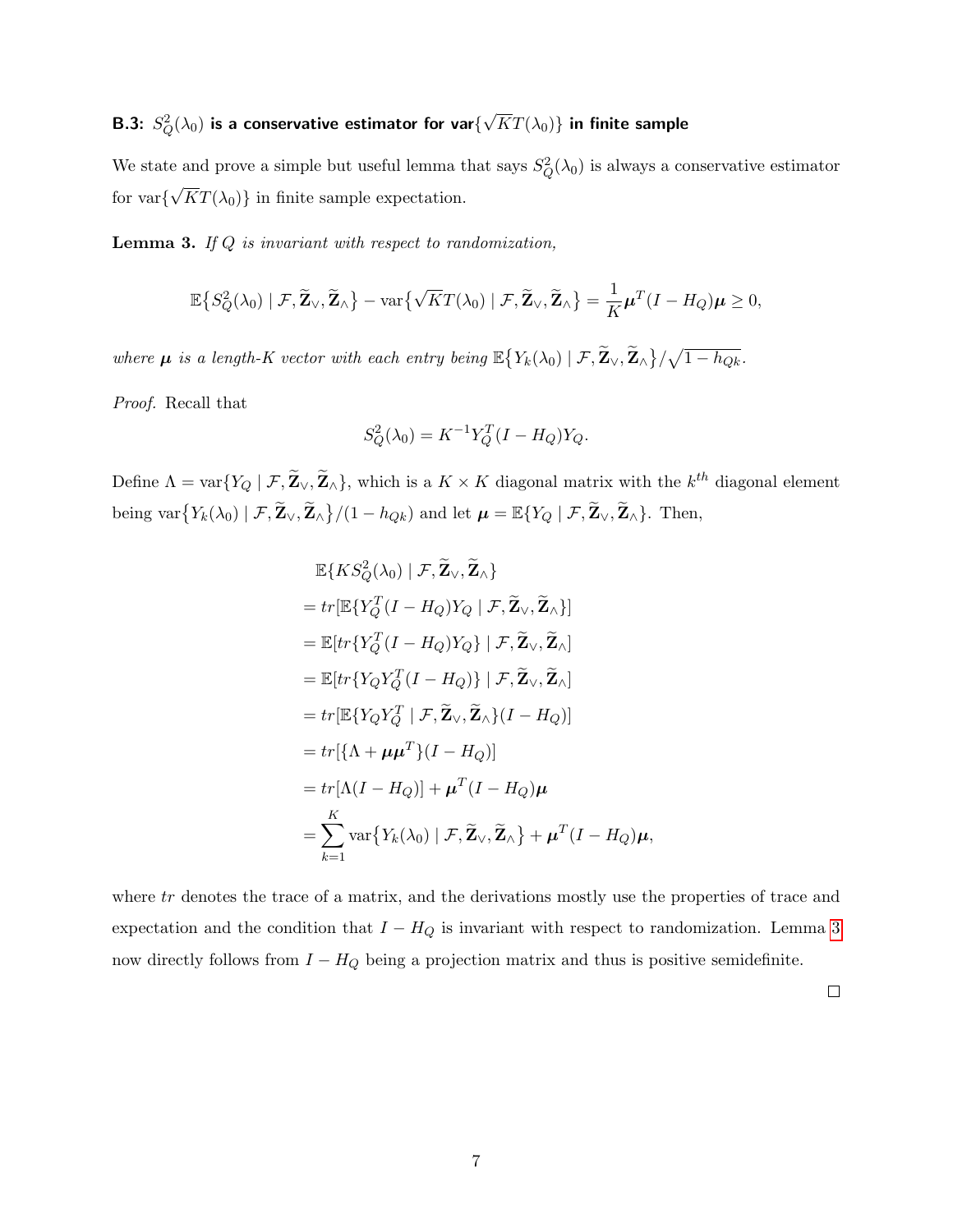## B.4: Proof of Proposition 2

 $Proof.$  Recall that, for every  $k,j,$  we defined

$$
\Delta_{Tkj} = \sum_{i=1}^{n_{kj}} (r_{Tkji} - \lambda_0 d_{Tkji}), \qquad \Delta_{Ckj} = \sum_{i=1}^{n_{kj}} (r_{Ckji} - \lambda_0 d_{Ckji}).
$$

Also by definition,

<span id="page-33-0"></span>
$$
S_Q^2(\lambda_0) = K^{-1} Y_Q^T (I - H_Q) Y_Q = K^{-1} Y_Q^T Y_Q - K^{-1} Y_Q^T H_Q Y_Q. \tag{14}
$$

Consider the first term in [\(14\)](#page-33-0), its expectation equals

$$
\mathbb{E}\{K^{-1}Y_Q^T Y_Q \mid \mathcal{F}, \widetilde{\mathbf{Z}}_{\vee}, \widetilde{\mathbf{Z}}_{\wedge}\} = K^{-1} \sum_{k=1}^K \frac{\mathbb{E}\{Y_k^2(\lambda_0) \mid \mathcal{F}, \widetilde{\mathbf{Z}}_{\vee}, \widetilde{\mathbf{Z}}_{\wedge}\}}{1 - h_{Qk}}
$$
\n
$$
= K^{-1} \sum_{k=1}^K \frac{(\mathbb{E}\{Y_k(\lambda_0) \mid \mathcal{F}, \widetilde{\mathbf{Z}}_{\vee}, \widetilde{\mathbf{Z}}_{\wedge}\})^2 + \text{var}\{Y_k(\lambda_0) \mid \mathcal{F}, \widetilde{\mathbf{Z}}_{\vee}, \widetilde{\mathbf{Z}}_{\wedge}\}}{1 - h_{Qk}}
$$
\n
$$
= \frac{1}{4K} \sum_{k=1}^K \frac{\{\sum_{j=1}^2 (\Delta_{Tkj} - \Delta_{Ckj})\}^2 + \{\Delta_{Tk1} + \Delta_{Ck1} - \Delta_{Tk2} - \Delta_{Ck2}\}^2}{1 - h_{Qk}}.
$$

Its variance equals

$$
\operatorname{var}\{K^{-1}Y_Q^TY_Q|\mathcal{F}, \widetilde{\mathbf{Z}}_{\vee}, \widetilde{\mathbf{Z}}_{\wedge}\} = K^{-2} \sum_{k=1}^K \frac{\operatorname{var}\{Y_k^2(\lambda_0) \mid \mathcal{F}, \widetilde{\mathbf{Z}}_{\vee}, \widetilde{\mathbf{Z}}_{\wedge}\}}{1 - h_{Qk}}
$$
  

$$
\leq K^{-2} \sum_{k=1}^K \frac{\mathbb{E}\{Y_k^4(\lambda_0) \mid \mathcal{F}, \widetilde{\mathbf{Z}}_{\vee}, \widetilde{\mathbf{Z}}_{\wedge}\}}{1 - h_{Qk}} = o(1),
$$

which is from [\(12\)](#page-31-0) and Condition S3 that  $\max_{k=1,\dots,K} h_{Qk} = o(1)$ .

Therefore, by the Markov inequality,

$$
K^{-1}Y_Q^T Y_Q = (4K)^{-1} \sum_{k=1}^K \left[ \left\{ \sum_{j=1}^2 (\Delta_{Tkj} - \Delta_{Ckj}) \right\}^2 + (\Delta_{Tk1} + \Delta_{Ck1} - \Delta_{Tk2} - \Delta_{Ck2})^2 \right] + o_p(1)
$$
  
=  $K^{-1} \tau^T \tau + \text{var}\{\sqrt{KT}(\lambda_0) \mid \mathcal{F}, \widetilde{\mathbf{Z}}_{\vee}, \widetilde{\mathbf{Z}}_{\wedge}\} + o_p(1).$ 

Next, consider the second term in [\(14\)](#page-33-0),

$$
K^{-1}Y_Q^T H_Q Y_Q = K^{-1}Y_Q^T Q (Q^T Q)^{-1} Q^T Y_Q = K^{-1}Y_Q^T Q (K^{-1} Q^T Q)^{-1} K^{-1} Q^T Y_Q.
$$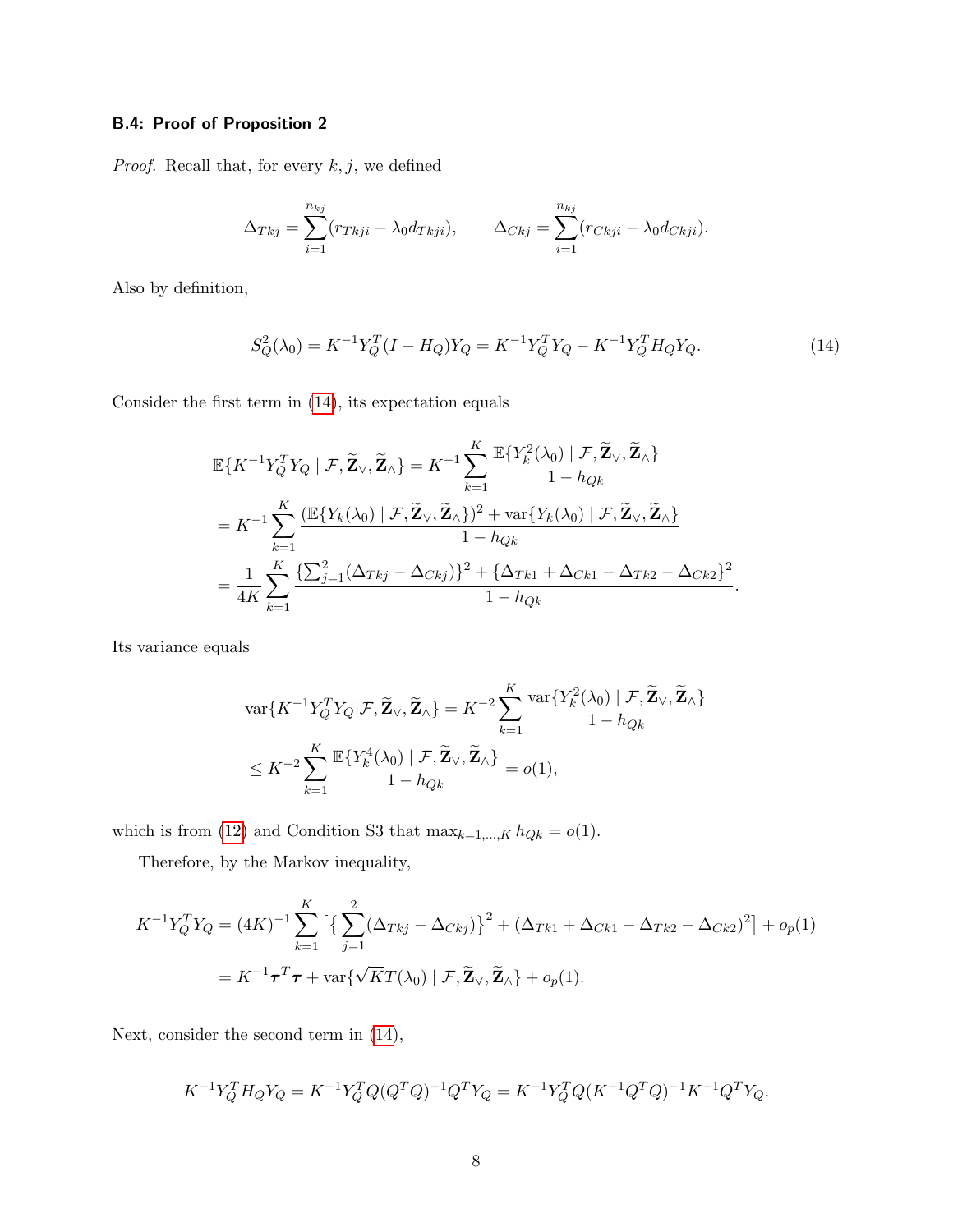The  $v$ th element in  $K^{-1}Q^TY_Q$  equals

$$
K^{-1} \sum_{k=1}^{K} Y_k(\lambda_0) q_{kv} / \sqrt{1 - h_{Qk}} = K^{-1} \sum_{k=1}^{K} Y_k(\lambda_0) q_{kv} + o(1).
$$

Notice that  $\mathbb{E}\{K^{-1}\sum_{k=1}^K Y_k(\lambda_0)q_{kv} \mid \mathcal{F}, \widetilde{\mathbf{Z}}_{\vee}, \widetilde{\mathbf{Z}}_{\wedge}\} = K^{-1}\sum_{k=1}^K \tau_k q_{kv}$ , and

$$
\begin{split}\n&\text{var}\left\{K^{-1}\sum_{k=1}^{K}Y_{k}(\lambda_{0})q_{kv} | \mathcal{F}, \widetilde{\mathbf{Z}}_{\vee}, \widetilde{\mathbf{Z}}_{\wedge}\right\} \\
&=K^{-2}\sum_{k=1}^{K} \text{var}\{Y_{k}(\lambda_{0}) | \mathcal{F}, \widetilde{\mathbf{Z}}_{\vee}, \widetilde{\mathbf{Z}}_{\wedge}\} q_{kv}^{2} \\
&\leq K^{-2}\sum_{k=1}^{K} \mathbb{E}\{Y_{k}^{2}(\lambda_{0}) | \mathcal{F}, \widetilde{\mathbf{Z}}_{\vee}, \widetilde{\mathbf{Z}}_{\wedge}\} q_{kv}^{2} \\
&=K^{-2}\sum_{k=1}^{K} \mathbb{E}\left\{Z_{k1}(\Delta_{Tk1} - \Delta_{Ck2})^{2} + (1 - Z_{k1})(\Delta_{Ck1} - \Delta_{Tk2})^{2} | \mathcal{F}, \widetilde{\mathbf{Z}}_{\vee}, \widetilde{\mathbf{Z}}_{\wedge}\right\} q_{kv}^{2} \\
&=2^{-1}K^{-2}\sum_{k=1}^{K} \left\{(\Delta_{Tk1} - \Delta_{Ck2})^{2} + (\Delta_{Ck1} - \Delta_{Tk2})^{2}\right\} q_{kv}^{2} \\
&\leq 2^{-1}K^{-2}\left[\sum_{k=1}^{K} \left\{(\Delta_{Tk1} - \Delta_{Ck2})^{2} + (\Delta_{Ck1} - \Delta_{Tk2})^{2}\right\}^{2}\right]^{1/2}\left[\sum_{k=1}^{K} q_{kv}^{4}\right]^{1/2} \\
&\leq CK^{-2}\left[\sum_{k=1}^{K} (\Delta_{Tk1}^{4} + \Delta_{Ck2}^{2} + \Delta_{Ck1}^{4} + \Delta_{Tk2}^{4})\right]^{1/2}\left[\sum_{k=1}^{K} q_{kv}^{4}\right]^{1/2} \\
&= CK^{-1}\left[K^{-1}\sum_{k=1}^{K} (\Delta_{Tk1}^{4} + \Delta_{Ck2}^{2} + \Delta_{Ck1}^{4} + \Delta_{Tk2}^{4})\right]^{1/2}\left[K^{-1}\sum_{k=1}^{K} q_{kv}^{4}\right]^{1/2} \\
&= o(1),\n\end{split}
$$

where the fourth line uses the definition of  $Y_k(\lambda_0)$ , the fifth line uses  $\mathbb{E}\{Z_{k1} | \mathcal{F}, \widetilde{\mathbf{Z}}_V, \widetilde{\mathbf{Z}}_A\} = 1/2$ , the sixth line uses the Cauchy-Schwartz inequality, the last line is from the bounded fourth moments in Conditions S1 and S3. Combined, we have proved that the vth element in  $K^{-1}Q^TY_Q$  converges in probability to the limit of  $K^{-1} \sum_{k=1}^{K} \tau_k q_{kv}$  by the Markov inequality. As a consequence, we have that  $K^{-1}Q^TY_Q = K^{-1}Q^T\tau + o_p(1)$ .

Finally, we have  $K^{-1}Y_Q^TH_QY_Q = \lim_{K\to\infty} K^{-1}\tau^TH_Q\tau + o_p(1)$ , and thus  $S_Q^2(\lambda_0) - \text{var}\{$ √  $KT(\lambda_0)\mid$  $\{\mathcal{F}, \widetilde{\mathbf{Z}}_{\vee}, \widetilde{\mathbf{Z}}_{\wedge}\} = \lim_{K \to \infty} K^{-1} \boldsymbol{\tau}^T (I - H_Q) \boldsymbol{\tau} + o_p(1)$ , concluding the first part of the proof.

Next, we prove the second part of the Proposition 2. We only show  $S_e^2(\lambda_0) - S_{Q_1}^2(\lambda_0)$  converges in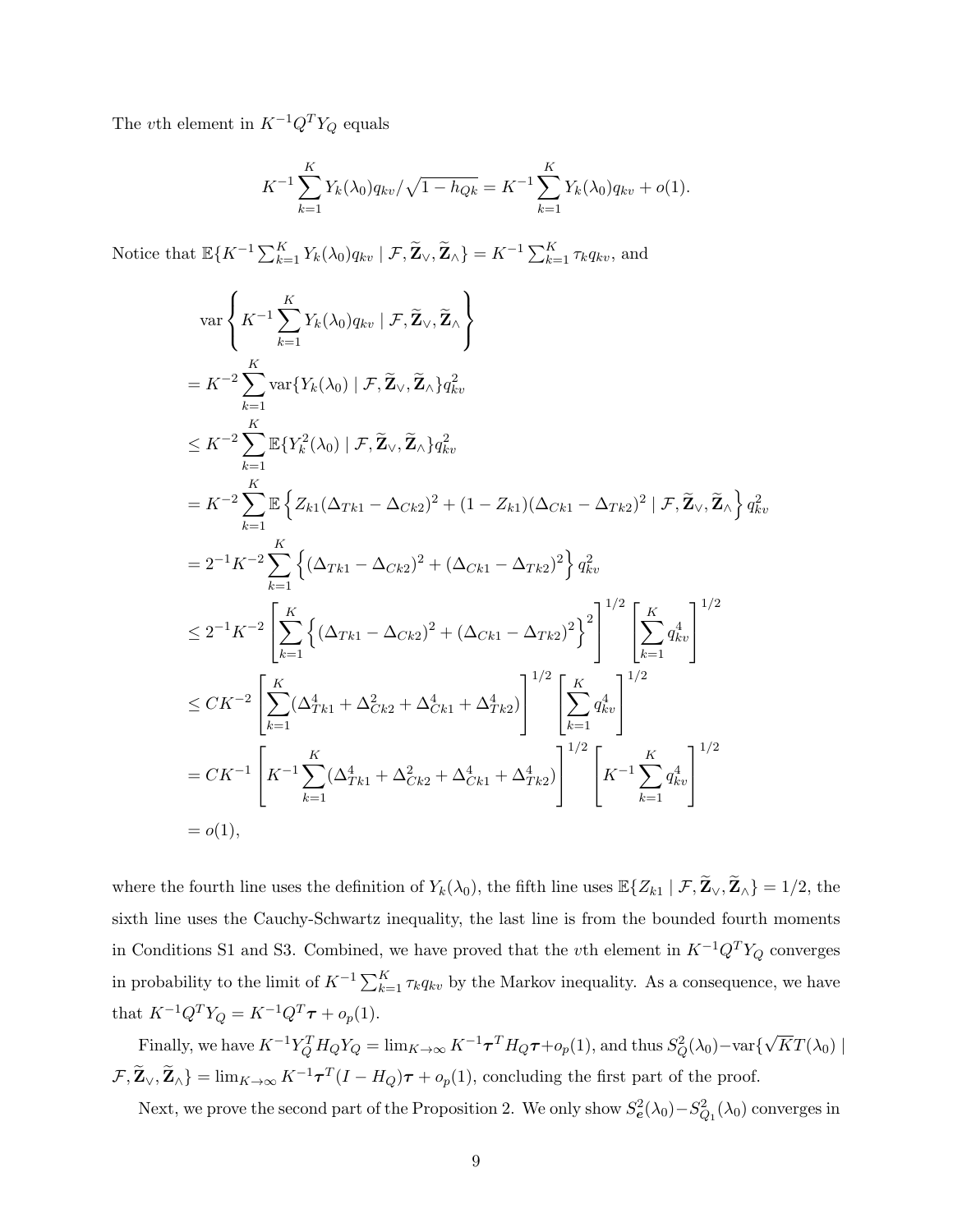probability to  $\beta_B^T \Sigma_B^{-1} \beta_B \ge 0$  and the other statement is analogous. Let  $Y_0 = [Y_1(\lambda_0), \dots, Y_K(\lambda_0)]^T$ ,

$$
S_e^2(\lambda_0) - S_{Q_1}^2(\lambda_0) = K^{-1} Y_0^T (I - H_e) Y_0 - K^{-1} Y_0^T (I - H_{Q_1}) Y_0 + o(1)
$$
  
=  $K^{-1} Y_0^T (H_{Q_1} - H_e) Y_0 + o(1) = K^{-1} Y_0^T (H_B + H_e - H_e) Y_0 + o(1)$   
=  $K^{-1} Y_0^T H_B Y_0 + o(1) = \beta_B^T \Sigma_B^{-1} \beta_B + o_p(1)$ 

where the second line is because  $H_{Q_1} = H_B + H_e$  from **B** being orthogonal to **e**, and the last equality is directly from  $K^{-1}Y_0^T H_B Y_0 = \lim_{K \to \infty} K^{-1} \tau^T H_B \tau + o_p(1) = \beta_B^T \Sigma_B^{-1} \beta_B + o_p(1)$  implied by the proof of the first of the first part of Proposition 2.  $\Box$ 

## B.5: Proof of Lemma 1

*Proof.* Recall that  $V_k(\text{CO}_{kj}, \lambda_0) = \sum_{j=1}^2 (2Z_{kj} - 1) \cdot \text{CO}_{kj}^{-1} \cdot (\sum_{i=1}^{n_{kj}} R_{kji}) - \lambda_0$ . We compute

$$
\mathbb{E}\left\{\frac{1}{K}\sum_{k=1}^{K}V_{k}(\text{CO}_{kj},\lambda_{0})\mid\mathcal{F},\widetilde{\mathbf{Z}}_{\vee},\widetilde{\mathbf{Z}}_{\wedge}\right\}
$$
\n
$$
=\frac{1}{K}\sum_{k=1}^{K}\sum_{j=1}^{2}\mathbb{E}\left\{(2Z_{kj}-1)\cdot\text{CO}_{kj}^{-1}\cdot\left(\sum_{i=1}^{n_{kj}}R_{kji}\right)\mid\mathcal{F},\widetilde{\mathbf{Z}}_{\vee},\widetilde{\mathbf{Z}}_{\wedge}\right\}-\lambda_{0}
$$
\n
$$
=\frac{1}{K}\sum_{k=1}^{K}\sum_{j=1}^{2}\left\{\frac{1}{2}\cdot\text{CO}_{kj}^{-1}\cdot\left(\sum_{i=1}^{n_{kj}}r_{Tkji}\right)-\frac{1}{2}\cdot\text{CO}_{kj}^{-1}\cdot\left(\sum_{i=1}^{n_{kj}}r_{Ckji}\right)\right\}-\lambda_{0}
$$
\n
$$
=\frac{1}{2K}\sum_{k=1}^{K}\sum_{j=1}^{2}\left\{\text{CO}_{kj}^{-1}\cdot\left(\sum_{i=1}^{n_{kj}}r_{Tkji}-\sum_{i=1}^{n_{kj}}r_{Ckji}\right)\right\}-\lambda_{0}.
$$

Under the null hypothesis

$$
H_{0,\mathbf{CO}}^W : \frac{1}{2K} \sum_{k=1}^K \sum_{j=1}^2 \frac{\sum_{i=1}^{n_{kj}} r_{Tkji} - \sum_{i=1}^{n_{kj}} r_{Ckji}}{\text{CO}_{kj}} = \lambda_{\mathbf{CO}}^W = \lambda_0,\tag{15}
$$

we have

$$
\mathbb{E}\left\{\frac{1}{K}\sum_{k=1}^{K}V_k(\text{CO}_{kj},\lambda_0)\mid\mathcal{F},\widetilde{\mathbf{Z}}_{\vee},\widetilde{\mathbf{Z}}_{\wedge}\right\}=0.
$$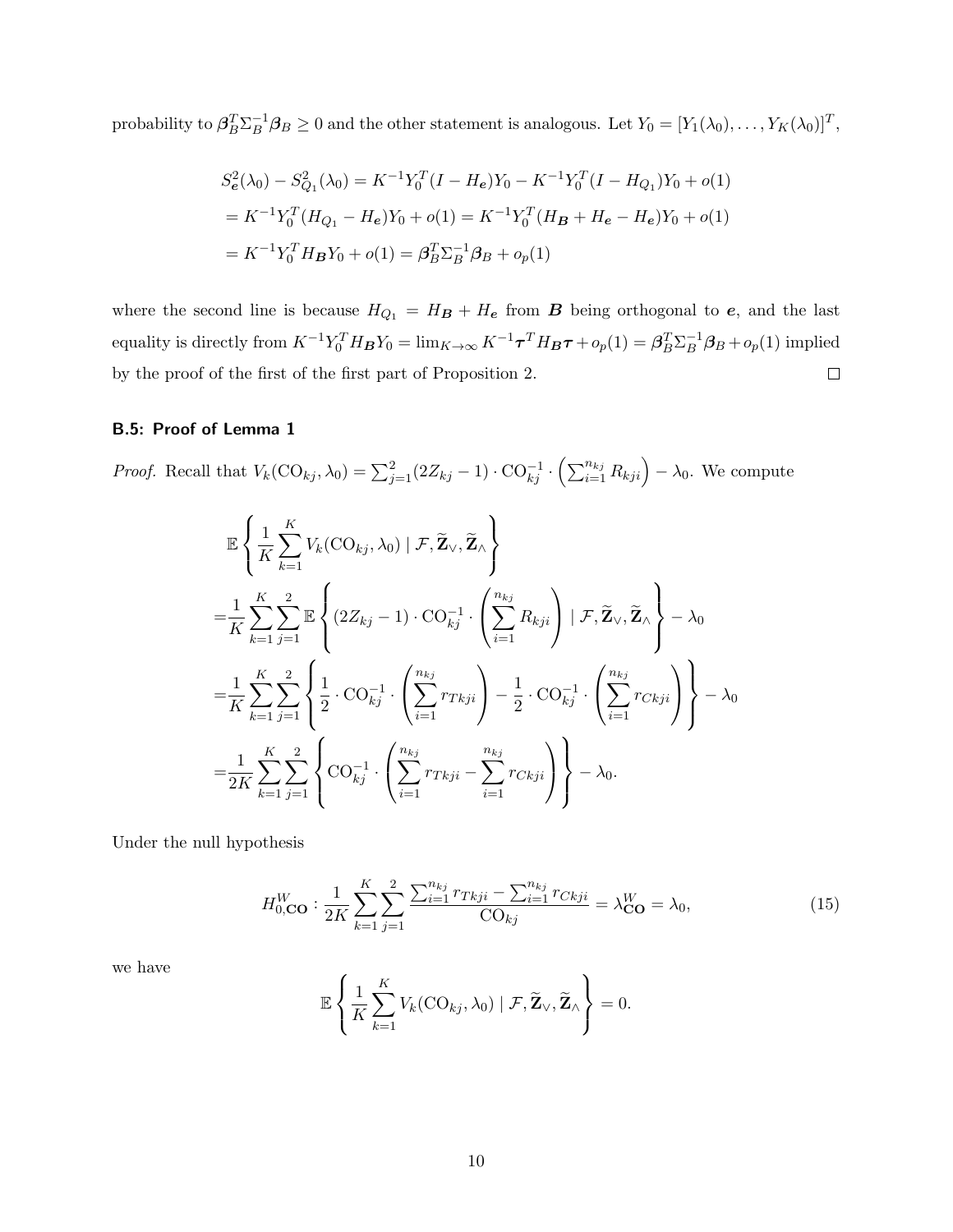Similar to Proposition 1, we can calculate:

$$
\operatorname{var}\left\{V_{k}(\operatorname{CO}_{kj}, \lambda_{0}) \mid \mathcal{F}, \widetilde{\mathbf{Z}}_{\vee}, \widetilde{\mathbf{Z}}_{\wedge}\right\}
$$
  
=4<sup>-1</sup> $\left\{\operatorname{CO}_{k1}^{-1} \cdot \sum_{i=1}^{n_{k1}} (r_{Tk1i} + r_{Ck1i}) - \operatorname{CO}_{k2}^{-1} \cdot \sum_{i=1}^{n_{k2}} (r_{Tk2i} + r_{Ck2i})\right\}^{2}.$ 

By the analogous triangular version of the Lyapunov's condition as in the proof of Proposition 1, we have

$$
\frac{\sqrt{K} \cdot \overline{V}(\text{CO}_{kj}, \lambda_0)}{\sqrt{K^{-1} \sum_{k=1}^{K} \text{var}\{V_k(\text{CO}_{kj}, \lambda_0) \mid \mathcal{F}, \widetilde{\mathbf{Z}}_{\vee}, \widetilde{\mathbf{Z}}_{\wedge}\}}} \text{ converges in distribution to } N(0, 1), \qquad (16)
$$

as  $K \to \infty$  and under Condition S1 and S2 with  $\Delta_{Tkj} = \text{CO}_{kj}^{-1} \cdot \sum_{i=1}^{n_{kj}} r_{Tkji}$  and  $\Delta_{Ckj} = \text{CO}_{kj}^{-1} \cdot$  $\sum_{i=1}^{n_{kj}} r_{Ckji}$ 

Let  $Q$  an arbitrary  $K \times p$  such that  $p < K$ ,  $H_Q$  the hat matrix of  $Q$  with kth diagonal element  $h_{Qk}$ , and  $V_Q$  a column vector with entry  $V_k/\sqrt{1-h_{Qk}}$ . By the same argument as in the proof of Lemma [3](#page-32-0) and Proposition 2, we know that  $K^{-1}V_Q^T(I-H_Q)V_Q$  is a conservative variance estimator for  $\sqrt{K} \cdot \overline{V}(\text{CO}_{kj}, \lambda_0)$  both in the finite sample and asymptotically. Therefore, if we define

$$
\delta(\lambda_0; \mathbf{CO}) = \left| \frac{\sqrt{K} \cdot \overline{V}(\mathbf{CO}_{kj}, \lambda_0)}{\sqrt{K^{-1}V_Q^T (I - H_Q)V_Q}} \right|,
$$
\n(17)

the null hypothesis  $H_{0,\text{ACER}}^{\text{CO}}$ :  $\lambda_{\text{ACER}}^{\text{CO}} = \lambda_0$  is rejected at level  $\alpha$  if  $\delta(\lambda_0;\text{CO}) \geq z_{1-\alpha/2}$ , the  $1-\alpha/2$ quantile of the standard normal distribution. This concludes the proof of Lemma 1.  $\Box$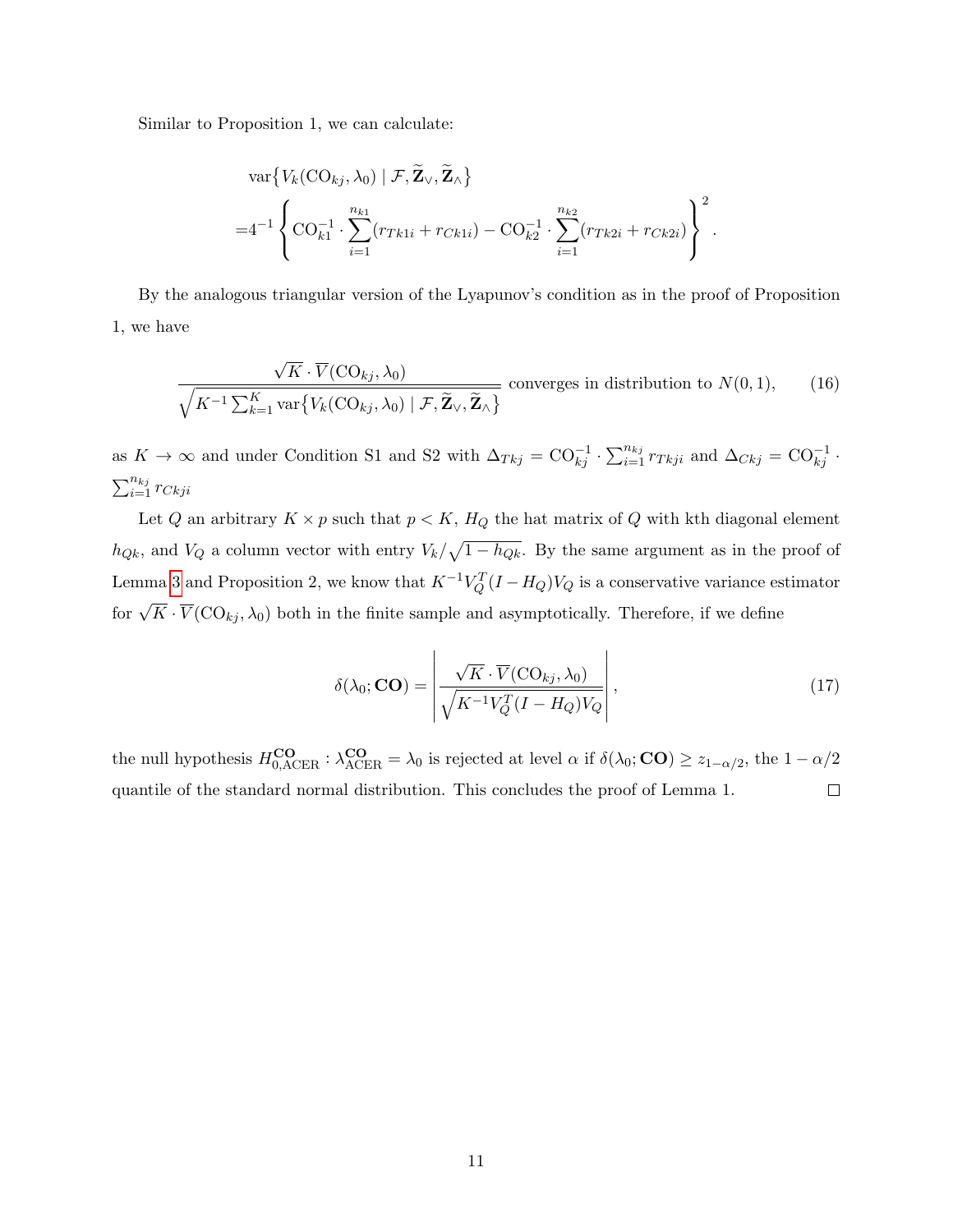## B.6: Proof of Lemma 2

*Proof.* Consider testing the null hypothesis  $H_{0, S<sub>CO</sub>}$ :  $S<sub>CO</sub> = \lambda_0$  using the test statistic  $K^{-1} \sum_{k=1}^{K} D_k$  $\lambda_0$ , where  $D_k = \sum_{j=1}^2 (2Z_{kj} - 1) \cdot n_{kj}^{-1} \cdot (\sum_{i=1}^{n_{kj}} D_{kji}).$  We have:

$$
\mathbb{E}\left\{\frac{1}{K}\sum_{k=1}^{K}D_{k}(n_{k1},n_{k2})-\lambda_{0} \mid \mathcal{F},\widetilde{\mathbf{Z}}_{\vee},\widetilde{\mathbf{Z}}_{\wedge}\right\} \n= \frac{1}{K}\sum_{k=1}^{K}\sum_{j=1}^{2}\mathbb{E}\left\{(2Z_{kj}-1)\cdot n_{kj}^{-1}\cdot\left(\sum_{i=1}^{n_{kj}}D_{kji}\right)\mid \mathcal{F},\widetilde{\mathbf{Z}}_{\vee},\widetilde{\mathbf{Z}}_{\wedge}\right\}-\lambda_{0} \n= \frac{1}{K}\sum_{k=1}^{K}\sum_{j=1}^{2}\left\{\frac{1}{2}\cdot n_{kj}^{-1}\cdot\left(\sum_{i=1}^{n_{kj}}d_{Tkji}\right)-\frac{1}{2}\cdot n_{kj}^{-1}\cdot\left(\sum_{i=1}^{n_{kj}}d_{Ckji}\right)\right\}-\lambda_{0} \n= \frac{1}{2K}\sum_{k=1}^{K}\sum_{j=1}^{2}\left\{n_{kj}^{-1}\cdot\left(\sum_{i=1}^{n_{kj}}d_{Tkji}-\sum_{i=1}^{n_{kj}}d_{Ckji}\right)\right\}-\lambda_{0}.
$$

Recall that

$$
S_{\mathbf{CO}} = \frac{1}{2K} \sum_{k=1}^{K} \sum_{j=1}^{2} \text{CO}_{kj} / n_{kj} = \frac{1}{2K} \sum_{k=1}^{K} \sum_{j=1}^{2} \frac{\sum_{i=1}^{n_{kj}} d_{Tkji} - \sum_{i=1}^{n_{kj}} d_{Ckji}}{n_{kj}} = \lambda_0
$$

under the null hypothesis  $H_{0, S<sub>CO</sub>}$ , Therefore, we have

$$
\mathbb{E}\left\{\frac{1}{K}\sum_{k=1}^{K}D_k(n_{k1},n_{k2})-\lambda_0\mid\mathcal{F},\widetilde{\mathbf{Z}}_{\vee},\widetilde{\mathbf{Z}}_{\wedge}\right\}=0
$$

under  $H_{0,S_{\text{CO}}}$ :  $S_{\text{CO}} = \lambda_0$ . By the same arguments as in the proof of Proposition 2 and Lemma 1, we have that  $K^{-1}D_Q^T(I - H_Q)D_Q$ , where Q an arbitrary  $K \times p$  such that  $p < K$ ,  $H_Q$  the hat matrix of Q with kth diagonal element  $h_{Qk}$ , and  $D_Q$  a column vector with entry  $D_k/\sqrt{1-h_{Qk}}$ , is a conservative estimator for  $\sqrt{K} \cdot (\overline{D} - \lambda_0)$ . Define

$$
\delta_{S_{\mathbf{CO}}} = \left| \frac{\sqrt{K}(\overline{D} - \lambda_0)}{\sqrt{K^{-1}D_Q^T(I - H_Q)D_Q}} \right|.
$$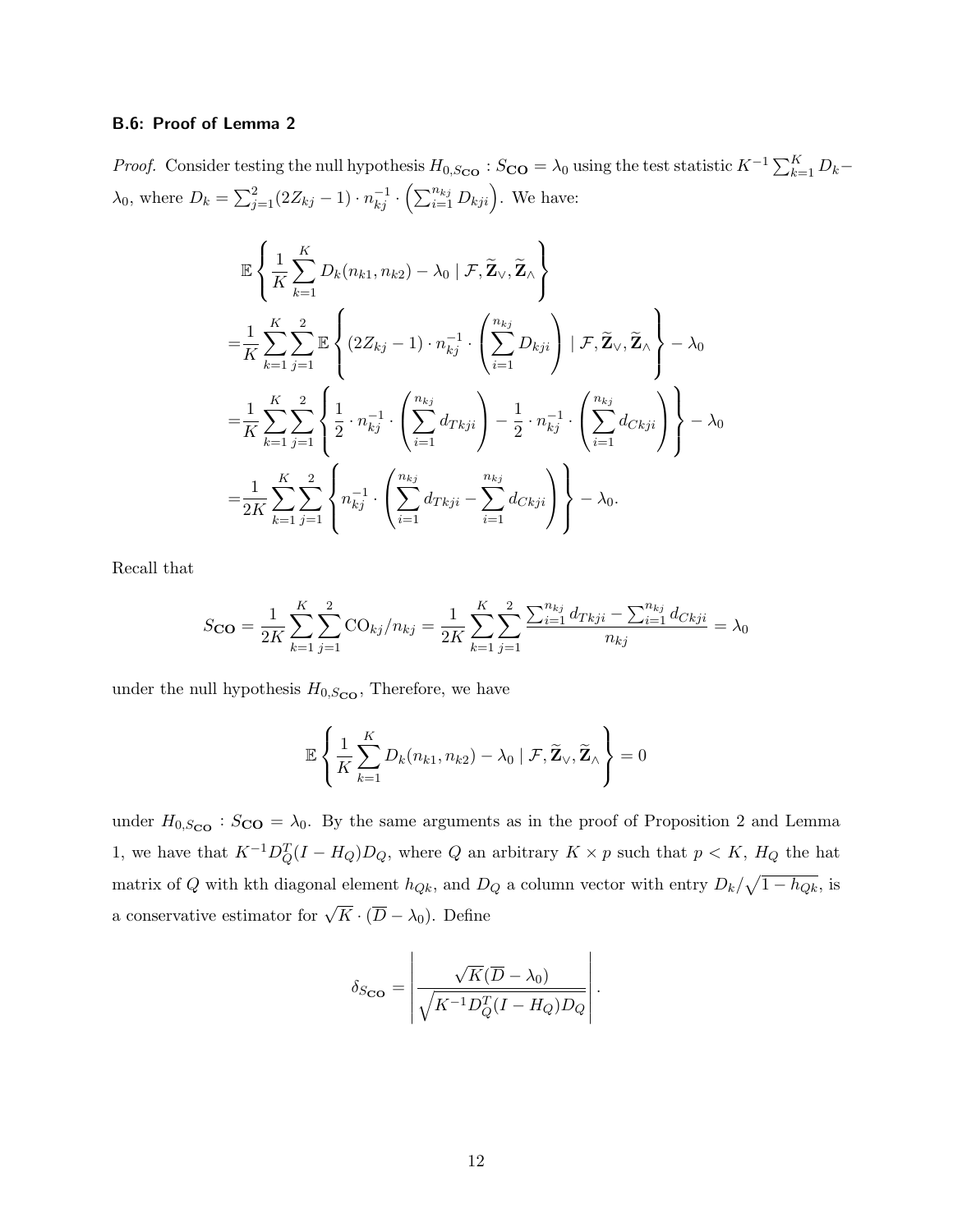A valid level- $\alpha/2$  test of  $H_{0,S_{\text{CO}}}$ :  $S_{\text{CO}} = \lambda_0$  can be obtained by comparing  $\delta_{S_{\text{CO}}}$  to  $z_{1-\alpha/4}$ . Upon inverting this test, one can construct the following valid level- $\alpha/2$  confidence interval for  $S_{\text{CO}}$ :

$$
I_{\alpha/2} = \left[ \overline{D} - \frac{z_{1-\alpha/4}}{K} \cdot \sqrt{D_Q^T (I - H_Q) D_Q}, \overline{D} + \frac{z_{1-\alpha/4}}{K} \cdot \sqrt{D_Q^T (I - H_Q) D_Q} \right].
$$
 (18)

This concludes the proof of Lemma 2.

## B.7: Proof of Proposition 3

Let  $\delta_{\min}(\lambda_0)$  be the output of Step 2 in Algorithm 1. To establish the validity of Algorithm 1, it suffices to show that for any  $\mathbf{CO} \in \mathcal{CO}$ , we have  $\lim_{I \to \infty} \text{pr}(\delta_{\min}(\lambda_0) > z_{1-\alpha/4} | \mathcal{F}, \mathbf{Z}_{\vee}, \mathbf{Z}_{\wedge}) \leq \alpha$ .

Note that for any  $\mathbf{CO} \in \mathcal{CO}$ , as  $K \to \infty$ ,

$$
\text{pr}(\delta_{\min}(\lambda_0) > z_{1-\alpha/4} | \mathcal{F}, \widetilde{\mathbf{Z}}_{\vee}, \widetilde{\mathbf{Z}}_{\wedge})
$$
\n
$$
= \text{pr}(\delta_{\min}(\lambda_0) > z_{1-\alpha/4}, S_{\mathbf{CO}} \in I_{\alpha/2} | \mathcal{F}, \widetilde{\mathbf{Z}}_{\vee}, \widetilde{\mathbf{Z}}_{\wedge}) + \text{pr}(\delta_{\min}(\lambda_0) > z_{1-\alpha/4}, S_{\mathbf{CO}} \notin I_{\alpha/2} | \mathcal{F}, \widetilde{\mathbf{Z}}_{\vee}, \widetilde{\mathbf{Z}}_{\wedge})
$$
\n
$$
\leq \underbrace{\text{pr}(\delta_{\min}(\lambda_0) > z_{1-\alpha/4}, S_{\mathbf{CO}} \in I_{\alpha/2} | \mathcal{F}, \widetilde{\mathbf{Z}}_{\vee}, \widetilde{\mathbf{Z}}_{\wedge})}_{\text{(I)}}
$$

By Lemma 2, we have (II)  $\leq \alpha/2.$ 

Observe that

$$
(I) = pr(\delta_{\min}(\lambda_0) > z_{1-\alpha/4} | S_{\mathbf{CO}} \in I_{\alpha/2}, \mathcal{F}, \mathbf{Z}_{\vee}, \mathbf{Z}_{\wedge}) \times pr(S_{\mathbf{CO}} \in I_{\alpha/2} | \mathcal{F}, \mathbf{Z}_{\vee}, \mathbf{Z}_{\wedge})
$$
  
\$\leq pr(\delta\_{\min}(\lambda\_0) > z\_{1-\alpha/4} | S\_{\mathbf{CO}} \in I\_{\alpha/2}, \mathcal{F}, \mathbf{Z}\_{\vee}, \mathbf{Z}\_{\wedge})\$  
\$\leq \alpha/2\$,

by Lemma 1. Therefore, we have

$$
\mathrm{pr}(\delta_{\min}(\lambda_0) > z_{1-\alpha/4} | \mathcal{F}, \mathbf{Z}_{\vee}, \mathbf{Z}_{\wedge}) = (\mathrm{I}) + (\mathrm{II}) \leq \alpha/2 + \alpha/2 = \alpha.
$$

 $\Box$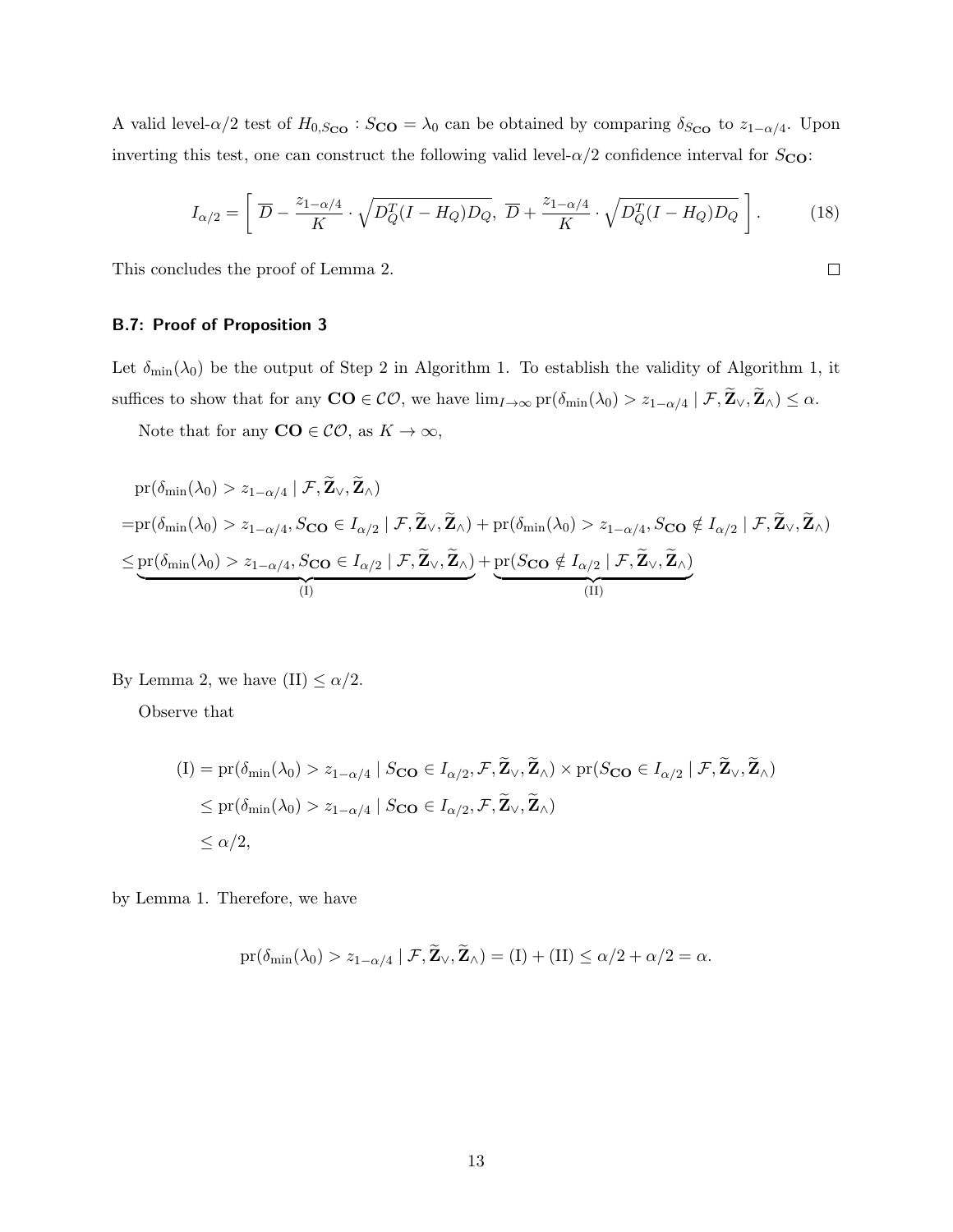## Supplementary Material C: A Family of Nonparametric Test Statistics

Recall the cluster-level sharp null hypothesis  $H_{0, \text{sharp}}$  states that:

$$
H_{0,\text{sharp}}: f_{kj}(r_{Tkj1},\ldots,r_{Tkjn_{kj}},d_{Tkj1},\ldots,d_{Tkjn_{kj}})
$$
  
=  $f_{kj}(r_{Ckj1},\ldots,r_{Ckjn_{kj}},d_{Ckj1},\ldots,d_{Ckjn_{kj}}),$  for all  $k,j$ . (19)

Below, we derive a rich class of nonparametric test statistics to test the null hypothesis  $H_{0,\text{sharp}}$ . Let

$$
f_{Tkj} = f_{kj}(r_{Tkj1},\ldots,r_{Tkjn_{kj}},d_{Tkj1},\ldots,d_{Tkjn_{kj}})
$$

and

$$
f_{Ckj}=f_{kj}(r_{Ckj1},\ldots,r_{Ckjn_{kj}},d_{Ckj1},\ldots,d_{Ckjn_{kj}}).
$$

Define  $f_{kj} = Z_{kj} f_{Tkj} + (1 - Z_{kj}) f_{Ckj}$  and  $A_k = (Z_{k1} - Z_{k2})(f_{k1} - f_{k2})$ . Let  $(K+1)d_k$  be the rank of  $|\widetilde{Z}_{k1} - \widetilde{Z}_{k2}|$ ,  $(K+1)q_k$  the rank of  $|A_k|$  with average ranks for ties, and sgn(y) = 1 if y > 0 and 0 otherwise. Consider the class of test statistics of the form  $T_{\text{DR}} = \sum_{k=1}^{K} \text{sgn}(A_k) \cdot \varphi(d_k, q_k)$ , where  $\varphi : [0,1] \times [0,1] \mapsto [0,+\infty)$ . The following asymptotic normality result holds under some mild conditions.

<span id="page-39-0"></span>Proposition 4. Suppose that encouragement dose assignments are independent across matched pairs, IV assumptions  $A1 - A4$  and  $H_{0,sharp}$  hold, and

$$
\lim_{K \to \infty} \frac{\max_{k=1,\dots,K} \{s_k \varphi(d_k, q_k)\}^2}{\sum_{k=1}^K \{s_k \varphi(d_k, q_k)\}^2} = 0,
$$

then the following asymptotic normality holds:

$$
\frac{\sum_{k=1}^{K} \text{sgn}(A_k) \varphi(d_k, q_k) - \sum_{k=1}^{K} s_k \varphi(d_k, q_k)/2}{\sqrt{\sum_{k=1}^{K} s_k \varphi(d_k, q_k)^2/4}} \text{ converges in distribution to } N(0, 1),
$$

where  $s_k = \mathbf{1}(|f_{k1} - f_{k2}| > 0) = \mathbf{1}(|f_{Ck1} - f_{Ck2}| > 0)$  under  $H_{0, \text{sharp}}$ .

Proof. Note that

$$
\mathbb{E}\{T_{\text{DR}} \mid \mathcal{F}, \widetilde{\mathbf{Z}}_{\vee}, \widetilde{\mathbf{Z}}_{\wedge}\} = \sum_{k=1}^{K} \mathbb{E}\{\text{sgn}(A_k)\varphi(d_k, q_k) \mid \mathcal{F}, \widetilde{\mathbf{Z}}_{\vee}, \widetilde{\mathbf{Z}}_{\wedge}\} = \sum_{k=1}^{K} s_k \varphi(d_k, q_k)/2,
$$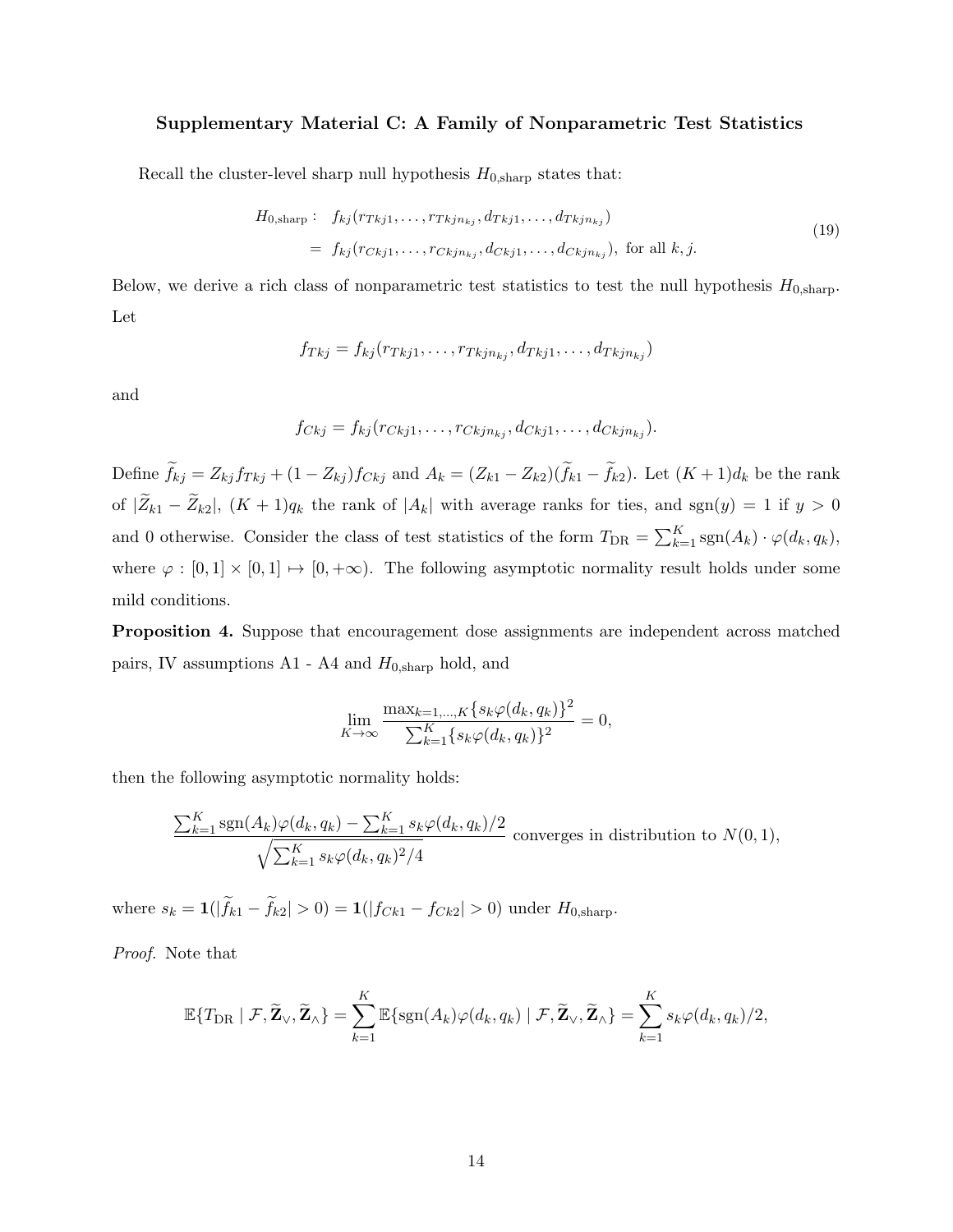and

$$
\text{var}\{T_{\text{DR}} \mid \mathcal{F}, \widetilde{\mathbf{Z}}_{\vee}, \widetilde{\mathbf{Z}}_{\wedge}\} = \sum_{k=1}^{K} \text{var}\{\text{sgn}(A_k)\varphi(d_k, q_k) \mid \mathcal{F}, \widetilde{\mathbf{Z}}_{\vee}, \widetilde{\mathbf{Z}}_{\wedge}\} = \sum_{k=1}^{K} s_k \varphi^2(d_k, q_k)/4.
$$

Let  $B_k$ ,  $k = 1, 2, \ldots$ , be independent and identically distributed random variables with  $pr(B_k =$ 1) = pr( $B_k = 0$ ) = 1/2. Note that  $T_{\text{DR}} = \sum_{k=1}^K \text{sgn}(A_k) \cdot \varphi(d_k, q_k)$  and  $\sum_{k=1}^K s_k \varphi(d_k, q_k) B_k$  are identically distributed for all  $K$ . Then the desired result is an immediate consequence of Theorem 1 in the Section 6.1 of Sidák et al. [\(1999\)](#page-25-12) by taking their i to be k, their  $a_i$  to be  $s_k\varphi(d_k, q_k)$ , and  $\Box$ their  $Y_i$  to be  $B_k$ .

Proposition [4](#page-39-0) implies the following asymptotic one-sided p-value of  $T_{\text{DR}}$  for testing  $H_{0,\text{sharp}}$ :

$$
\text{pr}(T_{\text{DR}} \geq t \mid \mathcal{F}, \widetilde{\mathbf{Z}}_{\vee}, \widetilde{\mathbf{Z}}_{\wedge}) \sim 1 - \Phi^{-1} \left\{ \frac{t - \sum_{k=1}^{K} s_k \varphi(d_k, q_k)}{\sqrt{\sum_{k=1}^{K} s_k \varphi(q_k)^2/4}} \right\}, \text{ as } K \to \infty.
$$

The proposed family of test statistics  $T_{\text{DR}}$  contains many familiar test statistics as special cases. For instance, when  $\varphi(d_k, q_k) = 1$  for all  $d_k$  and  $q_k$ ,  $T_{\text{DR}}$  reduces to the sign test. When  $\varphi(d_k, q_k) = q_k$ ,  $T<sub>DR</sub>$  reduces to the Wilcoxon signed rank test. To incorporate information contained in dose magnitude, we may consider  $\varphi(d_k, q_k)$  such that  $\partial \varphi/\partial d_k \neq 0$ . When the IV  $\widetilde{Z}$  is ordinal,  $\varphi(d_k, q_k) =$  $d_kq_k$ , and  $\widetilde{Z}_{k1}\wedge \widetilde{Z}_{k2}=0$  for all k,  $T_{\text{DR}}$  reduces to the dose-weighted signed rank test considered in [Rosenbaum](#page-24-7) [\(1997\)](#page-24-7). If  $cov(d_k, q_k) > 0$ , we tend to assign larger weights to matched pairs of clusters with larger treated-minus-control pair difference  $|A_k|$ . When  $cov(d_k, q_k) = 1$ ,  $T_{\text{DR}}$  reduces to the polynomial (with degree 2) rank test considered in [Rosenbaum](#page-24-8) [\(2007a\)](#page-24-8). On the other hand, if  $cov(d_k, q_k) < 0$ , we are instead emphasizing more on the matched pairs with smaller  $|A_k|$ . Whether assigning more weights to larger (or smaller)  $|Y_k|$  would make the test more powerful depends on the feature of the underlying data generating process. Let  $f_T(x)$  denote the density function generating  $f_{Tkj}$  and  $f_C(x)$  generating  $f_{Ckj}$ . If the density ratio  $f_T(x)/f_C(x)$  deviates from 1 as x increases, we typically prefer assigning more weights to larger  $|A_k|$ ; see Section 4.3 in [Heng et al.](#page-22-9) [\(2021\)](#page-22-9) for more details.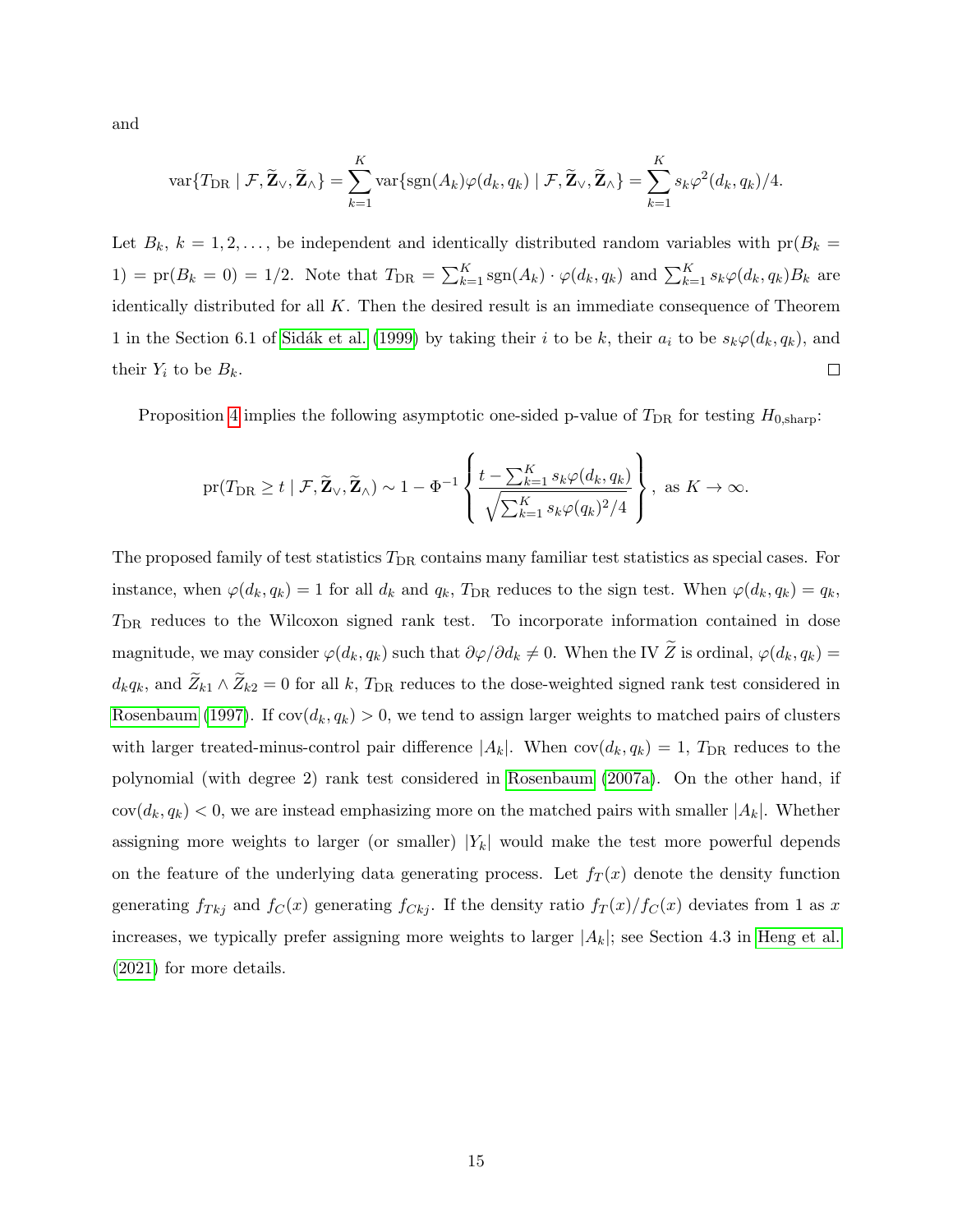## Supplementary Material D: Details on Formulating the MIQCP Problem

## D.1: Mixed integer quadratically-constrained programming (MIQCP), standard form, and formulating Step 2 in Algorithm 1 as an MIQCP

A most general mixed integer quadratically-constrained program takes on the following form [\(Lee](#page-23-9) [and Leyffer, 2011;](#page-23-9) [Burer and Saxena, 2012\)](#page-21-10)

Objective: minimize 
$$
\boldsymbol{x}^T \mathbf{Q} \boldsymbol{x} + \boldsymbol{q}^T \boldsymbol{x}
$$

\nsubject to:  $\boldsymbol{A} \boldsymbol{x} \leq \boldsymbol{b}$ , (linear constraints)

\n $\boldsymbol{l} \leq \boldsymbol{x} \leq \boldsymbol{u}$ , (box constraints)

\n $\boldsymbol{x}^T \mathbf{Q}_i \boldsymbol{x} + \boldsymbol{q}_i^T \boldsymbol{x} \leq b_i$ , (quadratic constraints)

\nSome or all elements of  $\boldsymbol{x}$  are integers. (integrality constraints)

Below, we transform Step 2 of Algorithm 1 into a MIQCP problem by deriving the corresponding linear, box, quadratic, and integrality constraints.

**Decision Variables:** Recall that decision variables  $\{CO_{kj}, k = 1, \dots, K, j = 1, 2\}$  appear in the denominators in the objective function. To deal with this, we introduce another  $2K$  decision variables  $\{CO'_{ij}, i = 1, \cdots, K, j = 1, 2\}$ , which denote the corresponding inverses of  $\{CO_{ij}, i =$  $1, \cdots, K, j = 1, 2$ , i.e.,

$$
CO'_{ij} = 1/CO_{ij}.
$$

Finally, the decision variable  $x$  is the following length-4K vector:

$$
\mathbf{x} = (\text{CO}_{11}, \cdots, \text{CO}_{K1}, \text{CO}_{12}, \cdots, \text{CO}_{K2}, \text{CO}'_{11}, \cdots, \text{CO}'_{K1}, \text{CO}'_{12}, \cdots, \text{CO}'_{K2})^T. \tag{21}
$$

Linear Constraints: We have the following two linear constraints that restrict the norm the of decision variable vector:

<span id="page-41-0"></span>
$$
a_1^T \mathbf{x} \le U_{\alpha/2},\tag{22}
$$

where

$$
a_1 = \left(\frac{1}{2Kn_{11}}, \dots, \frac{1}{2Kn_{K1}}, \frac{1}{2Kn_{12}}, \dots, \frac{1}{2Kn_{K2}}, 0, \dots, 0\right)^T,
$$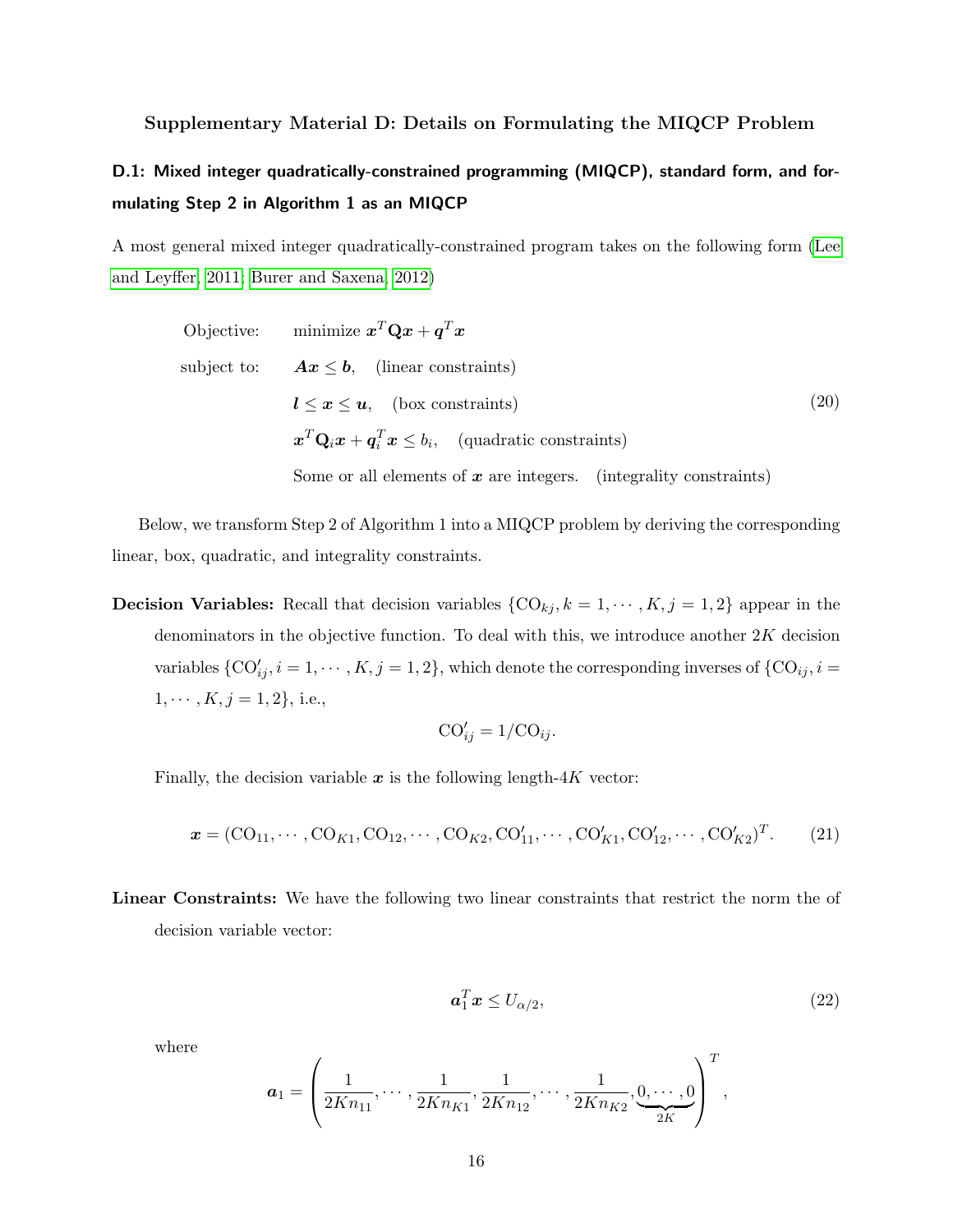and

<span id="page-42-0"></span>
$$
a_2^T \mathbf{x} \le -L_{\alpha/2},\tag{23}
$$

where

$$
a_2 = \left(-\frac{1}{2Kn_{11}}, \cdots, -\frac{1}{2Kn_{K1}}, -\frac{1}{2Kn_{12}}, \cdots, -\frac{1}{2Kn_{K2}}, \underbrace{0, \cdots, 0}_{2K}\right)^T.
$$

Observe that constraint [\(22\)](#page-41-0) corresponds to:

$$
a_1^T \mathbf{x} = \sum_{t=1}^{4K} a_{1t} x_t = \sum_{k=1}^{K} \frac{\text{CO}_{k1}}{2Kn_{k1}} + \sum_{k=1}^{K} \frac{\text{CO}_{k2}}{2Kn_{k2}} \le U_{\alpha/2}
$$
  
\n
$$
\implies S_{\text{CO}} = \frac{1}{2K} \sum_{k=1}^{K} \sum_{j=1}^{2} \text{CO}_{kj}/n_{kj} \le U_{\alpha/2}.
$$

Similarly, constraint [\(23\)](#page-42-0) corresponds to:

$$
a_2^T x = \sum_{t=1}^{4K} a_{2t} x_t = -\sum_{k=1}^{K} \frac{\text{CO}_{k1}}{2K n_{k1}} - \sum_{k=1}^{K} \frac{\text{CO}_{k2}}{2K n_{k2}} \le -L_{\alpha/2}
$$
  
\n
$$
\implies S_{\text{CO}} = \frac{1}{2K} \sum_{k=1}^{K} \sum_{j=1}^{2} \text{CO}_{kj} / n_{kj} \ge L_{\alpha/2}.
$$

Together, [\(22\)](#page-41-0) and [\(23\)](#page-42-0) impose the following constraint:

$$
L_{\alpha/2} \le S_{\mathbf{CO}} \le U_{\alpha/2}.
$$

Box Constraints: We have the following box constraints on the first  $2K$  decision variables:

$$
n_{kj} \cdot \iota_{\min} \leq \text{CO}_{kj} \leq Z_{kj} \sum_{i=1}^{n_{kj}} D_{kj n_{kj}} + (1 - Z_{kj}) \sum_{i=1}^{n_{kj}} (1 - D_{kj n_{kj}}). \tag{24}
$$

As elaborated in the main article, the lower bound  $n_{kj} \cdot \iota_{\min}$  is by Assumption (A3'), and the upper bound is an observed data quantity, which is equal to the number of individuals actually receiving treatment in the encouraged cluster, and the number of individuals not receiving treatment in the control cluster. Since  $\text{CO}_{kj}^{\prime} = \text{CO}_{kj}^{-1}$ , we have the following box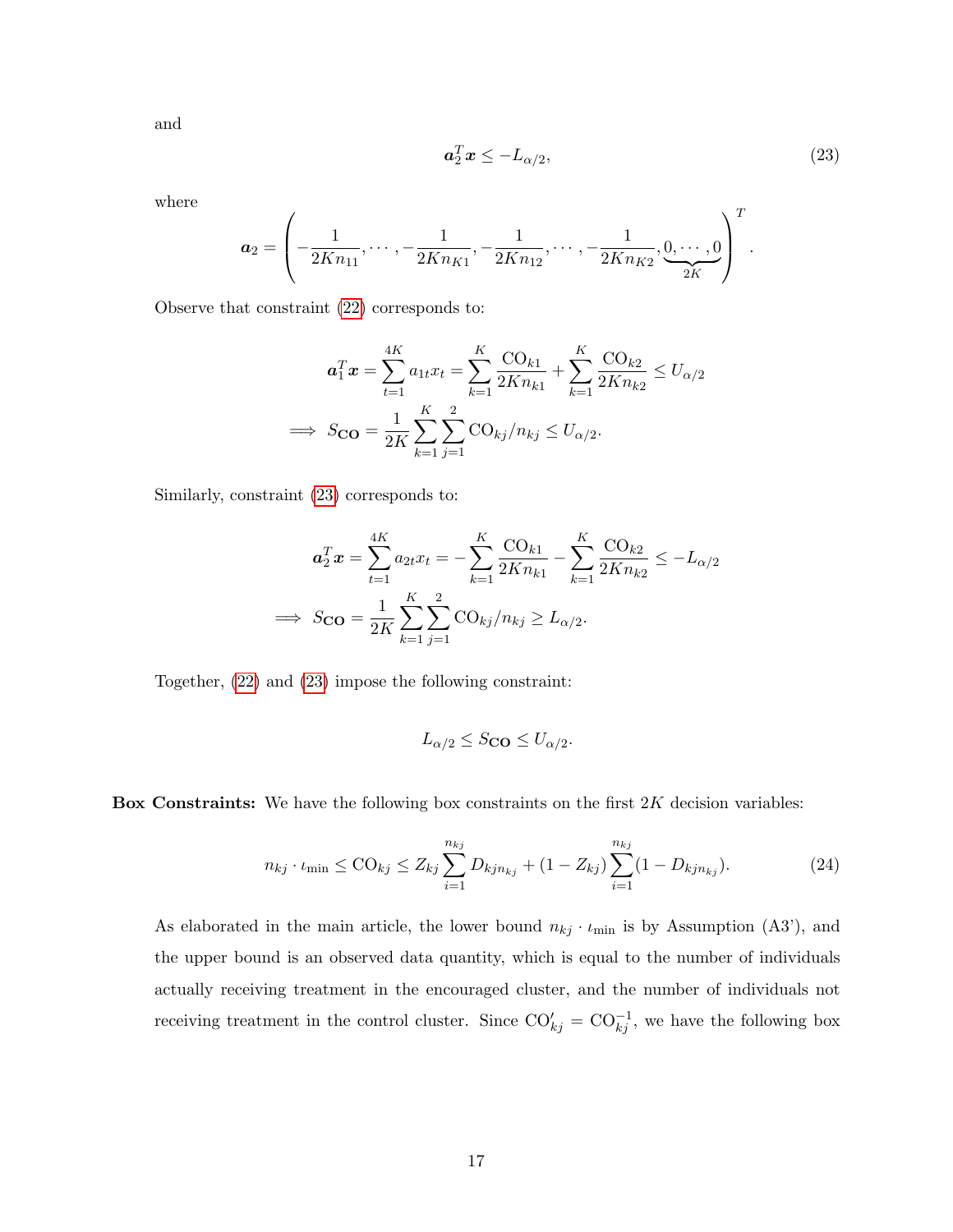constraints on the other  $2K$  decision variables:

$$
\left\{ Z_{kj} \sum_{i=1}^{n_{kj}} D_{kjn_{kj}} + (1 - Z_{kj}) \sum_{i=1}^{n_{kj}} (1 - D_{kjn_{kj}}) \right\}^{-1} \leq \text{CO}'_{kj} \leq \left\{ n_{kj} \cdot \iota_{\min} \right\}^{-1}.
$$
 (25)

**Quadratic Constraints:** In order to enforce the relationship  $CO_{kj} \cdot CO'_{kj} = 1$ , for all  $k =$  $1, \dots, K, j = 1, 2$ , we need the following 2K quadratic constraints:

$$
\boldsymbol{x}^T \mathbf{Q}_i \boldsymbol{x} = 1, \ \forall i = 1, \cdots, 2K,
$$
\n<sup>(26)</sup>

where  $\mathbf{Q}_i$  is a 4K-by-4K matrix whose  $(i, i + 2K)$ <sup>th</sup> and  $(i + 2K, i)$ <sup>th</sup> entries are 1/2 and 0 otherwise. Such constraints are also known as bilinear constraints in the optimization literature.

Integrality Constraints: We require that the first 2K decision variables take on integer values.

**Objective Function:** Recall that as shown in Section 4.3,  $\delta^2(\lambda_0; \mathbf{CO}) = (K^2 \overline{V}^2)/\left\{V_Q^T(I-H_Q)V_Q\right\}$ follows a  $\chi_1^2$  distribution. Our goal is to minimize

$$
\rho(\mathbf{CO}) = K^2 \overline{V}^2 - \chi^2_{1,\alpha/2} \cdot V_Q^T (I - H_Q) V_Q,
$$

and the null hypothesis is rejected if the minimum is non-negative. Below, we put this objective function into the standard form. For ease of exposition, we let  $Q = e_{K\times 1}$  be a column vector and consider the simple case where the sample variance  $(K-1)^{-1} \sum_{k=1}^{K} (V_k \overline{V}$ <sup>2</sup> is used as a conservative variance estimator. Leveraging a general variance estimator with the help of a design matrix  $Q^{K\times p}$  such that  $p < K$  poses no additional difficulty. We use the classical sample variance estimator here for the simplicity of notation. Rearrange the two clusters in each pair, so that  $j = 1$  corresponds to the encouraged cluster, and  $j = 2$  the control cluster. To simplify notation, we let  $R_{k,j} = \sum_{i=1}^{n_{kj}} R_{kji}$  denote the sum of observed responses of  $n_{kj}$  individuals in each cluster kj. Minimizing  $\rho(CO)$  is equivalent to minimizing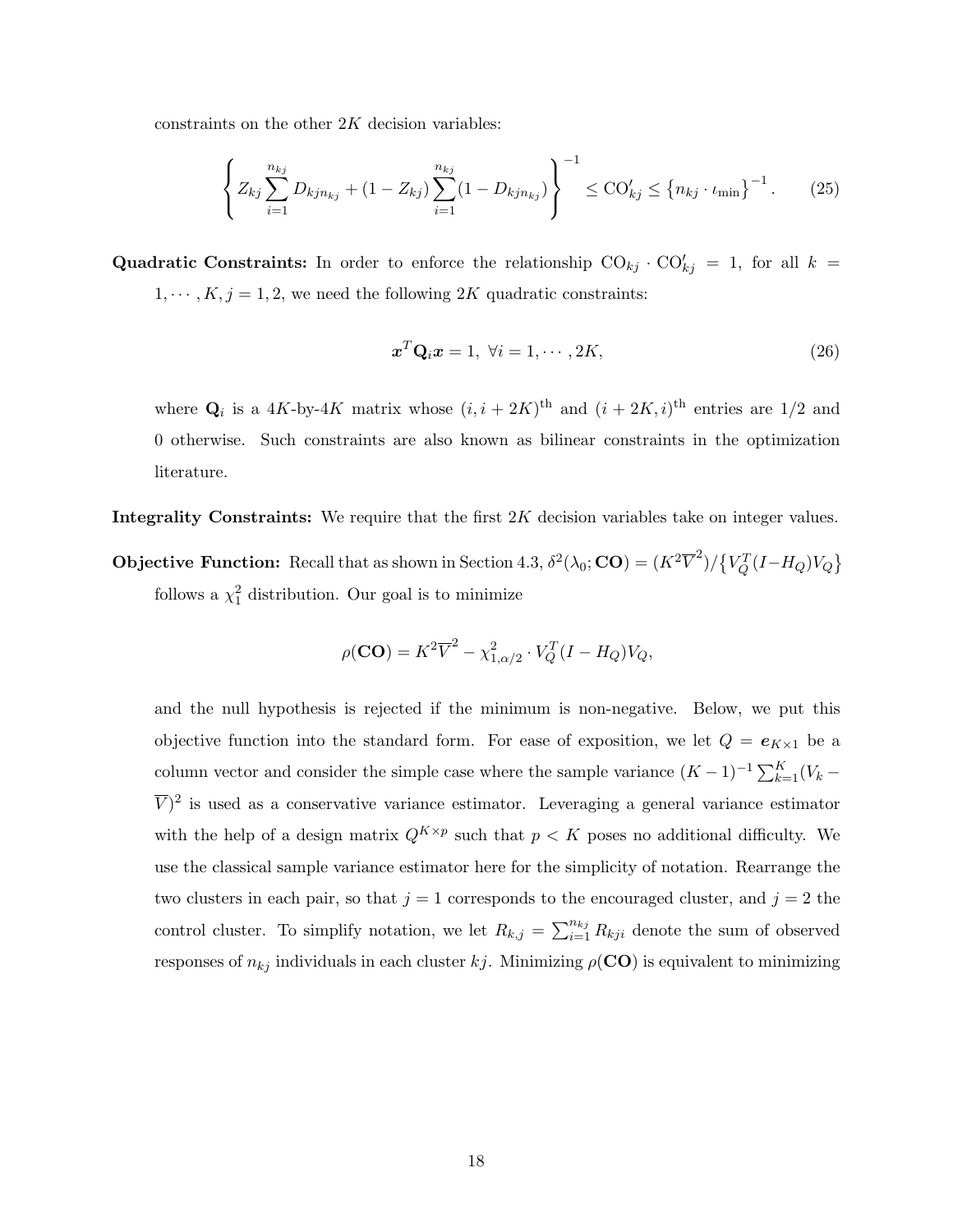the following function in  $x_2 = (CO'_{11}, \cdots, CO'_{K1}, CO'_{12}, \cdots, CO'_{K2})$ :

$$
f(x_2) = \left(\frac{1 - \chi_{1,\alpha/2}^2}{K^2}\right) \cdot \sum_k (R_{k,1} \cdot \text{CO}'_{k,1} - R_{k,2} \cdot \text{CO}'_{k,2})^2
$$
  
+ 
$$
\left(\frac{K - 1 + \chi_{1,\alpha/2}^2}{K^2(K - 1)}\right) \cdot \sum_{i \neq j} (R_{i,1} \cdot \text{CO}'_{i,1} - R_{i,2} \cdot \text{CO}'_{i,2}) (R_{j,1} \cdot \text{CO}'_{j,1} - R_{j,2} \cdot \text{CO}'_{j,2})
$$
  
- 
$$
\frac{2\lambda_0}{K} \sum_k (R_{k,1} \cdot \text{CO}'_{k,1} - R_{k,2} \cdot \text{CO}'_{k,2}) + \lambda_0^2
$$
  
= 
$$
\left(\frac{1 - \chi_{1,\alpha/2}^2}{K^2}\right) \left(\sum_k R_{k,1}^2 \text{CO}'_{k,1}^2 + \sum_k R_{k,2}^2 \text{CO}'_{k,2}^2 - 2 \sum_k R_{k,1} R_{k,2} \text{CO}'_{k,1} \text{CO}'_{k,2}\right) (27)
$$
  
+ 
$$
\left(\frac{K - 1 + \chi_{1,\alpha/2}^2}{K^2(K - 1)}\right) \left(\sum_{i \neq j} R_{i,1} R_{j,1} \text{CO}'_{i,1} \text{CO}'_{j,1} + \sum_{i \neq j} R_{i,2} R_{j,2} \text{CO}'_{i,2} \text{CO}'_{j,2}\right)
$$
  
- 
$$
\sum_{i \neq j} R_{i,1} R_{j,2} \text{CO}'_{i,1} \text{CO}'_{j,2} - \sum_{i \neq j} R_{i,2} R_{j,1} \text{CO}'_{i,2} \text{CO}'_{j,1}\right)
$$
  
- 
$$
\frac{2\lambda_0}{K} \sum_k (R_{k,1} \text{CO}'_{k,1} - R_{k,2} \text{CO}'_{k,2}) + \lambda_0^2.
$$

Let [K] denote  $\{1, 2, \cdots, K\}$ ,  $C_1 = (1 - \chi_{1, \alpha/2}^2)/K^2$ , and  $C_2 = (K - 1 + \chi_{1, \alpha/2}^2)/(K^2(K - 1))$ . The above objective function can be written as  $x_2^T \mathbf{Q} x_2 + \boldsymbol{q}^T x_2$  with a 2K-by-2K matrix  $\mathbf{Q}$ whose  $(ij)^{th}$  entry satisfies:

<span id="page-44-0"></span>
$$
Q_{ij} = \begin{cases} C_1 \cdot R_{i,1}^2, & \text{for } i = j \in [K], \\ C_1 \cdot R_{i-K,2}^2, & \text{for } i = j \in [K] + K, \\ -C_1 \cdot R_{i,1}R_{j,2}, & \text{for } i \in [K], j = i + K, \text{ and } j \in [K], i = j + K, \\ C_2 \cdot R_{i,1}R_{j,1}, & \text{for } i \in [K], j \in [K], i \neq j, \\ C_2 \cdot R_{i-K,2}R_{j-K,2}, & \text{for } i \in [K] + K, j \in [K] + K, i \neq j, \\ -C_2 \cdot R_{i,1}R_{j-K,2}, & \text{for } i \in [K], j \in [K] + K, \\ -C_2 \cdot R_{i-K,2}R_{j,1}, & \text{for } i \in [K] + K, j \in [K], \end{cases}
$$
(28)

and

$$
\mathbf{q} = -\frac{2\lambda_0}{K} \left( R_{1,1}, \cdots, R_{K,1}, -R_{1,2}, \cdots, -R_{K,2} \right)^T.
$$
 (29)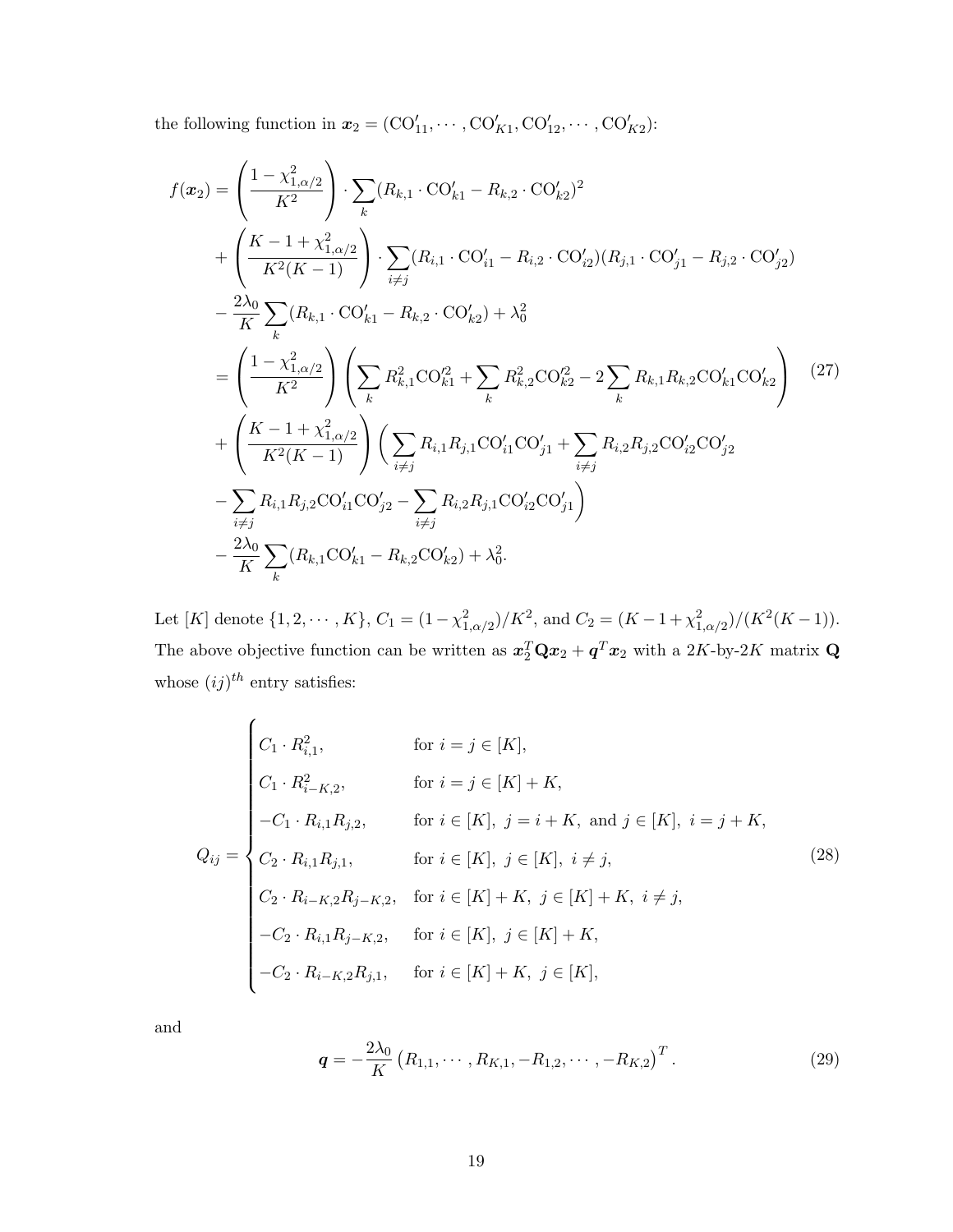Therefore, the final  $Q$  matrix in the objective function is equal to

$$
\boldsymbol{Q}_\text{final} = \boldsymbol{Q}_2^T \cdot \boldsymbol{Q} \cdot \boldsymbol{Q}_2,
$$

where Q is defined as in [\(28\)](#page-44-0) and  $Q_2 = [\mathbf{O}_{2K \times 2K}, \mathbf{I}_{2K \times 2K}]$ , and the final q vector is equal to

$$
\boldsymbol{q}_{\text{final}} = \left(\underbrace{0, \cdots, 0}_{2K}, -\frac{2\lambda_0 R_{1,1}}{K}, \cdots, -\frac{2\lambda_0 R_{K,1}}{K}, -\frac{2\lambda_0 R_{1,2}}{K}, \cdots, -\frac{2\lambda_0 R_{K,2}}{K}\right).
$$

Let  $\rho^*$  denote the minimum of  $x^T Q_{final} x + q_{final}^T x$ . The test is now rejected at level  $\alpha$  if  $\rho^* \geq -\lambda_0^2$ , and is failed to be rejected otherwise.

## D.2: Solving the MIQCP problem

Mixed integer quadratic programming (MIQP), including MIQCP, problems are well-known to be NP-hard [\(Burer and Saxena, 2012\)](#page-21-10); however, two specific features of our problem make it feasible to solve this challenging optimization problem for practically-relevant number of clusters. First, the boundedness condition on the decision variables is crucial in a complexity sense because [Jeroslow](#page-23-10) [\(1973\)](#page-23-10) showed the undecidability of unbounded problems. It is also useful in practice as it largely reduces the computational cost. Second, although the testing problem is recast as an optimization problem, our real interest is not the optimal objective function value, but rather its sign: the test is rejected if min  $\rho(\mathbf{CO}) > 0$  and fails to be rejected otherwise. Optimization routines typically maintain a lower and upper bound on the optimal objective value, where the upper bound denotes the best known feasible solution and the true optimal objective value is at least as large as the lower bound. Therefore, it suffices to terminate the optimization routine as soon as the upper bound is less than 0, and declare that we fail to reject the null hypothesis  $H_{0,\text{ACER}}$  :  $\lambda_{\text{ACER}} = \lambda_0$ , or the lower bound is larger than 0, and declare that the null hypothesis is rejected at level  $\alpha$ .

Optimization routines that can solve MIQCP problems include the IBM CPLEX Optimizer and Gurobi (version 9.0.1), both of which are made freely available for academic purposes. We implemented the testing procedure described in Algorithm 1 in the main article using Gurobi via its R interface, and made it available via our R package ivdesign.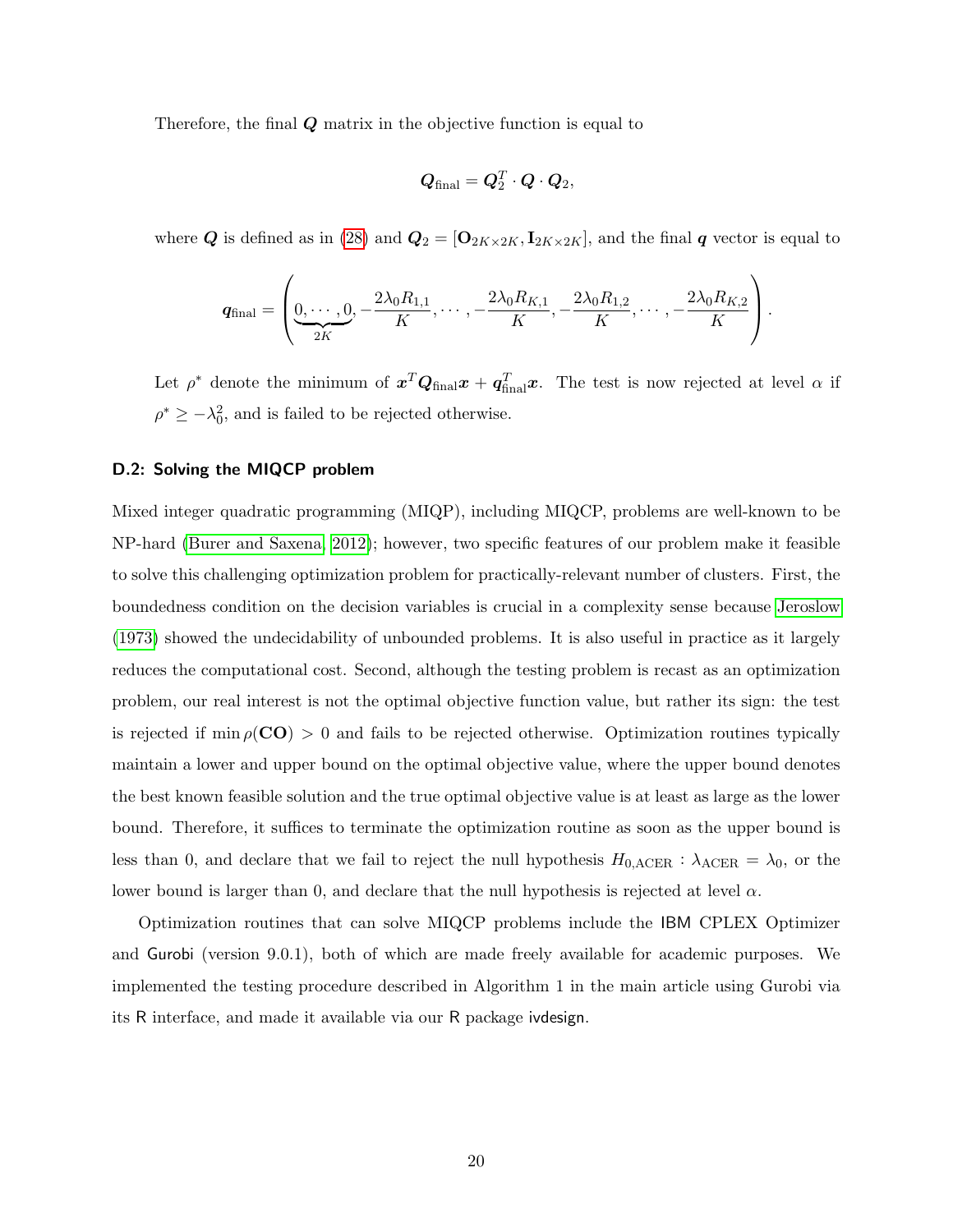#### D.3: Simulation Studies

We report computation time of Algorithm 1 in this simulation study. We consider the following data generating process. Suppose there are  $K = 50, 75, \cdots, 250$  pairs of 2 clusters, each with  $n_{kj} = 10$  individuals. Each individual in the cluster has a 0.25 probability to be a complier  $(\iota_C = 0.25)$ , 0.25 probability to be an always-taker  $(\iota_A = 0.25)$ , and 0.5 probability to be a nevertaker ( $\iota_N = 0.5$ ). Hence, number of compliers, always-takers, and never-takers in each cluster  $kj$ , i.e.,  $(CO_{kj}, AT_{kj}, NT_{kj})$ , is a realization of Multinomial(10, 0.25, 0.25, 0.5) distribution. We then compute  $\left(\sum_{i=1}^{n_{kj}} d_{Tkji}, \sum_{i=1}^{n_{kj}} d_{Ckji}\right)$  from  $(\text{CO}_{kj}, \text{AT}_{kj}, \text{NT}_{kj})$ , i.e.,  $\sum_{i=1}^{n_{kj}} d_{Tkji} = \text{CO}_{kj} + \text{AT}_{kj}$  and  $\sum_{i=1}^{n_{kj}} d_{Ckji} = AT_{kj}$ . The cluster-specific proportional treatment effect is simulated according to  $\beta_{kj} \sim \text{Normal}(\beta, 1)$  distribution. Finally, we simulate  $\sum_{i=1}^{n_{kj}} r_{Ckji} \sim \text{Normal}(0, 1)$ , and compute  $\sum_{i=1}^{n_{kj}} r_{Tkji} = \sum_{i=1}^{n_{kj}} r_{Ckji} + \beta_{kj} (\sum_{i=1}^{n_{kj}} d_{Tkji} - \sum_{i=1}^{n_{kj}} d_{Ckji}).$  Thus, we have generated four potential outcomes  $\left(\sum_{i=1}^{n_{kj}} d_{Tkji}, \sum_{i=1}^{n_{kj}} d_{Ckji}, \sum_{i=1}^{n_{kj}} r_{Tkji}, \sum_{i=1}^{n_{kj}} r_{Ckji}\right)$  for each cluster  $kj$ . Next, we randomly pick one cluster in each pair of two clusters to be the encouraged cluster, and the other the control cluster. The observed data consists of  $\left(\sum_{i=1}^{n_{kj}} d_{Tkji}, \sum_{i=1}^{n_{kj}} r_{Tkji}\right)$  of the encouraged cluster, and  $(\sum_{i=1}^{n_{kj}} d_{Ckji}, \sum_{i=1}^{n_{kj}} r_{Ckji})$  of the control cluster.



Figure 2: Computation time against the number of clusters when  $\beta = 1.5$ . Each red point represents the median computation time in seconds. Associated vertical intervals represent the interquartile range.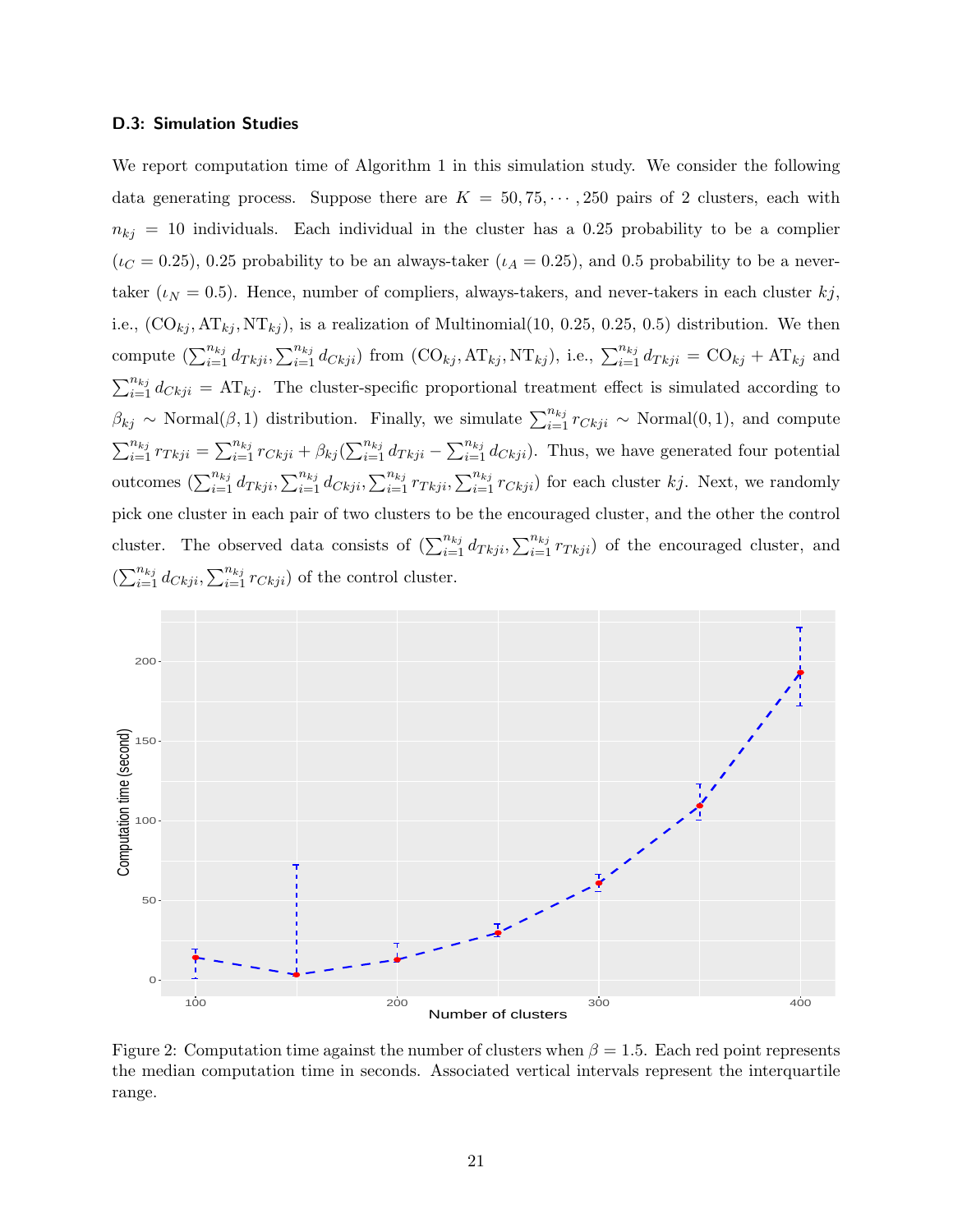## Supplementary Material E: Sensitivity to Unmeasured Confounding

[Hansen et al.](#page-22-3) [\(2014\)](#page-22-3) studied and contrasted the behaviors of clustered and non-clustered treatment assignment in a Rosenbaum-bounds-style sensitivity analysis in a favorable situation, i.e., a stochastic data generating process where there is a genuine treatment effect and no unmeasured confounding. In the rest of this section, we are concerned with the robustness of the primary analysis with clustered and non-clustered treatment assignment when there is residual unmeasured confounding. In other words, [Hansen et al.](#page-22-3) [\(2014\)](#page-22-3) are concerned with studies' robustness in a sensitivity analysis in a favorable situation, while we are concerned with primary analyses' robustness to unmeasured confounding in a non-favorable situation.

Following the notation in the main article, we let  $\widetilde{Z}_k, k = 1, \cdots, 2I$  denote a continuous clusterlevel instrumental variable,  $\tilde{x}_k$  and  $x_{ki}$  cluster-level observed confounding variables and individuallevel observed confounding variables, respectively, and  $u_{ki}$  a individual-level unmeasured confounding variable. Note that here we are discussing and will be modeling the data generating process before pairing 2I clusters into I pairs; therefore, we do not have subscript j here and subscript  $k$ ranges from 1 to 2I.

The left panel of eFigure [3](#page-48-0) plots a standard instrumental variable causal directed acyclic graph (DAG) where  $\widetilde{Z}_k$  is a valid instrumental variable at both the individual level and cluster level. The right panel of eFigure [3](#page-48-0) builds upon the standard instrumental variable directed acyclic graph by adding a common ancestor  $a_k$  for  $(\tilde{\boldsymbol{x}}_k, \boldsymbol{x}_{ki}), u_{ki}$ , and  $\tilde{Z}_k$ . Here  $a_k$  can be understood as a latent cluster-specific factor that partly generates observed confounding variables  $(\widetilde{x}_k, x_{ki})$ , unobserved confounding variable  $u_{ki}$ , and the cluster-level instrumental variable  $\widetilde{Z}_k$ . Observe that  $a_k$  is not necessarily the sole cause of  $(\tilde{x}_k, x_{ki}), u_{ki}$ , and  $\tilde{Z}_k$ , as there may still be association between these variables after controlling for  $a_k$ .

We consider the following system of simple linear structural equation models with one observed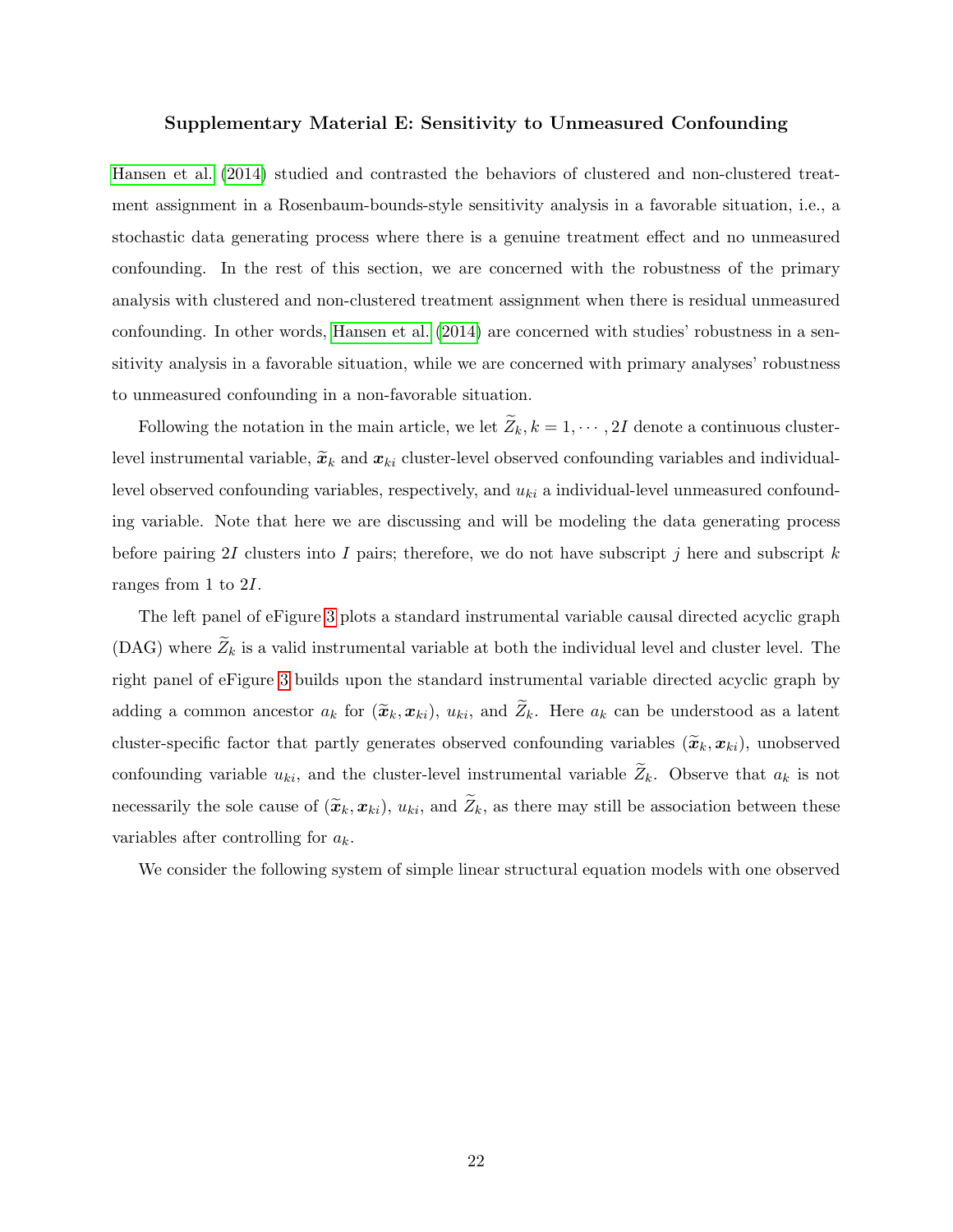<span id="page-48-0"></span>

Figure 3: Left panel: causal directed acyclic graph (DAG) for a valid instrumental variable. Right panel: causal DAG for an invalid instrumental variable at individual-level.  $\tilde{x}_k$  and  $x_{ki}$  represent cluster-level and individual-level observed confounding variables, respectively.  $u_{ki}$  is an unmeasured individual-level confounding variable.  $a_k$  is a cluster-level latent factor.

<span id="page-48-1"></span>confounder corresponding to the right panel of eFigure [3:](#page-48-0)

$$
a_k \sim N(\mu, \sigma^2),
$$
  
\n
$$
x_{ki} = a_k + e_{ki},
$$
  
\n
$$
\begin{pmatrix} e_{ki} \\ f_{ki} \end{pmatrix} \sim N \begin{pmatrix} 0 \\ 0 \\ 0 \end{pmatrix}, \begin{pmatrix} \sigma_e^2 & \rho \sigma_e \sigma_u \\ \rho \sigma_e \sigma_u & \sigma_u^2 \end{pmatrix},
$$
  
\n
$$
\widetilde{Z}_{ki} = \widetilde{Z}_k = \gamma_0 + \gamma_1 a_k + h_k, \quad h_k \sim N(0, 1),
$$
  
\n
$$
D_{ki} = \eta_0 + \eta_1 \widetilde{Z}_k + \eta_2 x_{ki} + \eta_3 u_{ki} + v_{ki}, \quad v_{ki} \sim N(0, 1),
$$
  
\n
$$
R_{ki} = \beta D_{ki} + \beta_1 x_{ki} + \beta_2 u_{ki} + \epsilon_{ki}, \quad \epsilon_{ki} \sim N(0, 1).
$$
\n(30)

The bias of a individual-level instrumental variable analysis is driven by the covariance between the instrumental variable  $\widetilde{Z}_{ki} = \widetilde{Z}_k$  and individual-level unmeasured confounder  $u_{ki}$  conditional on observed confounder  $x_{ki}$ . According to [\(30\)](#page-48-1), we have

$$
cov{\widetilde{Z}_{ki}, u_{ki} \mid x_{ki}} = \gamma_1 var{a_k \mid x_{ki}} = \gamma_1 \times \frac{1}{\frac{1}{\sigma_e^2} + \frac{1}{\sigma^2}},
$$

where the last equality is a direct consequence of normal-normal hierarchical structure underpinning the  $(a_k, x_{ki})$  relationship [\(Gelman et al., 2013\)](#page-22-10). At the cluster level, the system of structural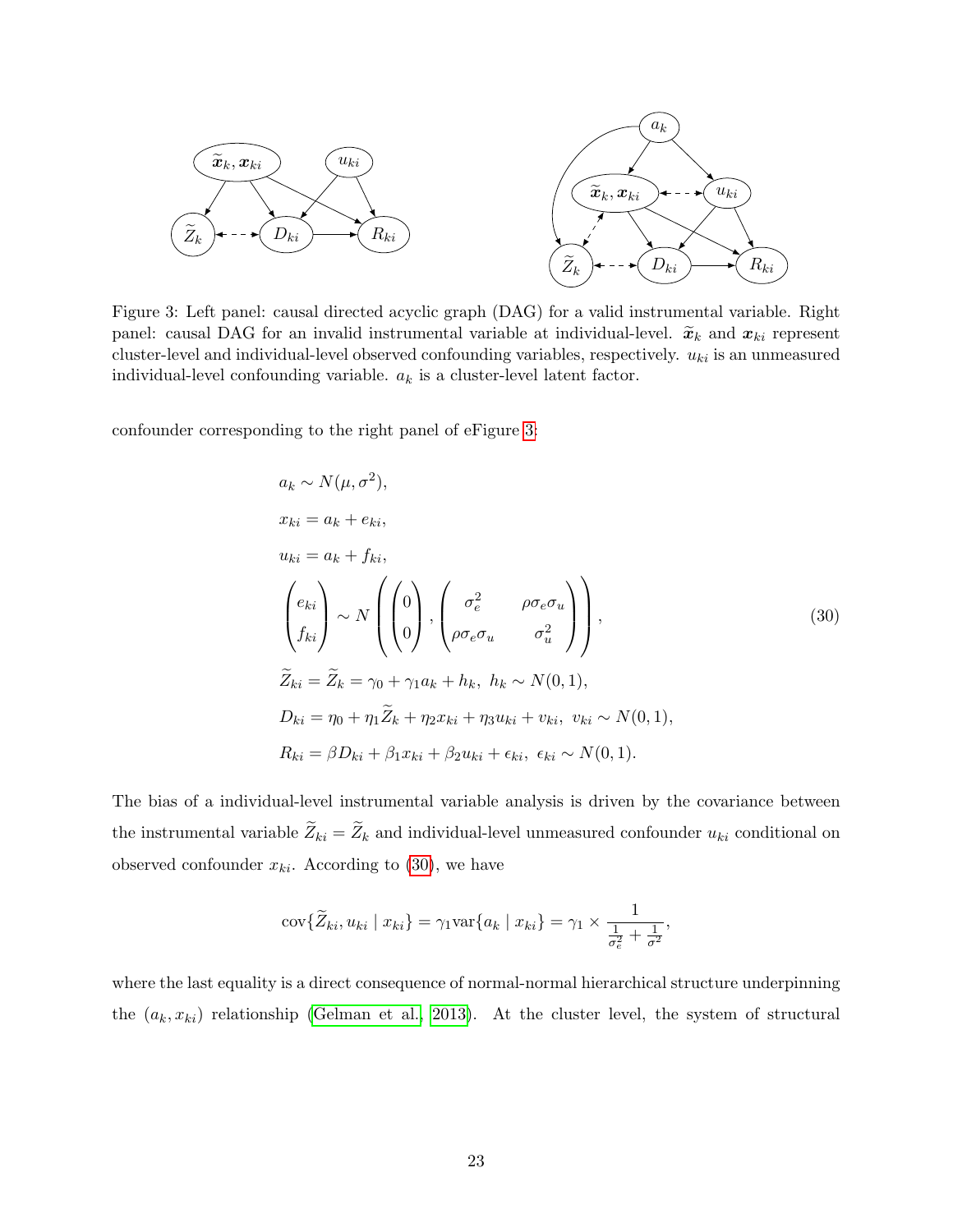equations becomes

$$
\widetilde{Z}_k = \gamma_0 + \gamma_1 a_k + h_k,
$$
\n
$$
\overline{D}_k = \eta_0 + \eta_1 \widetilde{Z}_k + \eta_2 \overline{x}_k + \eta_3 \overline{u}_k + \overline{v}_k,
$$
\n
$$
\overline{R}_k = \beta \overline{D}_k + \beta_1 \overline{x}_k + \beta_2 \overline{u}_k + \overline{\epsilon}_k,
$$
\n(31)

where  $\overline{x}_k = n_k^{-1}$  $\sum_{i=1}^{-1} \sum_{i=1}^{n_k} x_{ki}, \ \overline{D}_k = n_k^{-1}$  $\sum_{i=1}^{n} D_{ki}, \overline{u}_k = n_k^{-1}$  $\sum_{k=1}^{n} u_{ki}, \overline{v}_k = n_k^{-1}$  $\sum_{i=1}^{-1} \sum_{i=1}^{n_k} v_{ki}, \ \overline{R}_k =$  $n_k^{-1}$  $\sum_{i=1}^{-1} \sum_{i=1}^{n_k} R_{ki}, \ \bar{\epsilon}_k = n_k^{-1}$  $\sum_{k=1}^{n_k} \epsilon_{ki}$ . The bias in a cluster-level instrumental variable analysis is driven by

<span id="page-49-0"></span>
$$
cov\{\widetilde{Z}_k, \overline{u}_k \mid \overline{x}_k\} = \gamma_1 var\{a_k \mid \overline{x}_k\} = \gamma_1 \times \frac{1}{\frac{1}{\sigma_e^2/n_k} + \frac{1}{\sigma^2}}.
$$
\n(32)

When  $\sigma_e^2/n_k \ll 1$ , i.e., when the number of covariates in the cluster  $n_k$  is large,  $\text{cov}\{\widetilde{Z}_k, \overline{u}_k\}$  $\{\overline{x}_k\} \ll \text{cov}\{\widetilde{Z}_{ki}, u_{ki} \mid x_{ki}\},$  and although both the individual-level and cluster-level analyses are biased, the cluster-level analysis is less biased.

From the directed acyclic graph perspective, conditioning on observed confounding variables  $(\widetilde{\boldsymbol{x}}_k, \boldsymbol{x}_{ki})$  blocks the path from  $\widetilde{Z}_k$  to  $u_{ki}$  via  $(\widetilde{\boldsymbol{x}}_k, \boldsymbol{x}_{ki})$ ; there is still a path from  $\widetilde{Z}_k$  to  $u_{ki}$  via  $a_k$  and hence the  $\widetilde{Z}_k$  is a biased instrumental variable. In a cluster-level analysis, if  $(\widetilde{x}_k, \overline{x}_k)$ contains abundant information about  $a_k$ , conditioning on  $(\widetilde{\boldsymbol{x}}_k, \overline{\boldsymbol{x}}_k)$  amounts to also conditioning on  $a_k$ , and thus blocking the path from  $\widetilde{Z}_k$  to  $\overline{u}_k$  via  $a_k$ . For instance, in the data generating process [\(30\)](#page-48-1),  $\bar{x}_k \sim N(a_k, \sigma_e^2/n_k)$  and when  $\sigma_e^2/n_k$  is small,  $\bar{x}_k \approx a_k$ , and conditioning on  $\bar{x}_k$  is approximately like conditioning on  $a_k$  in the sense that the information of  $a_k$  is essentially contained in  $\bar{x}_k$ . In this way,  $\tilde{Z}_k$  becomes much less correlated with the unmeasured confounder in a clusterlevel analysis compared to an individual-level analysis, and the cluster-level instrumental variable analysis becomes less biased. We finally illustrate this point via a simulation study.

We considered the simple data-generating process described in [\(30\)](#page-48-1) with the following parameter values:  $\mu = 0$ ,  $\sigma = \sigma_e = \sigma_u = 1$ ,  $\rho = 0.5$ ,  $\gamma_0 = \eta_0 = 0$ ,  $\gamma_1 = \eta_1 = \eta_2 = \beta = \beta_1 = 1$ , and  $\beta_2 = 2$ . For various number of clusters K, and number of individuals in each cluster  $n_k$ , we conducted both a individual-level instrumental variable matched analysis and a cluster-level instrumental variable matched analysis, and constructed 95% two-sided confidence intervals for the structural parameter  $\beta$  by inverting Huber's M test statistic assuming a constant additive treatment effect. For each  $(K, n_k)$  combination, eTable [2](#page-50-0) reports the average left and right endpoints of 95% confidence intervals, average length of 95% confidence intervals, and percentage of times confidence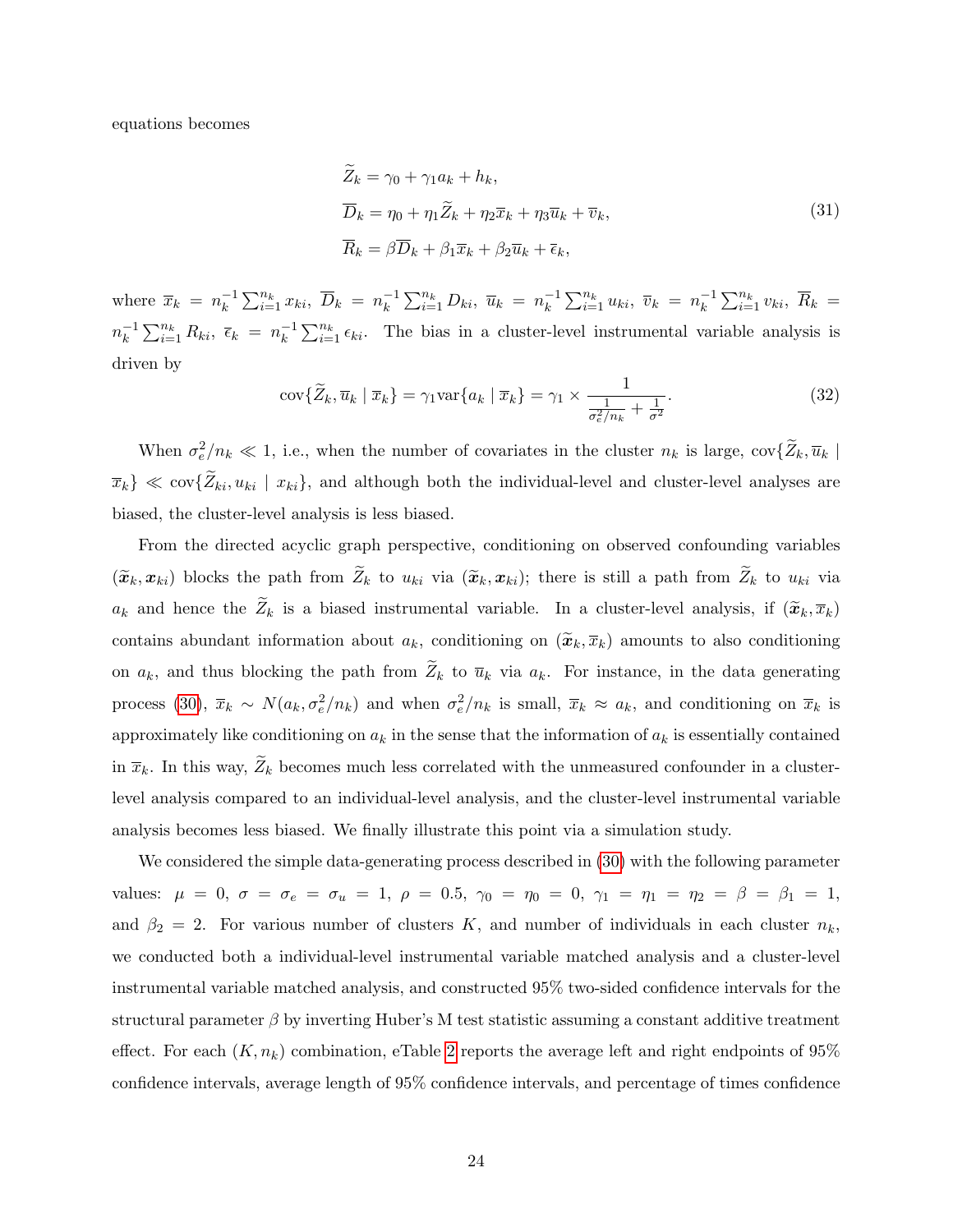intervals cover the true parameter  $\beta = 1$  when comparing the individual-level and cluster-level analysis. eTable [2](#page-50-0) suggested that the cluster-level analysis was in general less efficient compared to the individual-level analysis as the length of CI was typically longer for a cluster-level analysis. Cluster-level analysis also seemed to be much less biased compared to the individual-level analysis on the same dataset. For instance, when  $K = 500$  and  $n_k = 50$ , the average midpoint of 95% CIs for the cluster-level analysis was 1.04, while that of the individual-level analysis was 1.29. We also observed that for a fixed K, the cluster-level analysis seemed to be less biased as  $n_k$  grew larger, a trend consistent with [\(32\)](#page-49-0). eFigure [4](#page-51-0) further plots the first 100 confidence intervals for the individual-level and cluster-level analysis when  $K = 500$  and  $n_k = 50$ . It is evident that clusterlevel analysis yields slightly longer but considerably less biased confidence intervals compared to individual-level analysis.

<span id="page-50-0"></span>Table 2: Comparing individual-level and cluster-level analysis in the presence of unmeasured confounding. K: number of cluster;  $n_k$ : number of individuals in each cluster; CI Left: average left endpoint of the 95% CI; CI Right: average right endpoint of the 95% CI; CI Length: average CI length; Coverage: percentage of 95% CIs covering the true parameter  $\beta = 1$ . Simulations are repeated 500 times.

|     | Individual Level |         |          |             |          | Cluster Level |          |           |          |
|-----|------------------|---------|----------|-------------|----------|---------------|----------|-----------|----------|
| Κ   | $n_k$            | CI Left | CI Right | $CI$ Length | Coverage | CI Left       | CI Right | CI Length | Coverage |
| 200 | 10               | 1.17    | 1.39     | 0.21        | 0.00     | 0.91          | 1.30     | 0.38      | 0.75     |
| 200 | 30               | 1.23    | 1.34     | 0.12        | 0.00     | 0.93          | 1.22     | 0.29      | 0.76     |
| 200 | 50               | 1.24    | 1.33     | 0.09        | 0.00     | 0.93          | 1.20     | 0.27      | 0.78     |
| 300 | 10               | 1.20    | 1.37     | 0.17        | 0.00     | 0.96          | 1.26     | 0.30      | 0.62     |
| 300 | 30               | 1.24    | 1.33     | 0.10        | 0.00     | 0.95          | 1.17     | 0.22      | 0.71     |
| 300 | 50               | 1.25    | 1.32     | 0.07        | 0.00     | 0.96          | 1.16     | 0.19      | 0.69     |
| 500 | 10               | 1.22    | 1.35     | 0.13        | 0.00     | 0.99          | 1.21     | 0.22      | 0.52     |
| 500 | 30               | 1.25    | 1.32     | 0.07        | 0.00     | 0.97          | 1.12     | 0.15      | 0.67     |
| 500 | 50               | 1.26    | 1.31     | 0.05        | 0.00     | 0.98          | 1.10     | 0.12      | 0.67     |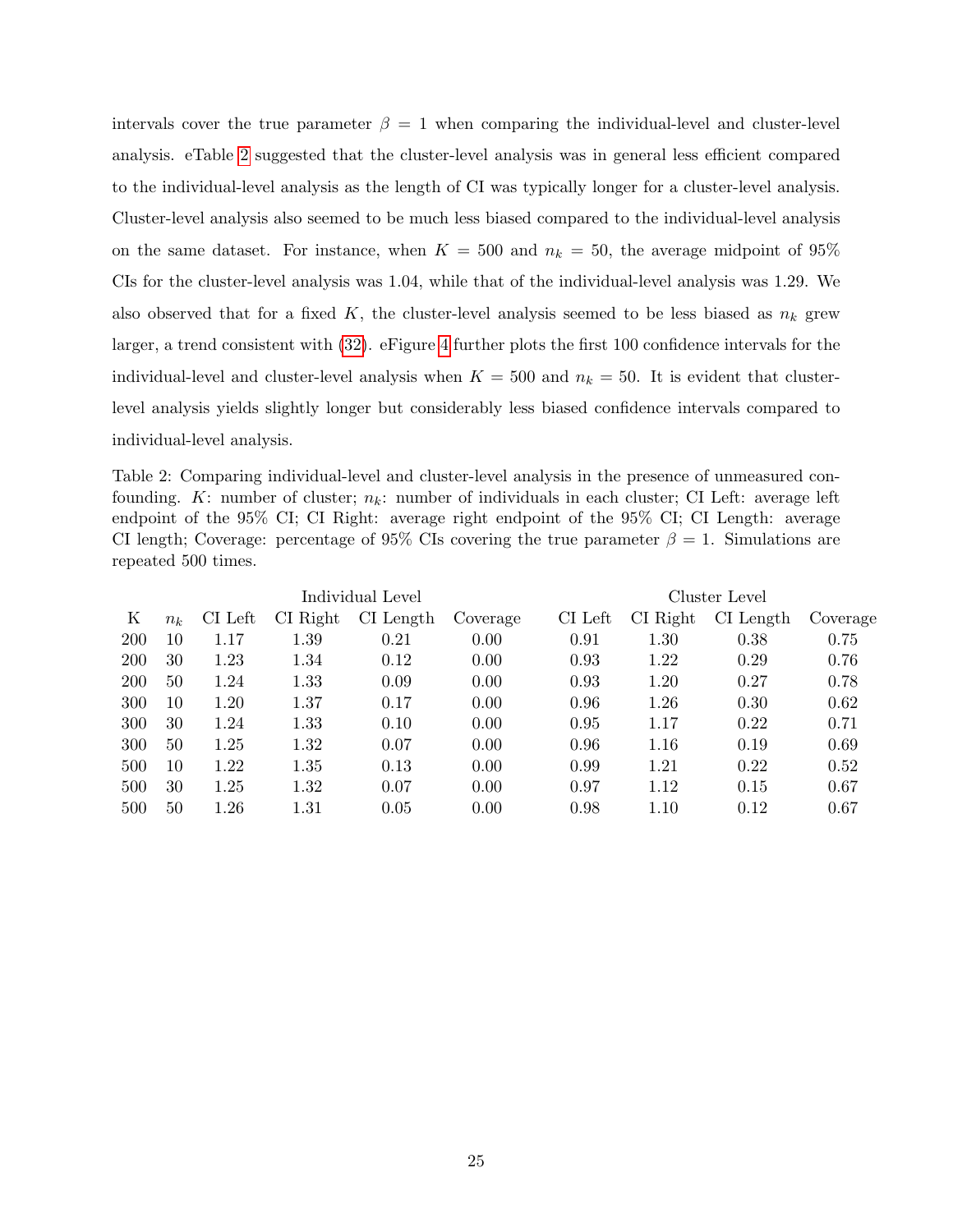<span id="page-51-0"></span>

Figure 4: First 100 95% confidence intervals for the individual-level and cluster-level analysis when  $K = 500$  and  $n_k = 50$ . The blue dashed line represents the true parameter value  $\beta = 1$ .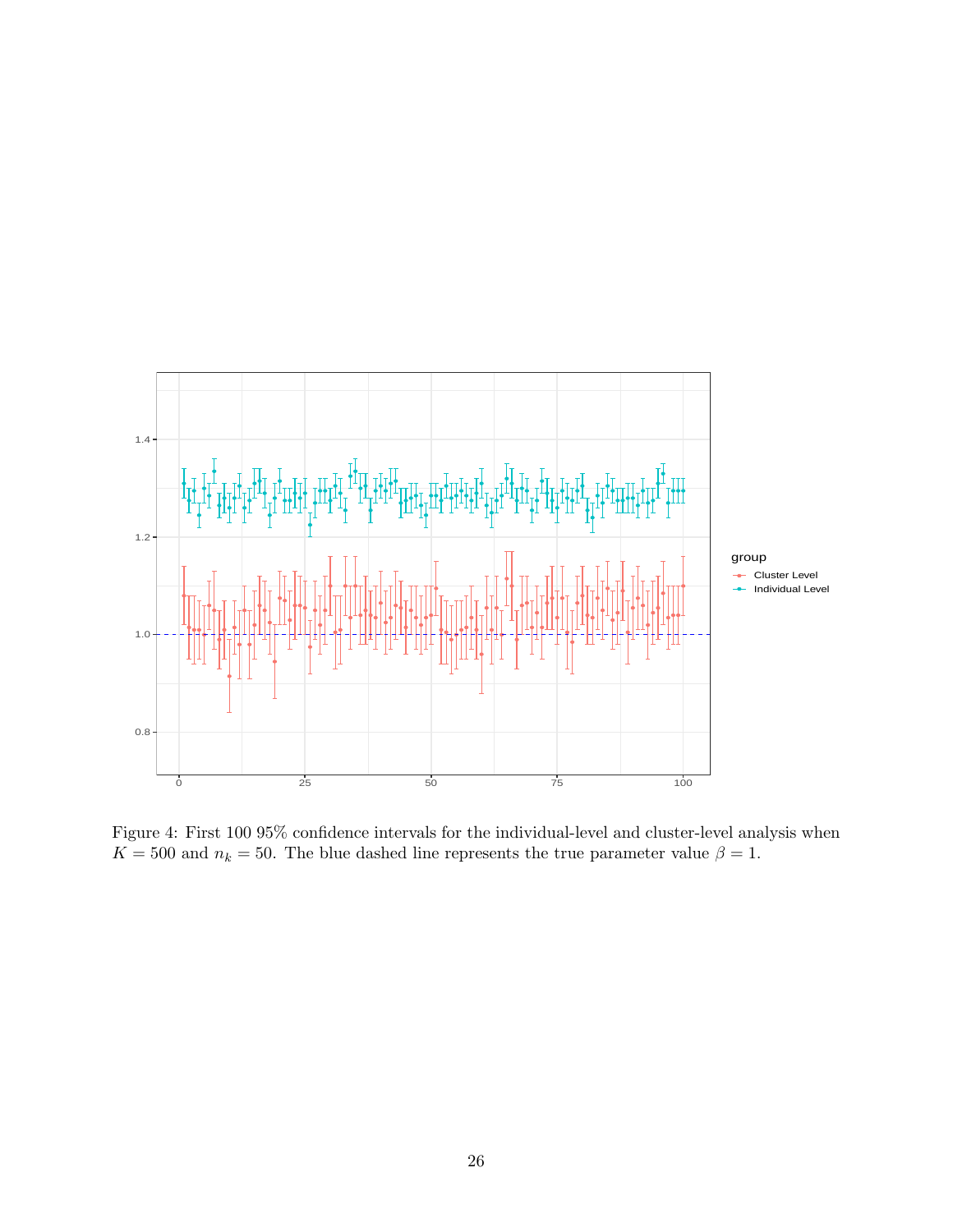## Supplementary Material F: Application

## F.1: Data Sources and Population

We obtained data on patients undergoing isolated CABG surgery between January 1, 2013, and October 15, 2015, from Centers for Medicare and Medicaid Services (CMS). Our dataset contained National Provider Identifier (NPI) numbers from which we identified patients' hospitals. A large subset of our dataset further contained surgeon identifier numbers from which we identified patients' surgeons. We obtained hospital characteristics data from the American Hospital Association Survey. Patient-level data were merged to hospital characteristics data using unique NPI numbers. The study cohort consisted of all fee-for-service Medicare beneficiaries with a Part A (hospitalization) Medicare claim for isolated CABG surgery. We excluded (1) beneficiaries enrolled under managed care and not fee-for-service, (2) beneficiaries with less than six months of continuous enrollment in Medicare prior to the index admission for CABG surgery,  $(3)$  beneficiaries with age  $\lt 65$  years,  $(4)$ beneficiaries without a cardiovascular or cardiac surgery-related Diagnosis Related Group (DRG) codes, (5) beneficiaries with a neurologic or stroke diagnosis as indicated by an ICD-9-cm code within the six months prior to the index admission or a stroke diagnosis with a "present on admission" (POA) indicator. We grouped patients according to their surgeon identification number and did not include surgeons who performed less than 30 surgeries on our study cohort.

## F.2: Statistical Matching

We used the R package nbpMatching [\(Lu et al., 2011,](#page-23-1) [Beck et al., 2016\)](#page-20-3) to pair one surgeon in the New York Metropolitan area who preferred using TEE during CABG surgery to one who did not prefer using TEE during CABG surgery. Each surgeon's preference to using TEE during CABG surgery was measured by the fraction of her CABG surgeries using TEE monitoring. Two surgeons were judged similar by the matching algorithm if they were similar in patient composition including patients' average age, percentage of male patients, percentage of white patients, percentage of elective CABG surgeries, percentage of patients having each of the following important comorbid conditions: arrhythmia, diabetes, congestive heart failure (CHF), hypertension, obesity, pulmonary diseases, and renal diseases, and similar in hospital characteristics including total hospitals beds, teaching status, presence of any cardiac intensive care unit, total number of full-time registered nurses, and total cardiac surgical volume. We calculated the distance matrix using a rank-based robust Mahalanobis distance. A large penalty  $\lambda$  is further added to the  $ij^{th}$  entry of this distance